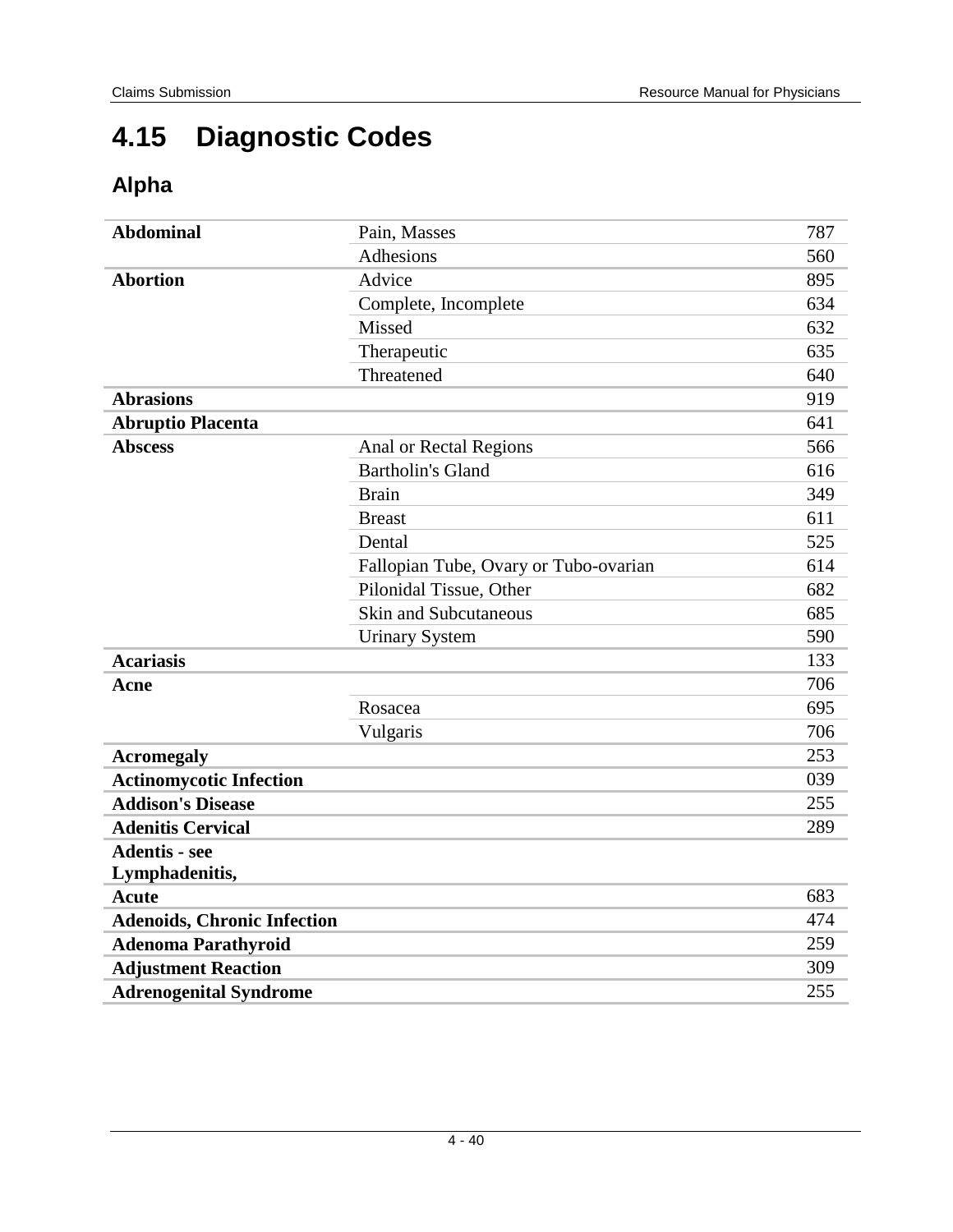| <b>Adverse Effects</b>                                 | Of Drugs and Medications, including allergy, overdose,<br>reactions                                 |     |
|--------------------------------------------------------|-----------------------------------------------------------------------------------------------------|-----|
|                                                        | Or Other Chemicals (e.g., lead pesticides and<br>venomous bites)                                    | 989 |
|                                                        | Of Surgical And Medical Care (e.g., wound infection,<br>wound disruption, other iatrogenic disease) | 994 |
|                                                        | Of Physicial Factors (e.g., heat, cold, frostbite,<br>pressure)                                     | 998 |
| Agammaglobulinemia                                     |                                                                                                     | 279 |
| <b>Aged Parent Problem</b>                             |                                                                                                     | 900 |
| <b>Agranulocytosis</b>                                 |                                                                                                     | 288 |
| <b>A.I.D.S.</b>                                        | <b>Acquired Immune Deficiency Syndrome</b>                                                          | 042 |
| A.I.D.S. (A.R.C.)                                      | <b>Acquired Immune Deficiency Syndrome Related</b><br>Complex                                       | 043 |
| <b>Alcoholic Psychosis</b>                             |                                                                                                     | 291 |
| <b>Alcoholism</b>                                      |                                                                                                     | 303 |
| <b>Allergy</b>                                         | <b>Bronchitis</b>                                                                                   | 493 |
|                                                        | <b>Drugs and Medication</b>                                                                         | 977 |
|                                                        | <b>Rhinitis</b>                                                                                     | 477 |
| <b>Alopecia</b>                                        |                                                                                                     | 704 |
| <b>Alveolitis, Oral Cavity</b>                         |                                                                                                     | 525 |
| <b>Alveolitis, Lung</b>                                |                                                                                                     | 518 |
| Amblyopia                                              |                                                                                                     | 368 |
| <b>Amoebiasis</b>                                      |                                                                                                     | 006 |
| <b>Amenorrhea</b>                                      |                                                                                                     | 626 |
| <b>Amino-acid - Acid</b><br><b>Metabolism Disorder</b> |                                                                                                     | 270 |
| <b>Amputation, Traumatic</b>                           | Lower Limb(s)                                                                                       | 894 |
|                                                        | Upper $Limb(s)$                                                                                     | 884 |
| Anal                                                   | Fissure, Fistula                                                                                    | 565 |
|                                                        | Stricture                                                                                           | 569 |
|                                                        |                                                                                                     |     |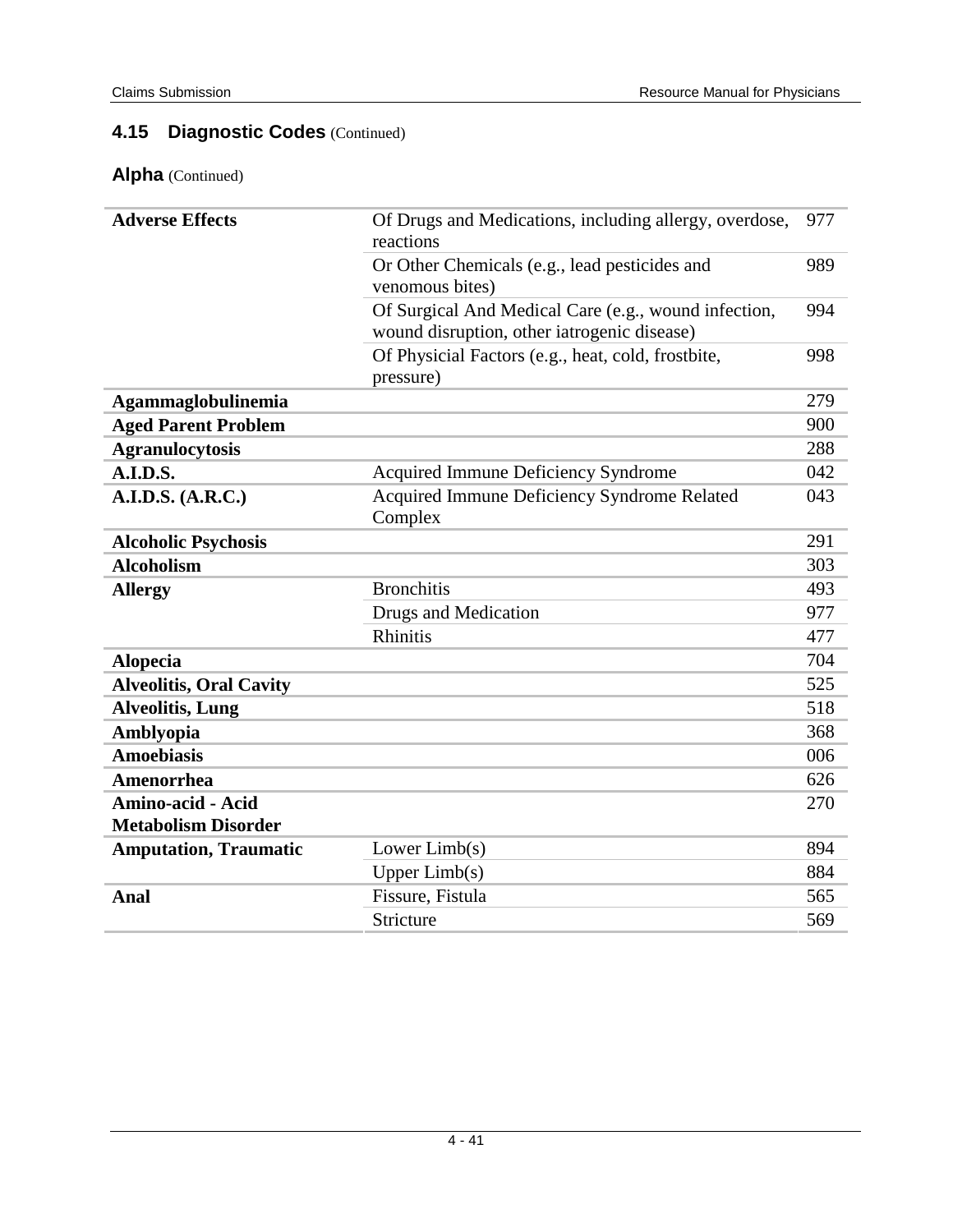| <b>Anemia</b>                         | Aplastic                                        | 284 |
|---------------------------------------|-------------------------------------------------|-----|
|                                       | Hemolytic, acquired excluding hemolytic disease | 283 |
|                                       | of newborn                                      |     |
|                                       | Hemoytic, Hereditary                            | 282 |
|                                       | Iron Deficiency                                 | 280 |
|                                       | Pernicious                                      | 281 |
|                                       | <b>Sickle Cell</b>                              | 282 |
|                                       | <b>Other Anemias</b>                            | 285 |
| <b>Aneurysm, Aortic</b>               |                                                 | 441 |
| (non-syphilitic)                      |                                                 |     |
| <b>Aneurysm, Others</b>               |                                                 | 447 |
| Angina, Ludwig's                      |                                                 | 529 |
| <b>Angina Pectoris</b>                |                                                 | 413 |
| Angina, Vincent's                     |                                                 | 136 |
| <b>Ankylosing Spondylitis</b>         |                                                 | 720 |
| Ankylosis, Joint                      |                                                 | 718 |
| <b>Annual Health Examination</b>      | Adolescent/Adult                                | 917 |
| <b>Anorexia</b>                       |                                                 | 787 |
| <b>Anorexia Nervosa</b>               |                                                 | 307 |
| Anuria                                |                                                 | 788 |
| <b>Anxiety Neurosis</b>               |                                                 | 300 |
| <b>Aphakia</b>                        |                                                 | 360 |
| <b>Appendicitis, Acute</b>            | With or without abscess or peritonitis          | 540 |
| <b>Arrythmias, Cardiac, Other</b>     |                                                 | 427 |
| <b>Arteriosclerosis</b>               | Cerebral with psychoses                         | 298 |
|                                       | Generalized                                     | 440 |
| <b>Arteriosclerotic</b>               |                                                 | 437 |
| Cerebrovascular                       |                                                 |     |
| Disease, Chronic                      |                                                 |     |
| <b>Arteriosclerotic Heart Disease</b> |                                                 | 412 |
| (A.S.H.D.) Without Symptoms           |                                                 |     |
| <b>Arteritis, Temporal</b>            |                                                 | 446 |
| <b>Arthralgia</b>                     |                                                 | 781 |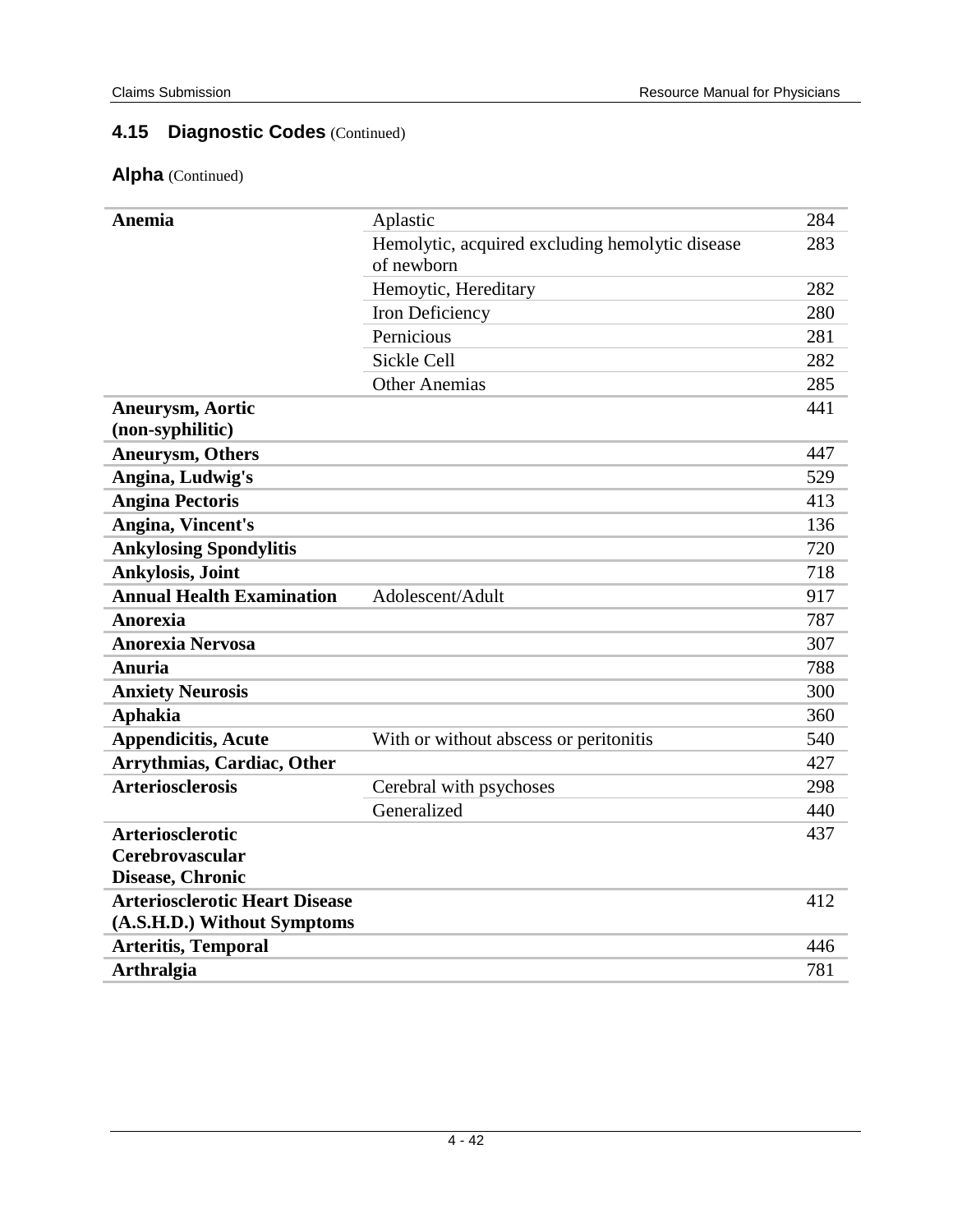| <b>Arthritis</b>                                                 | Osteo           | 715 |
|------------------------------------------------------------------|-----------------|-----|
|                                                                  | Pygenic         | 711 |
|                                                                  | Rheumatoid      | 714 |
|                                                                  | Traumatic       | 716 |
| <b>Arthrogryposis</b>                                            |                 | 728 |
| (Contracture of Joint)                                           |                 |     |
| <b>Asbestosis</b>                                                |                 | 501 |
| <b>Ascites</b>                                                   |                 | 787 |
| Asphyxia                                                         |                 | 799 |
| <b>Asthma</b>                                                    |                 | 493 |
| <b>Astigmatism</b>                                               |                 | 367 |
| <b>Astroblastoma</b>                                             |                 | 191 |
| Astrocytoma                                                      |                 | 191 |
| <b>Ataxia</b>                                                    |                 | 780 |
| <b>Atelectasis</b>                                               |                 | 518 |
| <b>Atherosclerosis</b>                                           |                 | 440 |
| <b>Athlete's Foot</b>                                            |                 | 110 |
| <b>Atrial Fibrillation, Flutter</b>                              |                 | 427 |
| <b>Autism</b>                                                    |                 | 299 |
| <b>Automated Visual Field</b>                                    | AVF test        | 918 |
| <b>Baker's Cyst</b>                                              |                 | 727 |
| <b>Basal Cell Carcinoma</b>                                      |                 | 173 |
| <b>Battered Child</b>                                            |                 | 899 |
| <b>Bed Sore</b>                                                  |                 | 707 |
| <b>Bee Sting</b>                                                 |                 | 989 |
| <b>Behavior Disorders of</b><br><b>Childhood and Adolescence</b> |                 | 313 |
| <b>Bell's Palsy</b>                                              |                 | 351 |
| <b>Bends</b>                                                     |                 | 994 |
| <b>Benign Prostatic Hypertrophy</b><br>(B.P.H.)                  |                 | 600 |
| <b>Birth Trauma</b>                                              |                 | 767 |
| <b>Bites, Non-venomous</b>                                       |                 | 919 |
| <b>Bites, Venomous</b>                                           |                 | 989 |
| <b>Bleeding</b>                                                  | Post-menopausal | 627 |
|                                                                  | Rectal          | 569 |
| <b>Blepharitis</b>                                               |                 | 373 |
| <b>Blindness</b>                                                 |                 | 369 |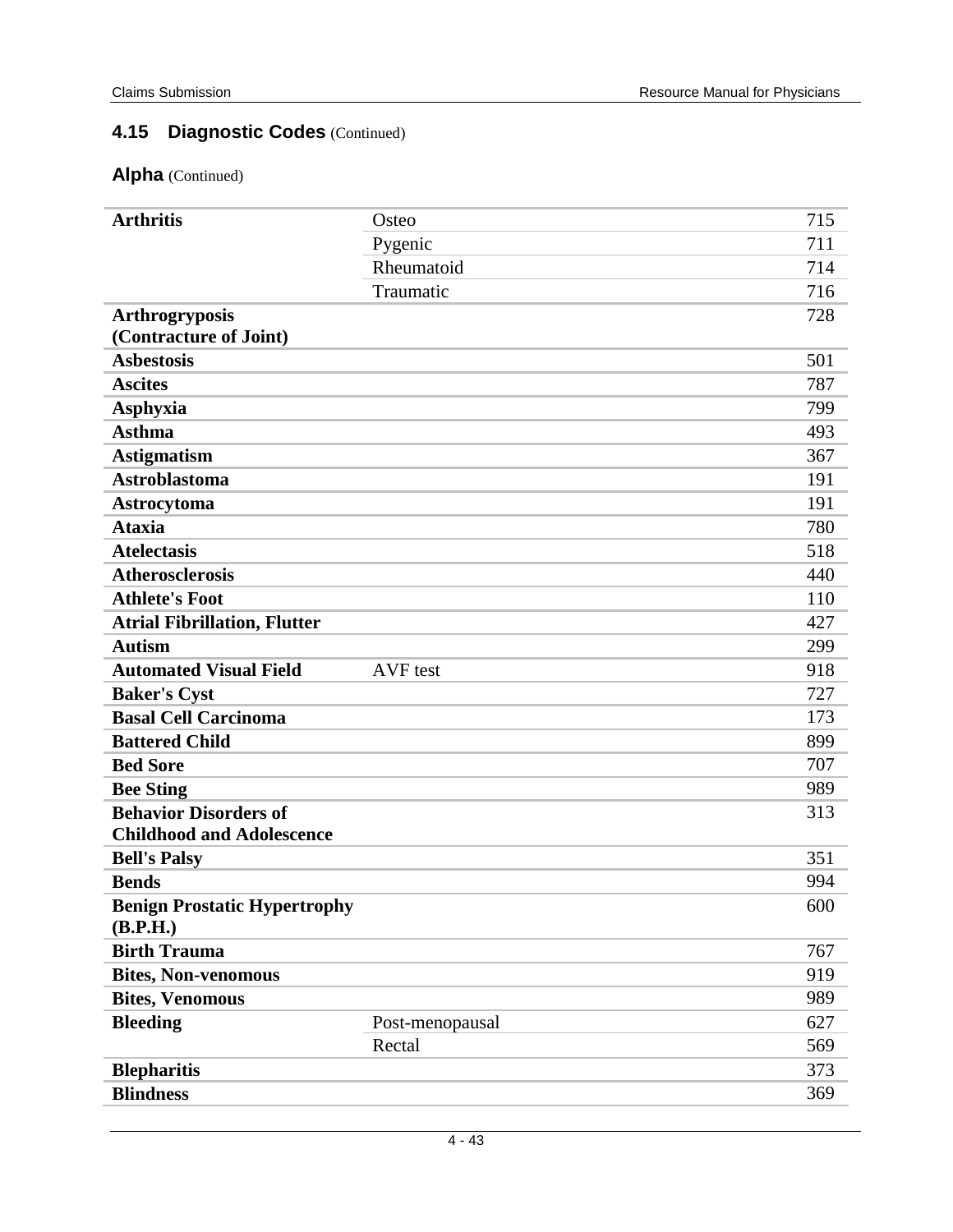| <b>Blood Poisoning</b>        |                                                                    | 038 |
|-------------------------------|--------------------------------------------------------------------|-----|
| <b>Boil</b>                   |                                                                    | 680 |
| <b>Botulism</b>               |                                                                    | 136 |
| <b>Bradycardia</b>            |                                                                    | 427 |
| <b>Branchial Cyst</b>         |                                                                    | 744 |
| <b>Bronchiectasis</b>         |                                                                    | 494 |
| <b>Bronchitis</b>             | Acute                                                              | 466 |
|                               | Allergic                                                           | 493 |
|                               | Chronic                                                            | 491 |
| <b>Brucellosis</b>            |                                                                    | 023 |
| <b>Bruises</b>                |                                                                    | 919 |
| <b>Buerger's Disease</b>      |                                                                    | 443 |
| <b>Bullet Wound</b>           | If open wound use code for appropriate area $-$ see<br>Open Wounds |     |
|                               | If internal injury use                                             | 869 |
| <b>Bunion</b>                 |                                                                    | 727 |
| <b>Burns</b>                  | <b>Thermal or Chemical</b>                                         | 949 |
| <b>Bursitis</b>               |                                                                    | 727 |
| <b>Calculus (Stone)</b>       | <b>Bile Duct</b>                                                   | 576 |
|                               | <b>Bladder</b>                                                     | 592 |
|                               | Kidney                                                             | 592 |
|                               | <b>Lacrimal Duct</b>                                               | 368 |
|                               | Liver                                                              | 573 |
|                               | Prostate                                                           | 592 |
|                               | <b>Salivary Glands</b>                                             | 527 |
|                               | Ureter                                                             | 592 |
| <b>Calluses</b>               |                                                                    | 700 |
| <b>Candidiasis</b>            |                                                                    | 112 |
| <b>Canker Sore</b>            |                                                                    | 528 |
| <b>Carbuncle</b>              |                                                                    | 680 |
| <b>Cardiac Arrest</b>         |                                                                    | 427 |
| Cardiospasm                   |                                                                    | 530 |
| <b>Carpal Tunnel Syndrone</b> |                                                                    | 739 |
| <b>Cartilage Tear</b>         |                                                                    | 718 |
| Cataract                      | Congenita                                                          | 744 |
|                               | <b>Excluding Diabetic or Congenital</b>                            | 366 |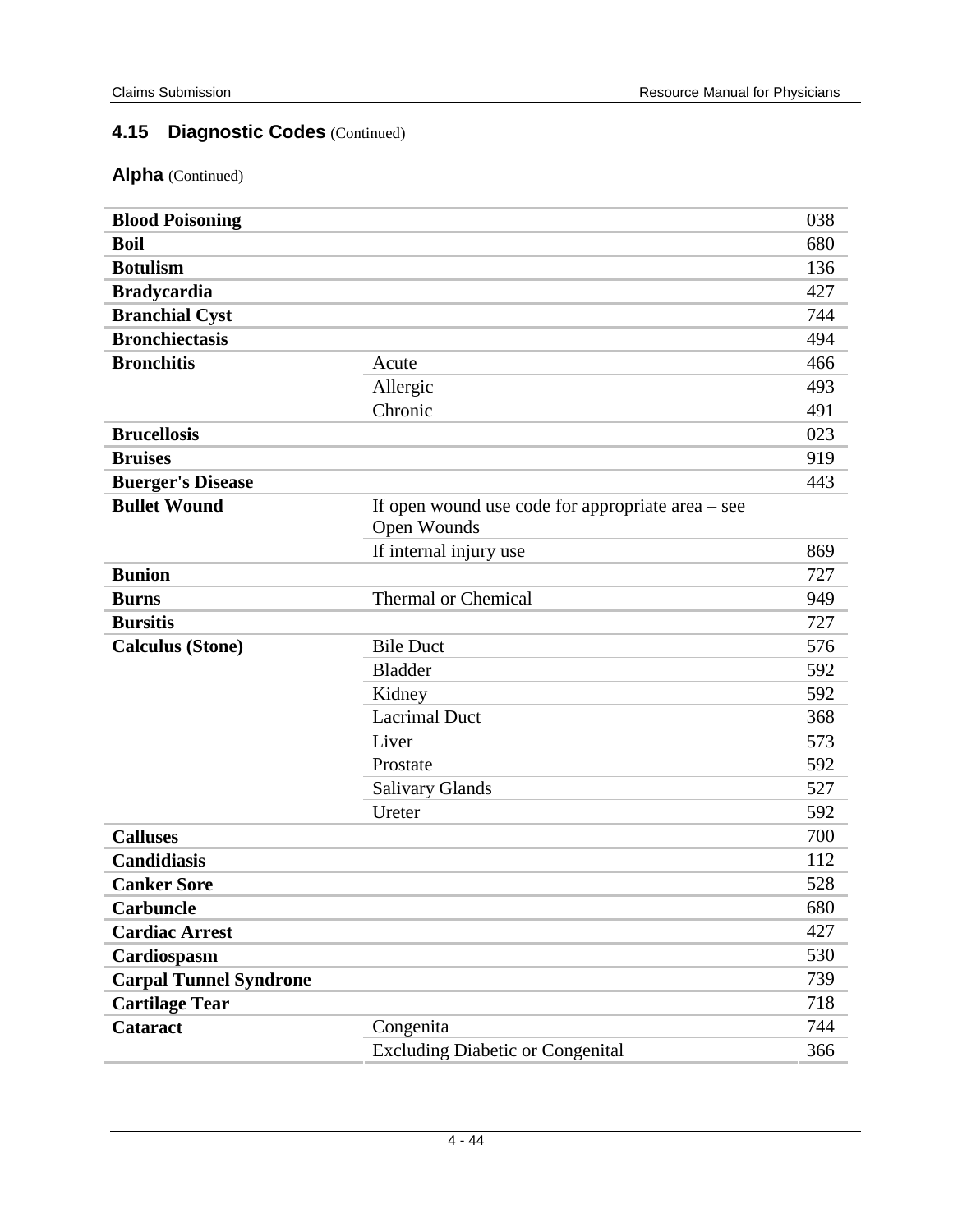| <b>Carcinoma In Situ</b>            | <b>Breast</b>                 | 233 |
|-------------------------------------|-------------------------------|-----|
|                                     | Digestive Organs              | 230 |
|                                     | Genito-urinary System         | 233 |
|                                     | Skin                          | 232 |
|                                     | <b>Respiratory System</b>     | 231 |
|                                     | Other                         | 234 |
| <b>Celiac Disease</b>               |                               | 579 |
| <b>Cellulitis</b>                   |                               | 682 |
| Cephalgia                           |                               | 780 |
| <b>Cephalo-pelvic Disproportion</b> |                               | 653 |
| <b>Cerebral Degenerations,</b>      |                               | 331 |
| <b>Other</b>                        |                               |     |
| <b>Cerebral Haemorrhage</b>         |                               | 432 |
| Cerebral Ischaemia,                 |                               | 435 |
| <b>Transient</b>                    |                               |     |
| <b>Cerebral Palsy</b>               |                               | 343 |
| Cerbro-vascular Accident,           |                               | 436 |
| Acute (C.V.A.)                      |                               |     |
| <b>Cerrebral Thrombosis</b>         |                               | 436 |
| <b>Cerumen in Ear</b>               |                               | 388 |
| <b>Cervical Dysplasia</b>           |                               | 622 |
| <b>Cervical Erosion</b>             |                               | 622 |
| <b>Cervical Hyperplasia</b>         |                               | 752 |
| <b>Cervicitis</b>                   |                               | 616 |
|                                     | During Pregnancy              | 646 |
| <b>Chalazion</b>                    |                               | 373 |
| <b>Chicken Pox</b>                  |                               | 052 |
| <b>Child Abuse, Child Neglect</b>   |                               | 899 |
| <b>Childhood Psychosis</b>          |                               | 299 |
| <b>Cholecystitis without</b>        |                               | 575 |
| <b>Gallstones</b>                   |                               |     |
| <b>Cholelithiasis (Gallstones)</b>  | With or Without Cholecystitis | 574 |
| <b>Chorea</b>                       |                               | 363 |
| <b>Chorioretinitis</b>              |                               | 636 |
| <b>Choroiditis</b>                  |                               | 363 |
| <b>Chronic Fatigue Syndrome</b>     |                               | 795 |
| <b>Circumcision, Newborn</b>        |                               | 609 |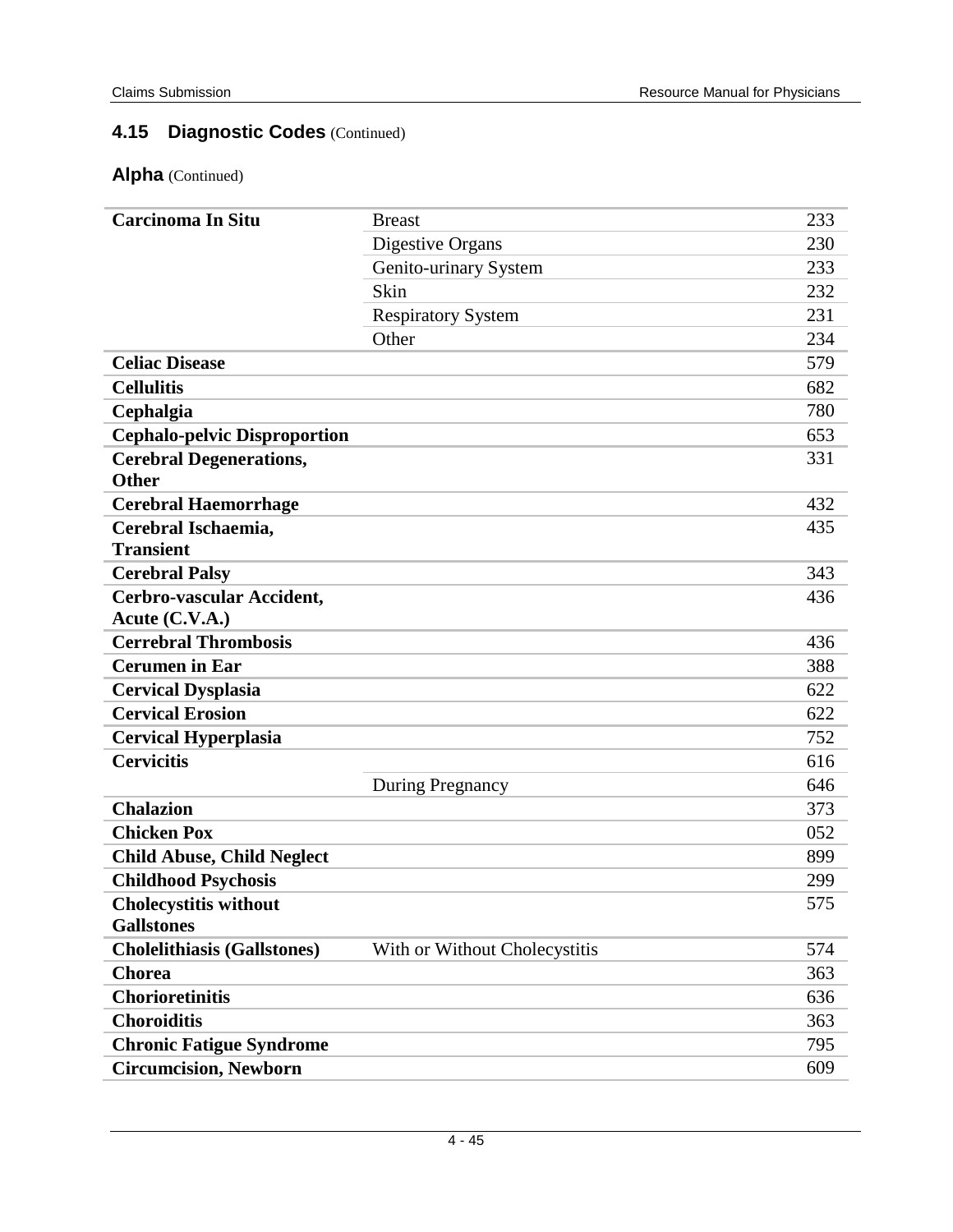| <b>Cirrhosis</b>                        | Liver, Alcoholic, Biliary              | 571 |
|-----------------------------------------|----------------------------------------|-----|
| <b>Claudication, Intermittent</b>       |                                        | 443 |
| Claustrophobia                          |                                        | 300 |
| <b>Cleft Palate, Lip</b>                |                                        | 749 |
| <b>Club Foot</b>                        |                                        | 754 |
| <b>Coagulation Defects</b>              |                                        | 286 |
| <b>Coarctation of Aorta</b>             |                                        | 747 |
| Coccydynia                              |                                        | 724 |
| Cold, Common                            |                                        | 460 |
| <b>Cold Sore</b>                        |                                        | 054 |
| <b>Colic, Renal</b>                     |                                        | 788 |
| <b>Colitis</b>                          | Mucus                                  | 564 |
|                                         | Ulcerative                             | 556 |
| Colon                                   | Spastic, Irritable                     | 564 |
| <b>Compression of Umbilical</b><br>Cord |                                        | 762 |
| <b>Concussion</b>                       |                                        | 850 |
| <b>Conduction Disorders, Other</b>      |                                        | 426 |
| Condyloma                               |                                        | 099 |
| <b>Condylomata Accuminata</b>           |                                        | 079 |
| <b>Congenital Anomalies</b>             | Autosomal, Chromosomal                 | 758 |
|                                         | <b>Circulatory System</b>              | 747 |
|                                         | Digestive System                       | 751 |
|                                         | Ear, Face, Neck                        | 744 |
|                                         | Eye                                    | 743 |
|                                         | <b>Genital Organs</b>                  | 752 |
|                                         | Heart                                  | 746 |
|                                         | Limbs                                  | 755 |
|                                         | Musculoskeletal System                 | 756 |
|                                         | Nose and Respiratory System            | 748 |
|                                         | Pylorus, Mouth, Esophagus, and Stomach | 750 |
|                                         | <b>Sex Chromosomes</b>                 | 758 |
|                                         | <b>Urinary System</b>                  | 753 |
| <b>Congestive Heart Failure</b>         |                                        | 428 |
| <b>Conjunctiva Disorders</b>            | (e.g., Conjuntivitis)                  | 372 |
| <b>Conn's Syndrome</b>                  |                                        | 255 |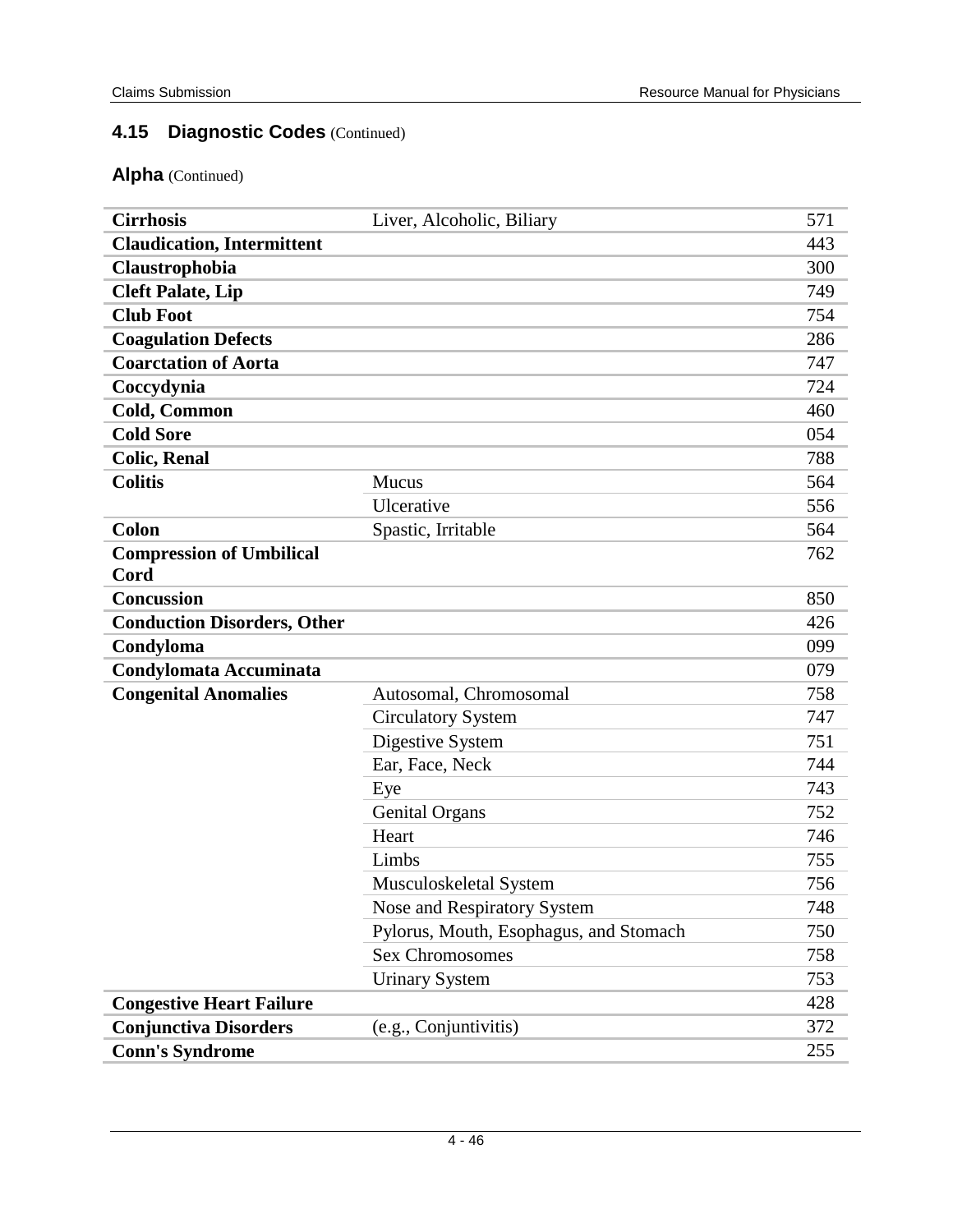| Constipation                         |                          | 564 |
|--------------------------------------|--------------------------|-----|
| <b>Contraceptive Advice</b>          |                          | 895 |
| <b>Contusions</b>                    |                          | 919 |
| <b>Convulsions</b>                   |                          | 780 |
| <b>Cord Prolapse</b>                 |                          | 762 |
| <b>Corneal Ulcer</b>                 |                          | 370 |
| <b>Corns</b>                         |                          | 700 |
| <b>Coronary Artery Disease,</b>      |                          | 412 |
| <b>Chronic, Without Symptoms</b>     |                          |     |
| <b>Coronary Insufficiency, Acute</b> |                          | 413 |
| <b>Coronary Thrombosis</b>           |                          | 410 |
| Cough                                |                          | 786 |
| <b>Coxsackie Pleurodynia</b>         |                          | 074 |
| <b>Cramps of Leg</b>                 |                          | 781 |
| <b>Cretinism</b>                     |                          | 243 |
| <b>Crohn's Disease</b>               |                          | 555 |
| Croup                                |                          | 464 |
| <b>Cushing's Syndrome</b>            |                          | 255 |
| C.V.A.                               | Cerebrovascular Accident | 436 |
| Cyst                                 | Baker's                  | 727 |
|                                      | <b>Bartholin's Gland</b> | 616 |
|                                      | Bone                     | 213 |
|                                      | <b>Branchial</b>         | 745 |
|                                      | <b>Breast</b>            | 610 |
|                                      | Dental                   | 525 |
|                                      | Dermoid                  | 228 |
|                                      | <b>Hydatid All Sites</b> | 122 |
|                                      | Lip (mucocele)           | 210 |
|                                      | Ovarian                  | 220 |
|                                      | Pilonidal                | 685 |
|                                      | Renal                    | 223 |
|                                      | Sebaceous                | 706 |
|                                      | Urachal                  | 753 |
| <b>Cystic Fibrosis</b>               |                          | 277 |
| <b>Cystic Disease, Chronic or</b>    |                          | 610 |
| <b>Cystic Mastitis</b>               |                          |     |
| Cystinuria                           |                          | 270 |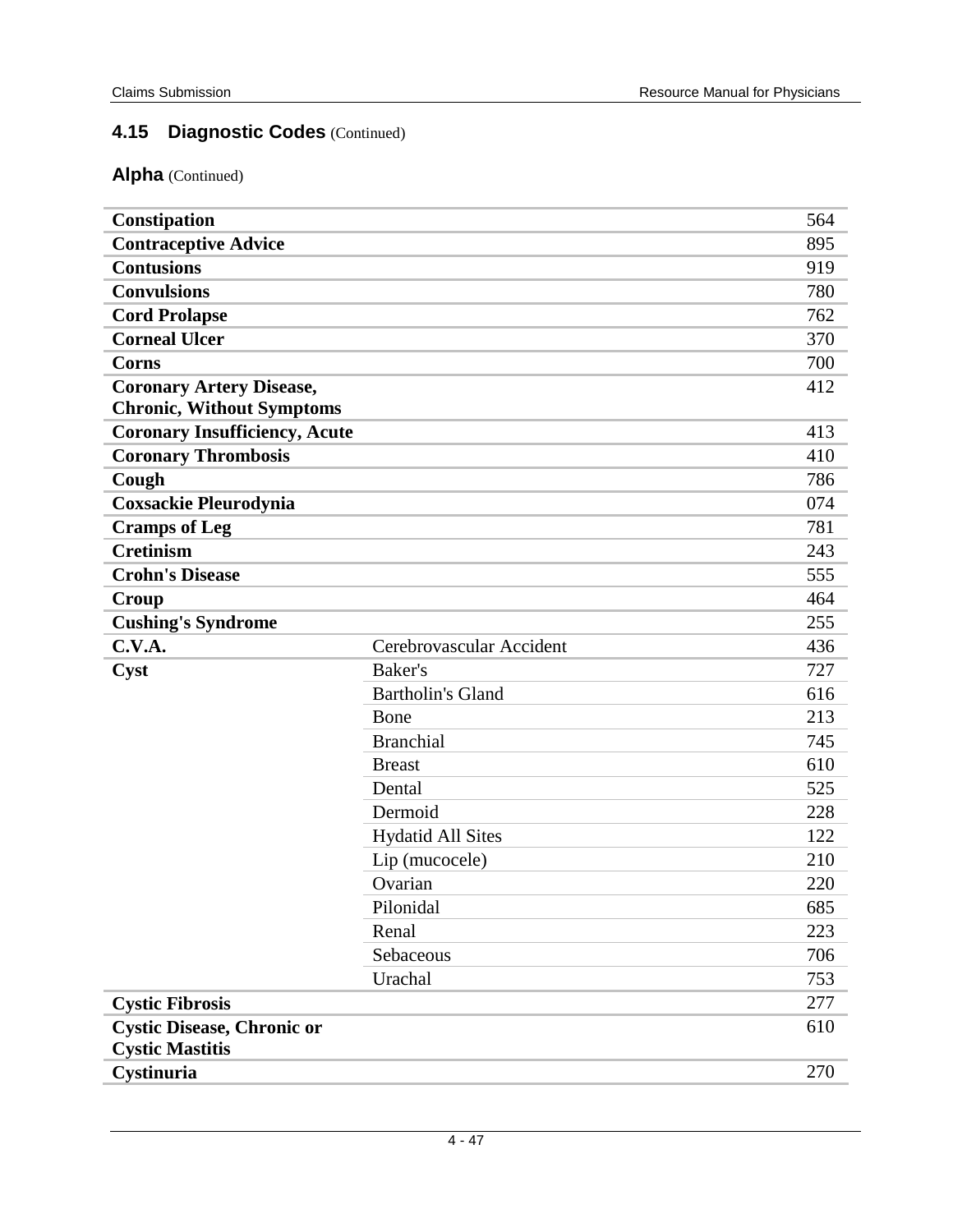| <b>Cystitis</b>                     |                                          | 595 |
|-------------------------------------|------------------------------------------|-----|
|                                     | During Pregnancy                         | 634 |
| <b>Cystocele</b>                    |                                          | 618 |
| <b>Dacrocystitis</b>                |                                          | 375 |
| <b>Deafness, All Types</b>          |                                          | 389 |
| <b>Decubitus Ulcer</b>              |                                          | 707 |
| <b>Deficiency</b>                   | Mental                                   | 319 |
|                                     | Iron                                     | 280 |
|                                     | Nutritional, Vitamin                     | 269 |
| Dehydration                         |                                          | 277 |
| <b>Delirium Tremens</b>             |                                          | 291 |
| <b>Delivery</b>                     | Normal                                   | 650 |
|                                     | With Other Complications                 | 669 |
|                                     | With Placenta Praevia, Abruptio Placenta | 641 |
| <b>Dementia</b>                     | Senile, Presenile                        | 290 |
| <b>Dental Caries</b>                |                                          | 521 |
| <b>Depression, Reactive</b>         |                                          | 300 |
| <b>Depressive or Other</b>          |                                          | 311 |
| <b>Non-psychotic Disorder, Not</b>  |                                          |     |
| <b>Classified Elsewhere</b>         |                                          |     |
| <b>Dermatitis</b>                   | Allergic, Atopic                         | 691 |
|                                     | Contact                                  | 692 |
|                                     | Neuro                                    | 691 |
|                                     | Seborrheic                               | 690 |
| Dermatomyositis                     |                                          | 710 |
| <b>Detachment, Retinal</b>          |                                          | 361 |
| <b>Deviated Nasal Septum</b>        |                                          | 470 |
| <b>Diabetes Mellitus (Including</b> |                                          | 250 |
| <b>Complications</b> )              |                                          |     |
| <b>Diabetes Insipidus</b>           |                                          | 253 |
| <b>Diaper Rash</b>                  |                                          | 691 |
| <b>Diarrhea</b>                     |                                          | 009 |
| <b>Difficulty at Work</b>           |                                          | 905 |
| <b>Diphtheria</b>                   |                                          | 032 |
| <b>Diplopia</b>                     |                                          | 368 |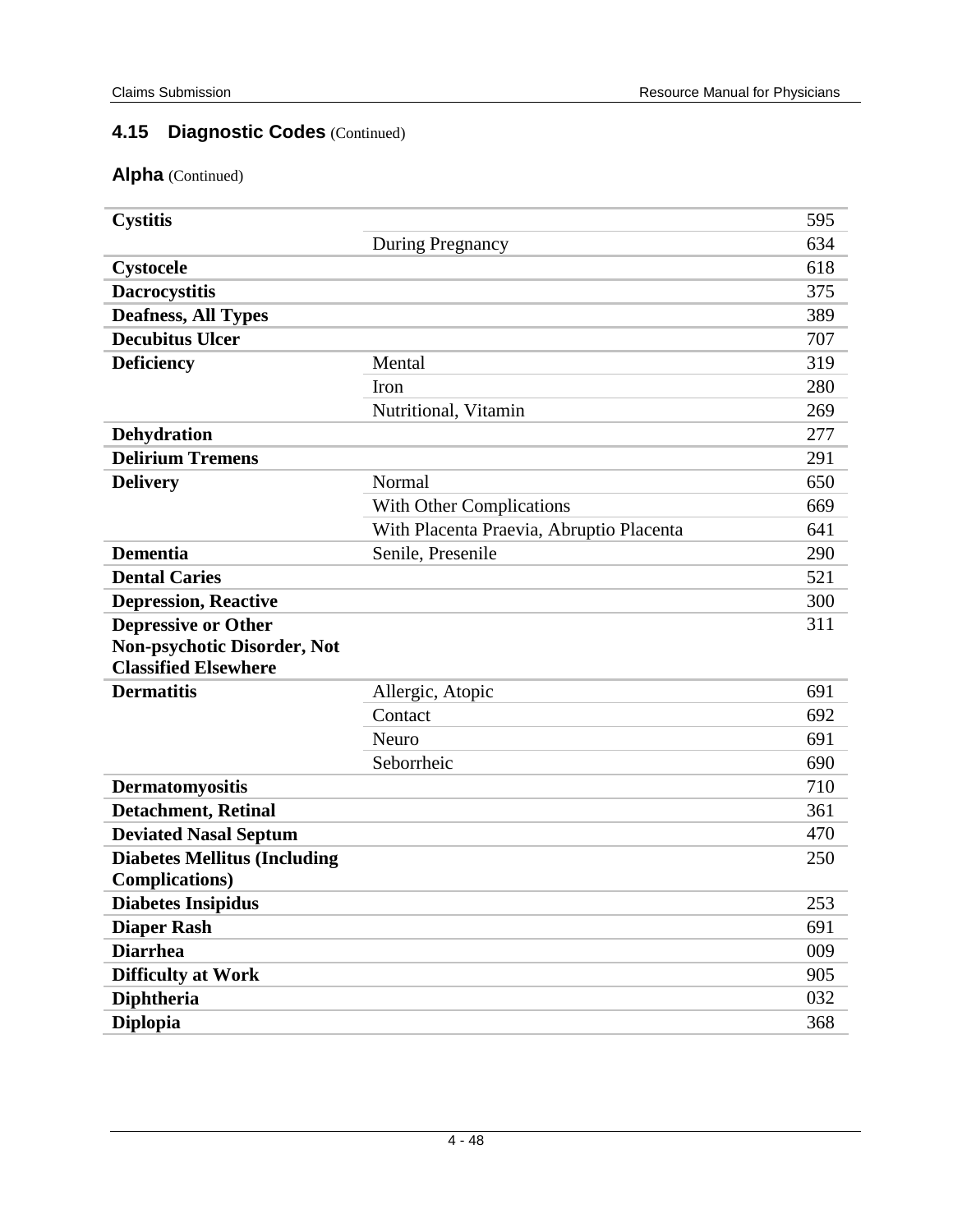| <b>Disease</b> | Addison's                               | 255 |
|----------------|-----------------------------------------|-----|
|                | A.I.D.S                                 | 042 |
|                | Arteriosclerotic                        | 437 |
|                | Arteriosclerotic Heart                  | 412 |
|                | <b>Bacterial</b>                        | 040 |
|                | Buerger's                               | 443 |
|                | Breast Cystic, Chronic                  | 610 |
|                | Bright's                                | 580 |
|                | Christmas                               | 286 |
|                | Crohn's                                 | 555 |
|                | De Quervaine's                          | 727 |
|                | Duchennes                               | 099 |
|                | Graves                                  | 242 |
|                | Hansen's                                | 030 |
|                | Hashimoto                               | 245 |
|                | Hemolytic of Newborn                    | 773 |
|                | Hirchsprung's Megacolon                 | 751 |
|                | Hodgkin's                               | 201 |
|                | Huntington's Chorea                     | 349 |
|                | <b>Hypertensive Heart</b>               | 402 |
|                | <b>Hypertensive Renal</b>               | 403 |
|                | <b>Ischaemic Heart</b>                  | 413 |
|                | Legg Perthes                            | 732 |
|                | Lung, Other                             | 518 |
|                | Marie Strumpell                         | 720 |
|                | Meniere's                               | 386 |
|                | <b>Motor Neurone</b>                    | 349 |
|                | Osgood-Schlatter                        | 732 |
|                | Paget's - of bone                       | 731 |
|                | Parkinson's                             | 332 |
|                | Pelvic - inflammatory, chronic (P.I.D.) | 614 |
|                | Peripheral Vascular (P.V.D.)            | 443 |
|                | Raynaud's                               | 519 |
|                | Respiratory System, other               | 398 |
|                | Still's                                 | 714 |
|                | Tay-Sachs                               | 330 |
|                | Venereal                                | 099 |
|                | Viral, Arthropod-borne                  | 066 |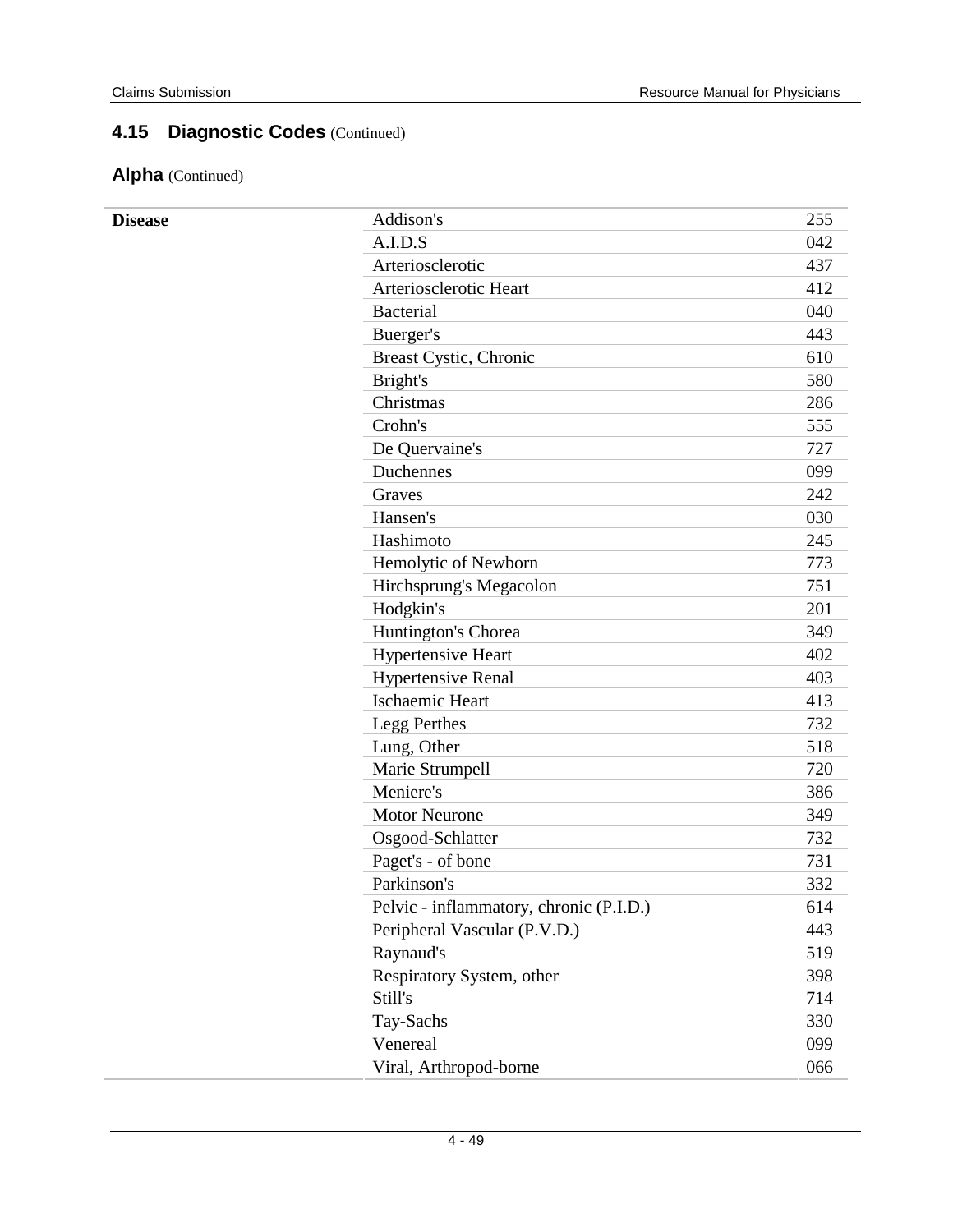| <b>Dislocation</b>                | Elbow                                         | 832 |
|-----------------------------------|-----------------------------------------------|-----|
|                                   | Finger                                        | 834 |
|                                   | Other                                         | 839 |
|                                   | Recurrent                                     | 718 |
|                                   | Shoulder                                      | 831 |
| <b>Diverticulitis</b>             | or Diverticulosis of small or large intestine | 562 |
| <b>Divorce</b>                    |                                               | 901 |
| <b>Dizziness</b>                  |                                               | 780 |
| <b>Down's Syndrome</b>            |                                               | 758 |
| <b>Drug Addiction, Dependence</b> |                                               | 304 |
| <b>Drug Overdose</b>              |                                               | 977 |
| <b>Drug Psychosis</b>             |                                               | 292 |
| <b>Duodenal Ulcer, With or</b>    |                                               | 532 |
| <b>Without Haemorrhage or</b>     |                                               |     |
| <b>Perforation</b>                |                                               |     |
| <b>Dupuytren's Contracture</b>    |                                               | 728 |
| <b>Dwarfism</b>                   |                                               | 253 |
| <b>Dysentery</b>                  | Amoebic                                       | 006 |
| <b>Dysfunction</b>                | Ovarian                                       | 256 |
|                                   | <b>Pituitary Gland</b>                        | 253 |
|                                   | Sexual                                        | 306 |
| <b>Dyslalia</b>                   |                                               | 315 |
| <b>Dyslexia</b>                   |                                               | 315 |
| <b>Dysmenorrhea</b>               |                                               | 625 |
| <b>Dyspareunia</b>                |                                               | 625 |
| <b>Dyspepsia</b>                  |                                               | 536 |
| Dysphagia                         |                                               | 787 |
| <b>Dysplasia, Cervical</b>        |                                               | 622 |
| <b>Dyspnea</b>                    |                                               | 786 |
| <b>Dystrophy, Muscular</b>        |                                               | 359 |
| <b>Dysuria</b>                    |                                               | 786 |
| <b>Echinococcosis</b>             |                                               | 122 |
| Eclampsia                         |                                               | 642 |
| <b>Economic Problems</b>          |                                               | 897 |
| <b>Ectopic Pregnancy</b>          |                                               | 633 |
| <b>Ectropion</b>                  |                                               | 374 |
| <b>Eczema</b>                     |                                               | 691 |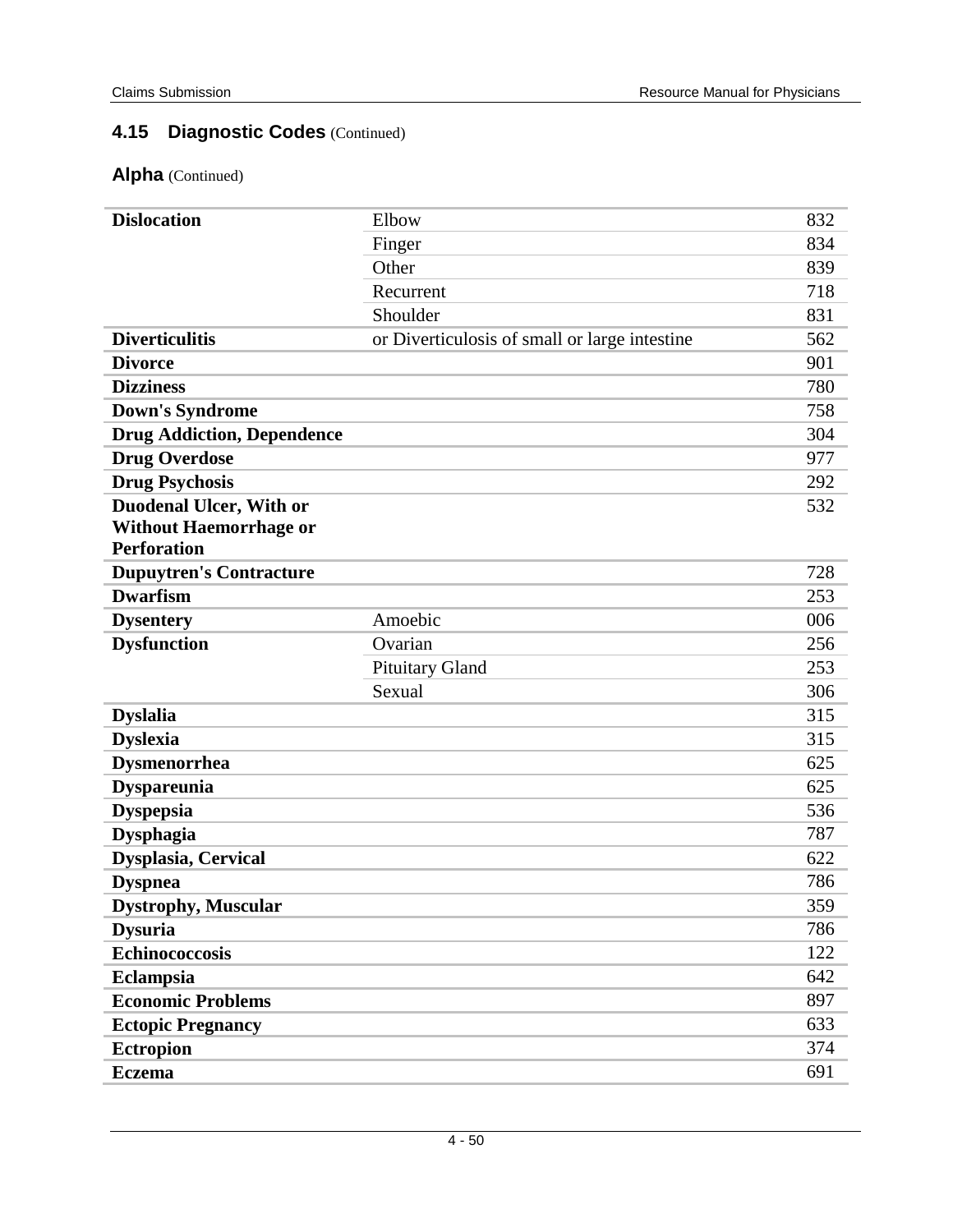| <b>Edema</b>                     | Not yet diagnosed       | 785 |
|----------------------------------|-------------------------|-----|
| <b>Educational Problems</b>      |                         | 902 |
| <b>Embolism</b>                  | Post-partum pulmonary   | 677 |
|                                  | Pulmonary               | 415 |
| <b>Emphysema</b>                 |                         | 492 |
| <b>Encephalitis</b>              |                         | 323 |
|                                  | Viral, Mosquito Borne   | 062 |
| <b>Encephalomyelitis</b>         |                         | 323 |
| Encephalopathy,                  |                         | 437 |
| <b>Hypertensive</b>              |                         |     |
| <b>Endocarditis</b>              |                         | 429 |
| <b>Endometriosis</b>             |                         | 617 |
|                                  | <b>Acute or Chronic</b> | 615 |
| <b>Enteritis</b>                 | Regional                | 555 |
|                                  | Gastro                  | 009 |
| <b>Enterocele</b>                |                         | 618 |
| <b>Entropion</b>                 |                         | 374 |
| <b>Enuresis</b>                  | <b>Mental Disorder</b>  | 307 |
| Eospinophilia                    |                         | 288 |
| Epididymitis                     |                         | 604 |
| <b>Epiglottitis, Acute</b>       |                         | 464 |
| <b>Epilepsy</b>                  |                         | 345 |
| <b>Epistaxis</b>                 |                         | 786 |
| <b>Erosion, Cervical</b>         |                         | 622 |
| <b>Erysipelas</b>                |                         | 035 |
| Erythema, Multiforme or          |                         | 695 |
| <b>Nodosum</b>                   |                         |     |
| <b>Esophagitis</b>               |                         | 530 |
| <b>Eustachian Tube Disorders</b> |                         | 381 |
| <b>Eye Disorders, Other</b>      |                         | 379 |
| <b>Eyelid Disorders, Other</b>   |                         | 374 |
| <b>Facial Nerve Disorders</b>    |                         | 351 |
| <b>False Labour</b>              |                         | 644 |
| <b>Family Disruption</b>         |                         | 901 |
| <b>Family Planning</b>           |                         | 895 |
| <b>Fanconi Sydrome</b>           |                         | 270 |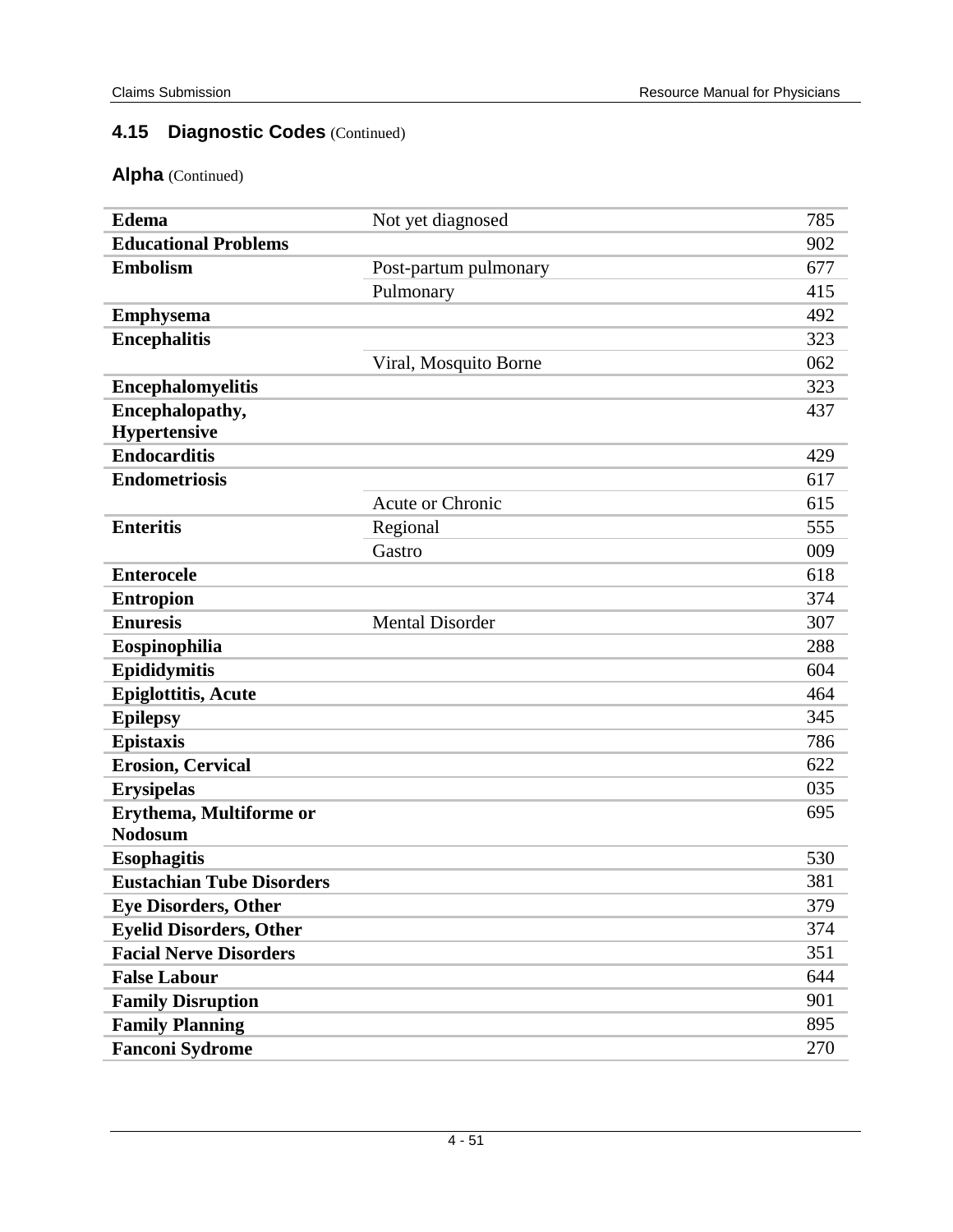| <b>Fever</b>                          | Glandular                                           | 075 |
|---------------------------------------|-----------------------------------------------------|-----|
|                                       | Hay                                                 | 477 |
|                                       | Rheumatic with or without Endocarditis, Myocarditis | 391 |
|                                       | or Pericarditis                                     |     |
|                                       | Scarlet                                             | 034 |
|                                       | Typhoid                                             | 002 |
| <b>Fibrillation</b>                   |                                                     | 427 |
| <b>Fibro-adenosis of Breast</b>       |                                                     | 610 |
| <b>Fibrosis</b>                       | Cystic                                              | 277 |
|                                       | Pulmonary                                           | 515 |
| <b>Fissure, Anal</b>                  |                                                     | 565 |
| Fistula, Anal                         |                                                     | 565 |
| <b>Flat Foot</b>                      |                                                     | 734 |
| <b>Flutter, Atrial or Ventricular</b> |                                                     | 427 |
| <b>Food Poisoning</b>                 |                                                     | 005 |
| <b>Foreign Body</b>                   | Eye or other tissues                                | 930 |
| Fractures, Fracture-                  | Ankle                                               | 824 |
| dislocation                           | <b>Carpal Bones</b>                                 | 814 |
|                                       | Clavicle                                            | 810 |
|                                       | <b>Facial Bones</b>                                 | 802 |
|                                       | Femur                                               | 821 |
|                                       | Fibula                                              | 823 |
|                                       | Humerus                                             | 812 |
|                                       | Metacarpals                                         | 815 |
|                                       | Pelvis                                              | 808 |
|                                       | Phalanges                                           | 816 |
|                                       | Radius                                              | 813 |
|                                       | <b>Ribs</b>                                         | 807 |
|                                       | Skull                                               | 803 |
|                                       | Spontaneous                                         | 733 |
|                                       | Tibia                                               | 823 |
|                                       | Ulna                                                | 813 |
|                                       | Vertebral Column with spinal cord damage            | 806 |
|                                       | Vertebral Column without spinal cord damage         | 805 |
|                                       | Other                                               | 829 |
|                                       |                                                     |     |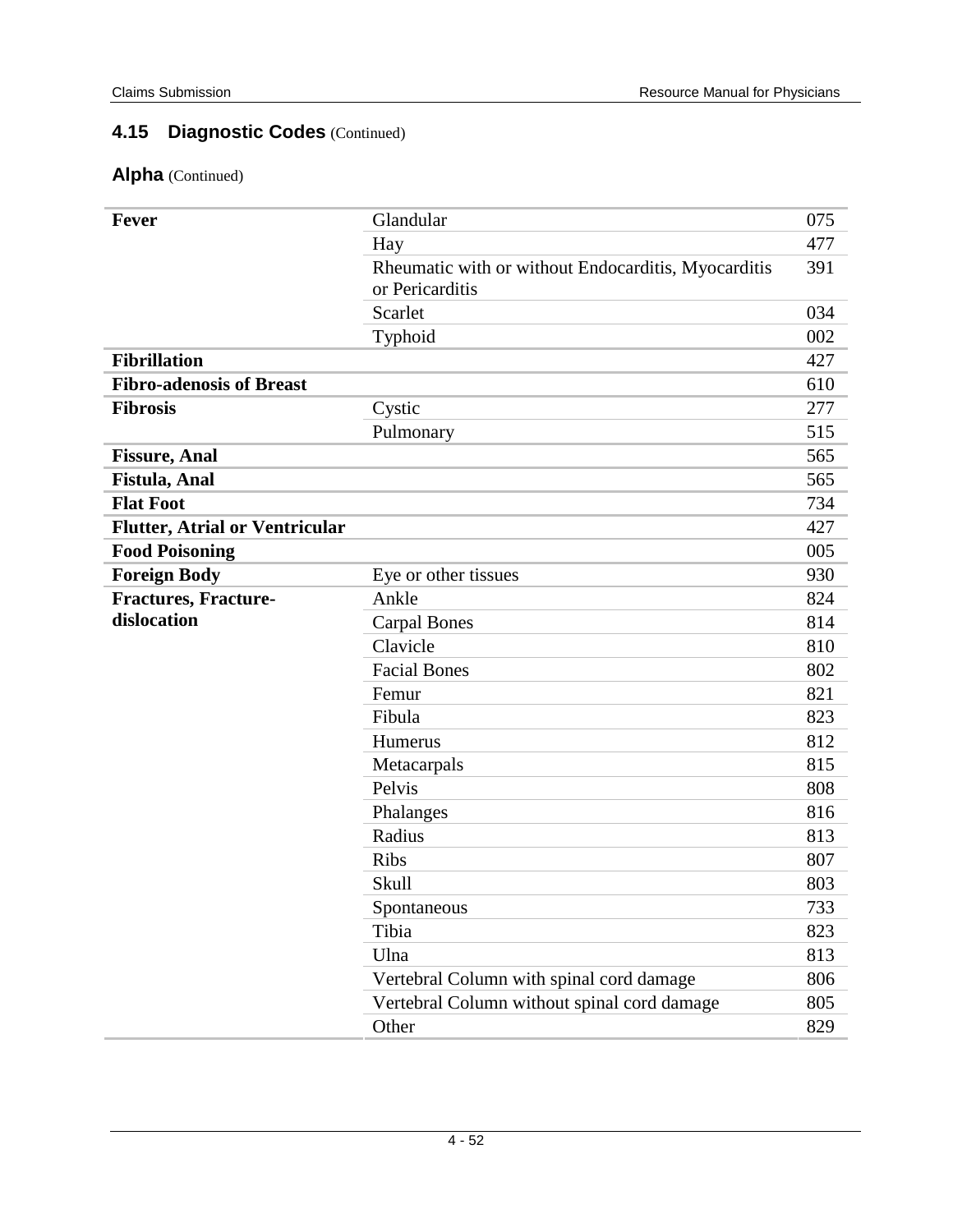| Frigidity                         |                                               | 302 |
|-----------------------------------|-----------------------------------------------|-----|
| <b>Frostbite</b>                  |                                               | 994 |
| <b>Fungus - See Mycoses</b>       |                                               | 680 |
| <b>Furunculosis</b>               |                                               |     |
| <b>Gallstones (Calculus)</b>      | Cholelithiasis, with or without Cholecystitis | 574 |
| <b>Ganglion</b>                   |                                               | 727 |
| <b>Gastric Ulcer</b>              |                                               | 531 |
| <b>Gastritis</b>                  |                                               | 535 |
| <b>Gastro-enteritis and</b>       |                                               | 009 |
| <b>Gastro-enteritis, Viral</b>    |                                               |     |
| <b>German Measles (Rubella)</b>   |                                               | 056 |
| <b>Gingivitis</b>                 |                                               | 523 |
| <b>Glandular Fever</b>            |                                               | 075 |
| Glaucoma                          |                                               | 365 |
| <b>Glmerulonephritis, Acute</b>   |                                               | 580 |
| <b>Glossitis</b>                  |                                               | 529 |
| Goitre                            | Exophthalmic                                  | 242 |
|                                   | Nontoxic Nodular                              | 241 |
|                                   | Simple Thyroid                                | 240 |
| <b>Gonococcal Infections</b>      |                                               | 098 |
| Gout                              |                                               | 274 |
| Granuloma, Pyogenic               |                                               | 686 |
| Gynecomastia                      |                                               | 611 |
| <b>Habit Spasms</b>               |                                               | 307 |
| Haemorrhage, Eye                  |                                               | 379 |
| Haemorrhage, Intracranial         |                                               | 432 |
| <b>Haemorrhage in Early</b>       |                                               | 640 |
| <b>Pregnancy</b>                  |                                               |     |
| <b>Haemorrhage, Post Partum</b>   |                                               | 666 |
| <b>Haemorrhagic Conditions,</b>   |                                               | 287 |
| <b>Other</b>                      |                                               |     |
| <b>Haemorrhoids</b>               |                                               | 455 |
| <b>Halitosis</b>                  |                                               | 787 |
| <b>Hallux Valgus or Varus</b>     |                                               | 735 |
| <b>Hammer Toe</b>                 |                                               | 735 |
| <b>Hansen's Disease (Leprosy)</b> |                                               | 030 |
| <b>Hay Fever</b>                  |                                               | 477 |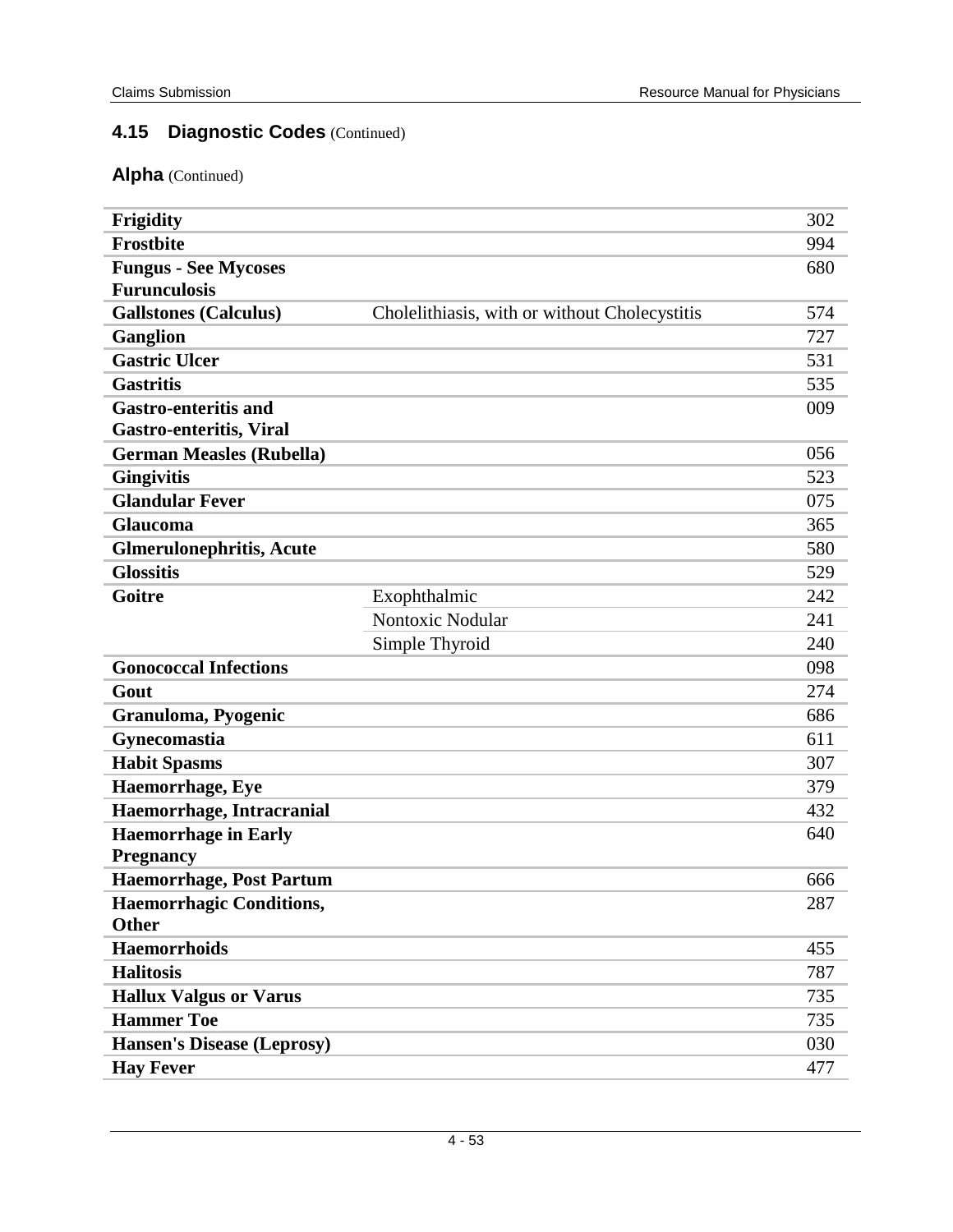| Headache (Cephalgia)                        | Migraine                                                 | 346 |
|---------------------------------------------|----------------------------------------------------------|-----|
|                                             | Tension                                                  | 307 |
|                                             | Except tension and migraine                              | 780 |
| <b>Heart Blocks</b>                         |                                                          | 426 |
| Heartburn                                   |                                                          | 787 |
| <b>Heart Disease, All Other</b>             |                                                          | 429 |
| Forms                                       |                                                          |     |
| <b>Heart Failure, Congestive</b>            |                                                          | 428 |
| <b>Helminthiases</b>                        |                                                          | 128 |
| Hemangioma                                  |                                                          | 228 |
| <b>Hematemesis</b>                          |                                                          | 787 |
| Hematuria                                   |                                                          | 599 |
| Hemiplegia                                  |                                                          | 599 |
| Hemolytic Anemia,                           |                                                          | 282 |
| <b>Hereditary</b>                           |                                                          |     |
| <b>Hemolytic Disease of</b>                 |                                                          | 773 |
| <b>Newborn</b>                              |                                                          |     |
| Hemophilia                                  |                                                          | 286 |
| <b>Hemoptysis</b>                           |                                                          | 786 |
| <b>Hepatitis</b>                            |                                                          | 070 |
| Hernia                                      | Femoral, umbilical, ventral, diaphragmatic or            | 552 |
|                                             | hiatus hernia with obstruction                           |     |
|                                             | Femoral, umbilical, ventral, diaphragmatic or            | 553 |
|                                             | hiatus hernia without obstruction                        |     |
|                                             | Inguinal with or without obstruction                     | 550 |
| <b>Herpes Genitalis</b>                     |                                                          | 099 |
| <b>Herpes Simplex</b>                       |                                                          | 054 |
| <b>Herpes Zoster</b>                        |                                                          | 053 |
| Hiccough                                    |                                                          | 787 |
| <b>High Birthweight Infant</b>              |                                                          | 766 |
| <b>High Myopia</b>                          | Greater than 9 diopters, irregular astigmatism resulting | 371 |
|                                             | from post-corneal grafting or corneal scarring from      |     |
|                                             | disease                                                  |     |
| <b>Hirsutism</b>                            |                                                          | 709 |
| <b>Histoplasmosis</b>                       |                                                          | 115 |
| <b>Hives</b>                                |                                                          | 708 |
| <b>Hodgkin's Disease</b>                    |                                                          | 201 |
| <b>Hunner's Ulcer</b>                       |                                                          | 595 |
| 4.15<br><b>Diagnostic Codes (Continued)</b> |                                                          |     |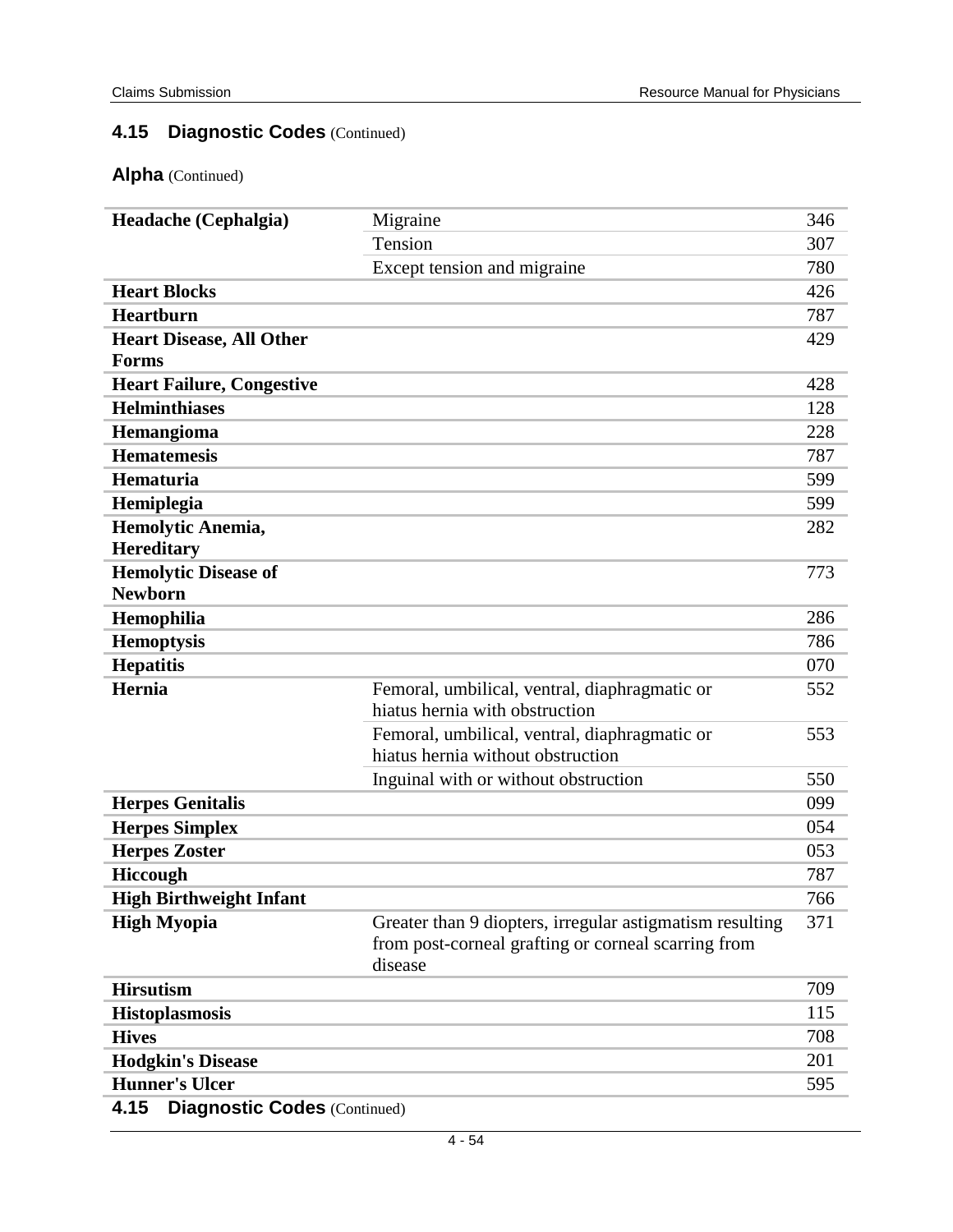| <b>Hyaline Membrane Disease</b>    |                           | 769 |
|------------------------------------|---------------------------|-----|
| Hydrocele                          |                           | 603 |
| Hydrocephalus                      |                           | 742 |
| Hydronephrosis                     |                           | 591 |
| <b>Hyperactive Child</b>           |                           | 314 |
| <b>Hyperaldosteronism</b>          |                           | 255 |
| Hypercalcemia                      |                           | 259 |
| Hyperchlorhydria                   |                           | 536 |
| Hypercholesterolemia               |                           | 272 |
| <b>Hyperemesis Gravidarum</b>      |                           | 643 |
| <b>Hyperkeratosis</b>              |                           | 701 |
| <b>Hyperkinetic Syndrome of</b>    |                           | 314 |
| <b>Childhood</b>                   |                           |     |
| Hypermenorrhea                     |                           | 626 |
| Hypermentropia                     |                           | 367 |
| <b>Hyperopia</b>                   |                           | 367 |
| Hyperplasia                        | Adrenal                   | 259 |
|                                    | Endometrial               | 621 |
| <b>Hypertension, Essential</b>     |                           | 401 |
| <b>Hypertensive Encephalopathy</b> |                           | 437 |
| <b>Hypertensive Heart Disease</b>  |                           | 402 |
| <b>Hypertensive Renal Disease</b>  |                           | 403 |
| <b>Hypertensive Retinopathy</b>    |                           | 362 |
| <b>Hyperthyroidism</b>             |                           | 242 |
| <b>Hypertrophy</b>                 | Benign Prostatic (B.P.H.) | 600 |
|                                    | <b>Breast</b>             | 611 |
|                                    | Tonsils, Adenoids         | 575 |
| Hyperventilation                   |                           | 786 |
| Hypochlorhydria                    |                           | 536 |
| Hypogammaglobulinemia              |                           | 279 |
| Hypoglycemia                       |                           | 259 |
| Hypomenorrhea                      |                           | 626 |
| <b>Hypotension</b>                 |                           | 447 |
| Hypothyroidism                     | Acquired                  | 244 |
|                                    | Congential                | 243 |
| <b>Hysteria</b>                    |                           | 300 |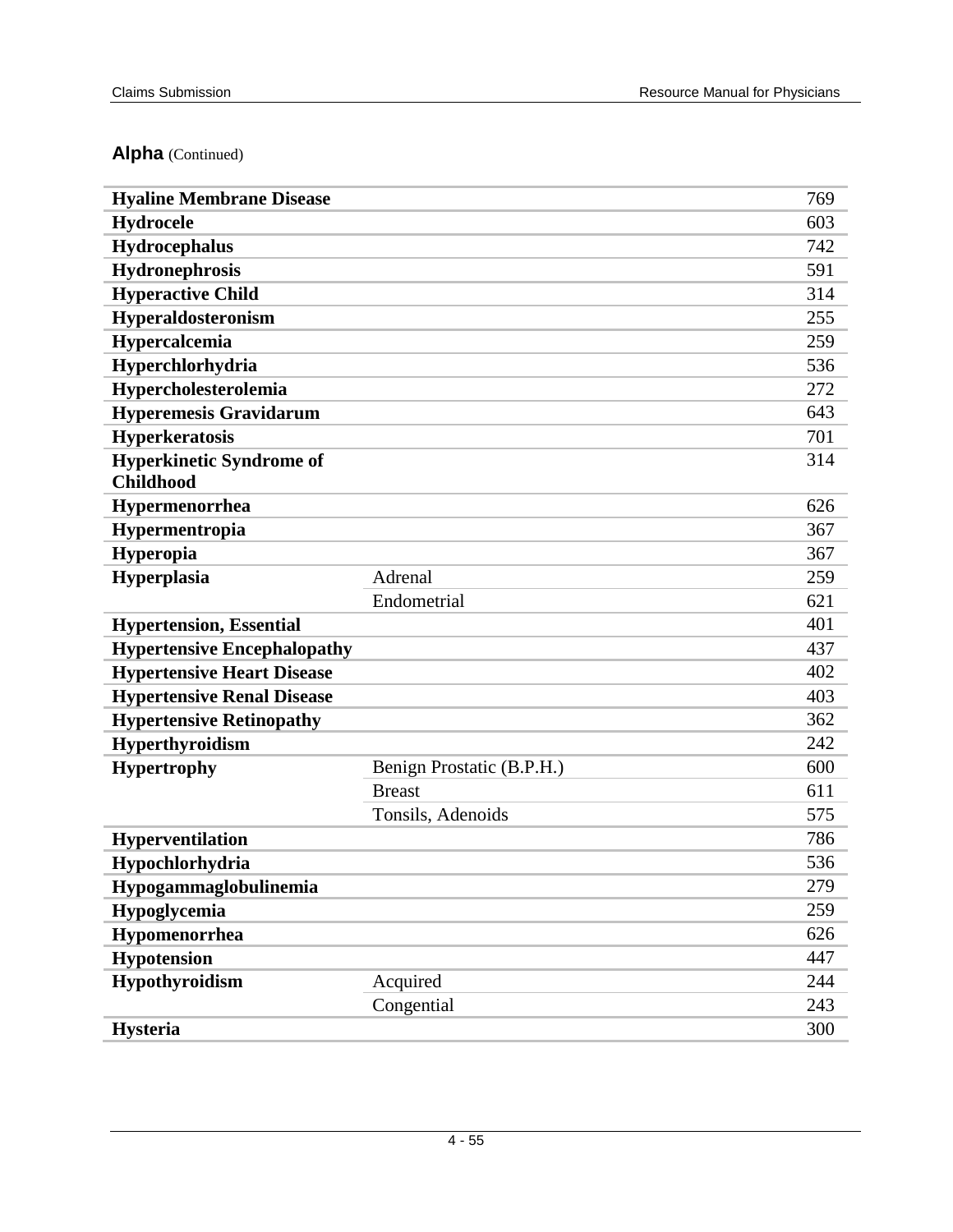| <b>Ileitis, Regional</b>       |                                                                              | 555 |
|--------------------------------|------------------------------------------------------------------------------|-----|
| Ileus, Paralytic               |                                                                              | 560 |
| <b>Illegitimacy</b>            |                                                                              | 903 |
| <b>Immunity Disorders</b>      |                                                                              | 279 |
| <b>Immunization</b>            | All types                                                                    | 896 |
| <b>Impaction of Intestine</b>  |                                                                              | 560 |
| Impetigo                       |                                                                              | 684 |
| Imprisonment                   |                                                                              | 906 |
| <b>Incontinence of Urine</b>   |                                                                              | 788 |
| Indigestion                    |                                                                              | 536 |
| Inertia, Uterine               |                                                                              | 661 |
| <b>Infarction</b>              | <b>Myocardial Acute</b>                                                      | 410 |
|                                | Myocardial Old, Without Symptoms                                             | 412 |
|                                | Pulmonary                                                                    | 415 |
| <b>Infection</b>               | Actinomycotic                                                                | 098 |
|                                | Gonococcal                                                                   | 039 |
|                                | Intracranial                                                                 | 298 |
|                                | Meningococcal                                                                | 036 |
|                                | Monilia all sites                                                            | 112 |
|                                | Nipple, Post-partum, Salmonella                                              | 003 |
|                                | Other Human Immunodeficiency Virus Infection                                 | 044 |
|                                | Tonsils, Adenoids Chronic                                                    | 474 |
|                                | Trichomonas Vaginalis                                                        | 131 |
|                                | Tuberculous, Primary, Including Recent Positive<br>T.B. Skin Test Conversion | 010 |
|                                | <b>Upper Respiratory</b>                                                     | 460 |
|                                | Wound                                                                        | 998 |
| <b>Infertility</b>             |                                                                              | 628 |
| <b>Infestation</b>             | Pinworm                                                                      | 127 |
|                                | Tapeworm - all types                                                         | 123 |
| <b>Influenza</b>               |                                                                              | 147 |
| <b>Ingrown Nail</b>            |                                                                              | 703 |
| <b>Inguinal Hernia with or</b> |                                                                              | 550 |
| without Obstruction            |                                                                              |     |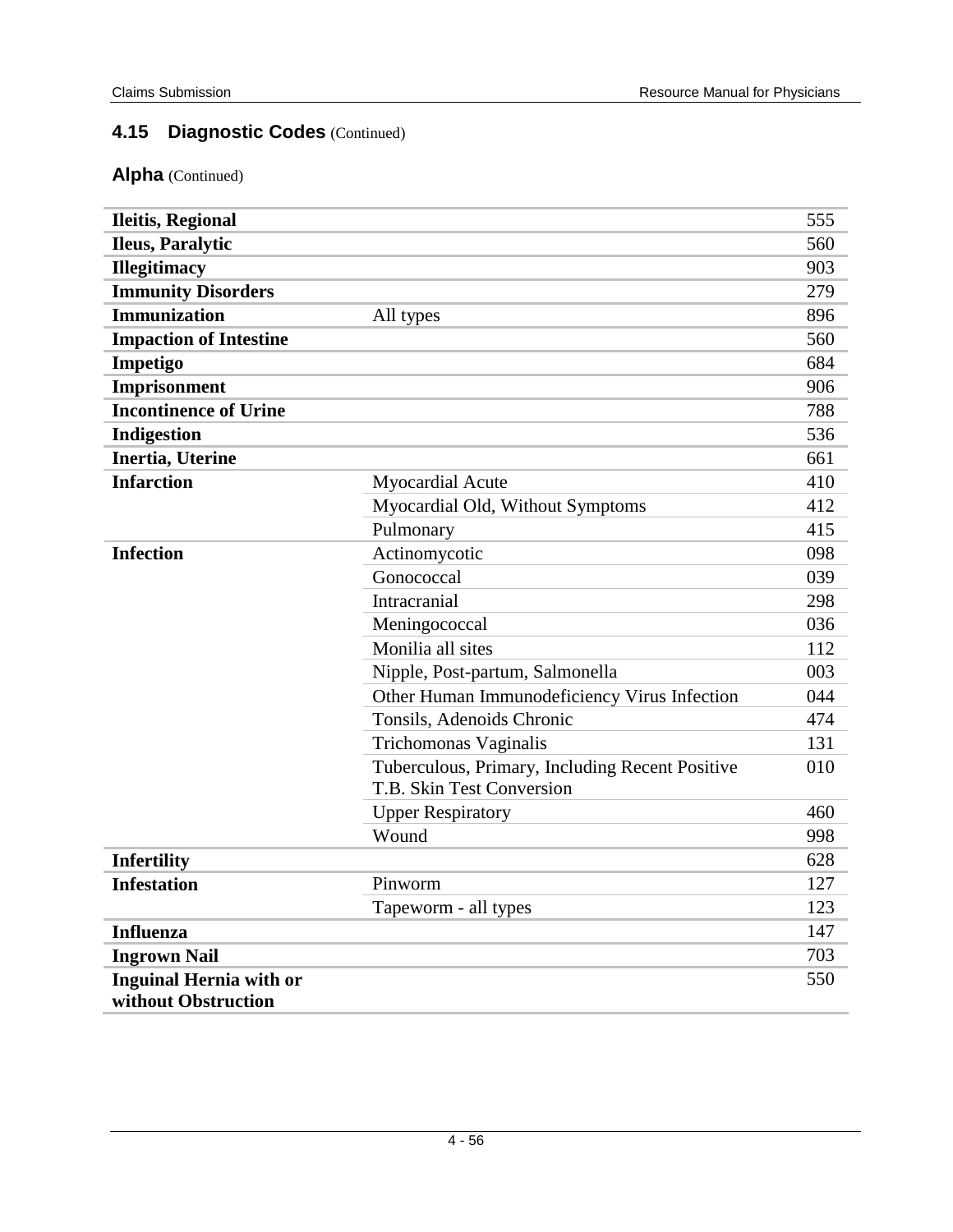| Injury                                          | Head                                                                     | 854 |
|-------------------------------------------------|--------------------------------------------------------------------------|-----|
|                                                 | Internal to Organ                                                        | 869 |
|                                                 | Superficial                                                              | 919 |
|                                                 | Other                                                                    | 959 |
| <b>In-laws Problem</b>                          |                                                                          | 900 |
| <b>Insufficiency</b>                            | <b>Acute Coronary</b>                                                    | 413 |
|                                                 | Mitral                                                                   | 394 |
| Intertrigo                                      |                                                                          | 695 |
| <b>Intervertebral Disc Disorders</b>            |                                                                          | 722 |
| Intussusception                                 |                                                                          | 560 |
| <b>Iritis</b>                                   |                                                                          | 364 |
| <b>Irregular Astigmatism</b>                    | Resulting from post corneal grafting or corneal<br>scarring from disease | 371 |
| <b>Ischaemic Heart Disease,</b><br><b>Acute</b> |                                                                          | 413 |
| <b>Ischamia, Transient Cerebral</b>             |                                                                          | 435 |
| <b>Itchy Condition, Other</b>                   |                                                                          | 698 |
| <b>Jaundice</b>                                 |                                                                          | 787 |
| <b>Joint</b>                                    | Ankylosis                                                                | 718 |
|                                                 | Arthrogryposis                                                           | 728 |
|                                                 | Contracture                                                              | 718 |
|                                                 | Derangement, Loose Bodies                                                | 718 |
|                                                 | Pain                                                                     | 781 |
|                                                 | Swelling, Masses                                                         | 781 |
|                                                 | Tuberculosis                                                             | 015 |
|                                                 | Other Disease of                                                         | 739 |
|                                                 | Keloid                                                                   | 701 |
|                                                 | Keratitis                                                                | 370 |
|                                                 | Keratoconus                                                              | 376 |
|                                                 | Klinefelter's Syndrome                                                   | 758 |
| <b>Korsakov's Psychosis</b>                     |                                                                          | 291 |
| <b>Kyphosis</b>                                 |                                                                          | 737 |
| Labyrinthitis                                   |                                                                          | 386 |
| <b>Laceration</b>                               | Perineal                                                                 | 664 |
|                                                 | <b>Except Limbs</b>                                                      | 879 |
|                                                 | Lower $Limb(s)$                                                          | 894 |
|                                                 | Upper Limb(s)                                                            | 884 |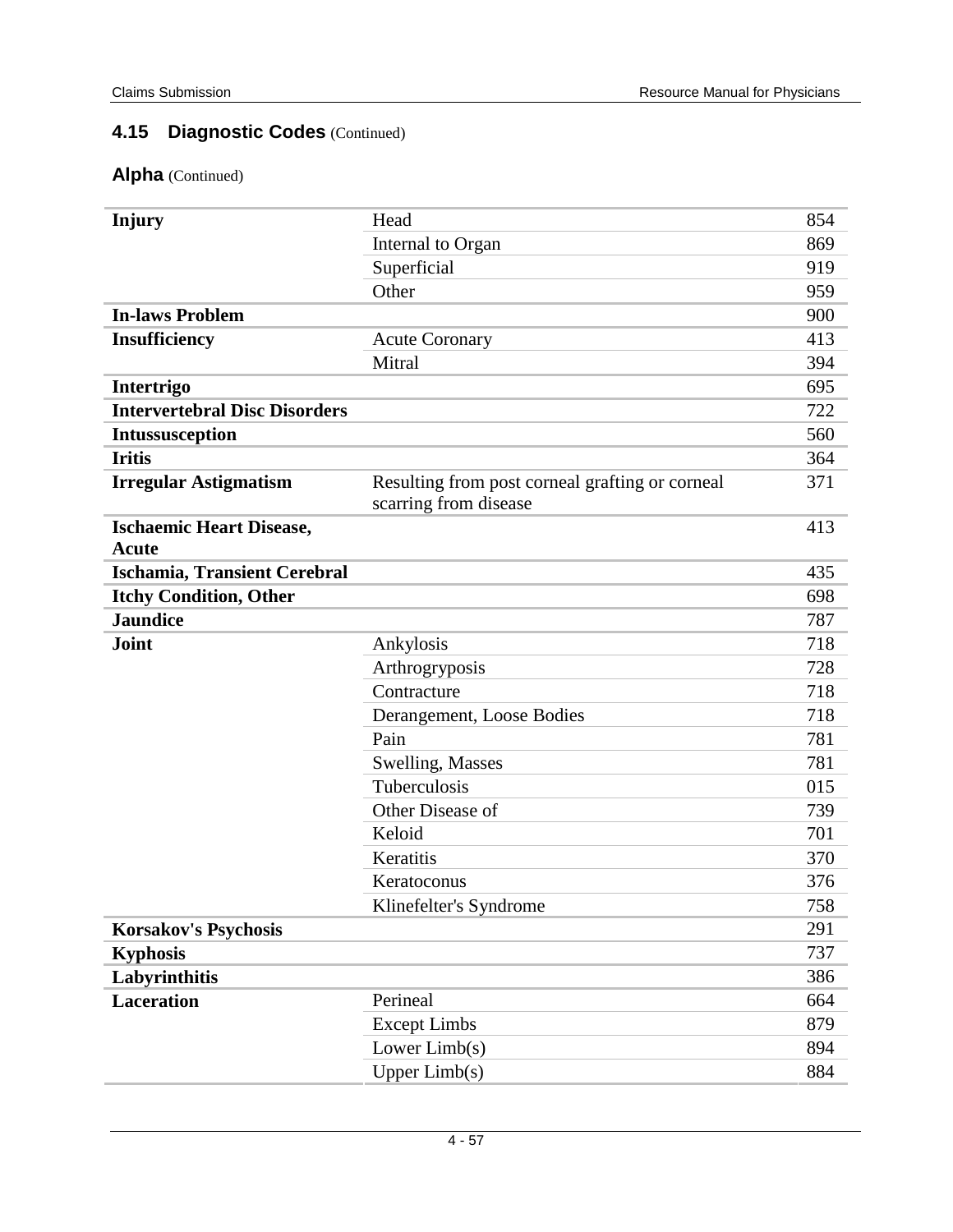| <b>Lactic Acidosis</b>             |             | 259 |
|------------------------------------|-------------|-----|
| <b>Laryngitis, Acute</b>           |             | 464 |
| <b>Legg-perthes Disease</b>        |             | 732 |
| Leiomyoma                          |             | 218 |
| <b>Legal Problems</b>              |             | 906 |
| <b>Leprosy (Hansen's Disease)</b>  |             | 030 |
| Leukoplakia                        | Oral Mucosa | 528 |
|                                    | Tongue      | 529 |
| Lice, Head or Body                 |             | 132 |
| <b>Lipoid Metabolism Disorder</b>  |             | 272 |
| Lipoma                             |             | 214 |
| <b>Lipoprotein Disorders</b>       |             | 272 |
| Lips, Diseases of                  |             | 528 |
| <b>Litigation</b>                  |             | 906 |
| Lordosis                           |             | 737 |
| <b>Low Birthweight Infant</b>      |             | 765 |
| <b>Low Vision</b>                  |             | 369 |
| Ludwig's Angina                    |             | 529 |
| Lumbago                            |             | 724 |
| <b>Lumbar Strain</b>               |             | 724 |
| <b>Lupus Erythematosus</b>         |             | 695 |
| <b>Lupus Erythematosus</b>         |             | 710 |
| <b>Disseminated</b>                |             |     |
| <b>Lymphadenitis Acute</b>         |             | 683 |
| Lymphangioma                       |             | 228 |
| Lymphangitis                       |             | 457 |
| Lymphedema                         |             | 457 |
| Lymphosarcoma                      |             | 200 |
| <b>Macrognathism</b>               |             | 524 |
| <b>Malabsorption Syndrome</b>      |             | 579 |
| <b>Malaria</b>                     |             | 136 |
| <b>Malnutrition, Unspecified</b>   |             | 263 |
| <b>Malocclusion</b>                |             | 524 |
| <b>Malpresentation</b>             |             | 652 |
| <b>Manic Depressive Psychosis</b>  |             | 296 |
| <b>Marie-Strumpell Spondylitis</b> |             | 720 |
| <b>Marital Difficulties</b>        |             | 898 |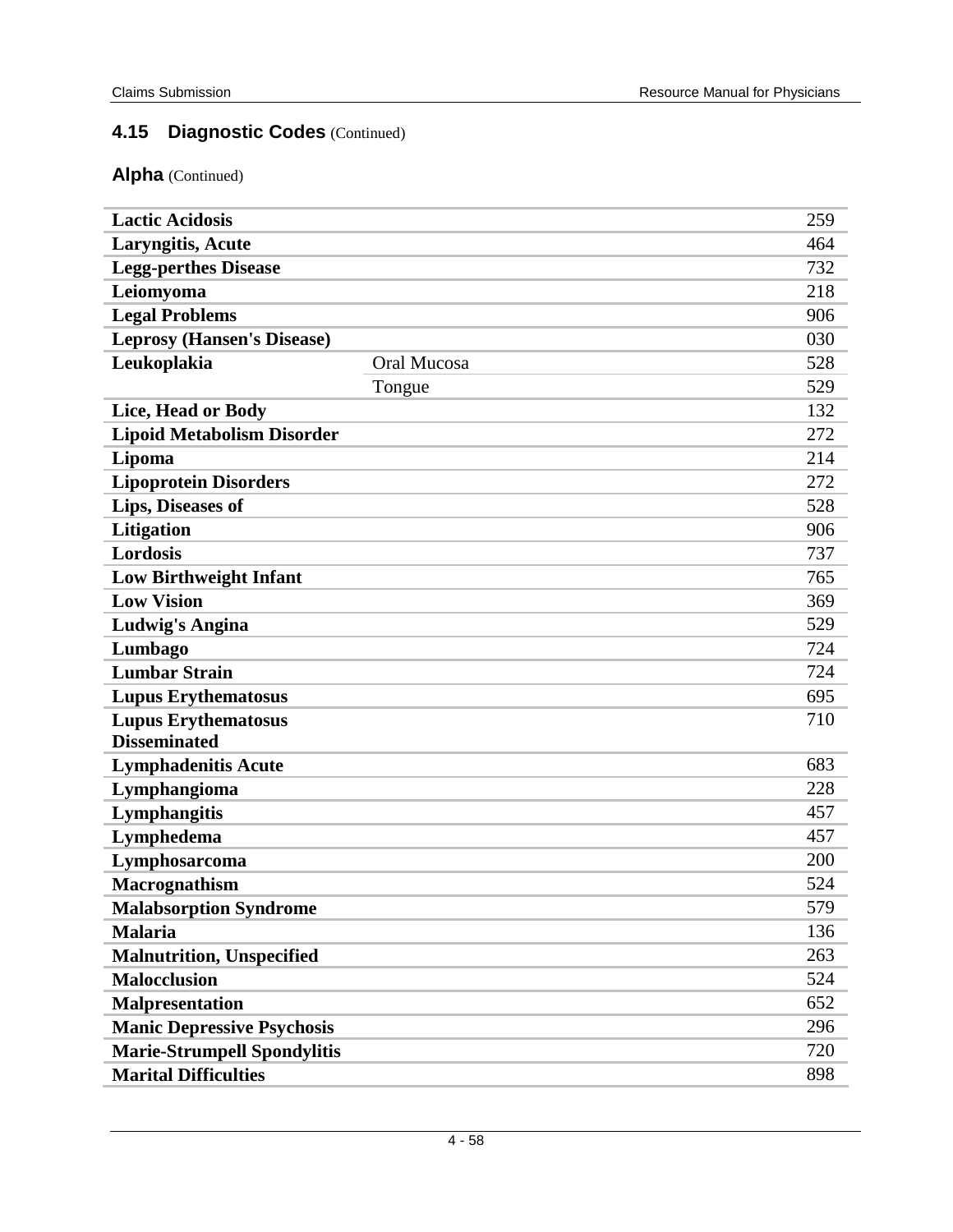| <b>Masses</b>                       | <b>Circulatory System</b>         | 785 |
|-------------------------------------|-----------------------------------|-----|
|                                     | <b>Respiratory System</b>         | 786 |
|                                     | Digestive System                  | 787 |
|                                     | Genito-urinary System             | 788 |
| <b>Mastitis</b>                     | Cystic                            | 610 |
|                                     | Post-partum                       | 675 |
| <b>Mastoiditis</b>                  |                                   | 383 |
| <b>Measles</b>                      |                                   | 055 |
|                                     | German, Rubella                   | 056 |
| Melancholia, Involutional           |                                   | 296 |
| <b>Melena</b>                       |                                   | 787 |
| <b>Meniere's Disease</b>            |                                   | 386 |
| <b>Meningioma</b> (Benign)          |                                   | 225 |
| <b>Meningitis</b>                   | Bacterial, Central Nervous System | 320 |
|                                     | Due to Other Organisms            | 321 |
|                                     | Enterovirus                       | 047 |
|                                     | Infectious                        | 036 |
| Menigocele                          |                                   | 741 |
| <b>Meningococcal Infection</b>      |                                   | 036 |
| Meningomyelocele                    |                                   | 741 |
| <b>Meniscus or Cartilage Tear</b>   |                                   | 718 |
| <b>Menopause</b>                    |                                   | 627 |
| Menorrhagia                         |                                   | 626 |
| <b>Menstruation Disorders</b>       |                                   | 626 |
| <b>Mental Deficiency,</b>           |                                   | 319 |
| <b>Retardation</b>                  |                                   |     |
| <b>Mesenteric Artery Occlusion</b>  |                                   | 557 |
| <b>Metabolic Disorders, Other</b>   |                                   | 277 |
| Metrorrhagia                        |                                   | 626 |
| Micrognathism                       |                                   | 524 |
| <b>Migraine</b>                     |                                   | 346 |
| Mitral Insufficiency or             |                                   | 394 |
| <b>Stenosis</b>                     |                                   |     |
| <b>Mole</b>                         |                                   | 216 |
| <b>Monilia Infection, All Sites</b> |                                   | 112 |
| <b>Mononucleosis, Infectious</b>    |                                   | 075 |
| Monoplegia                          |                                   | 349 |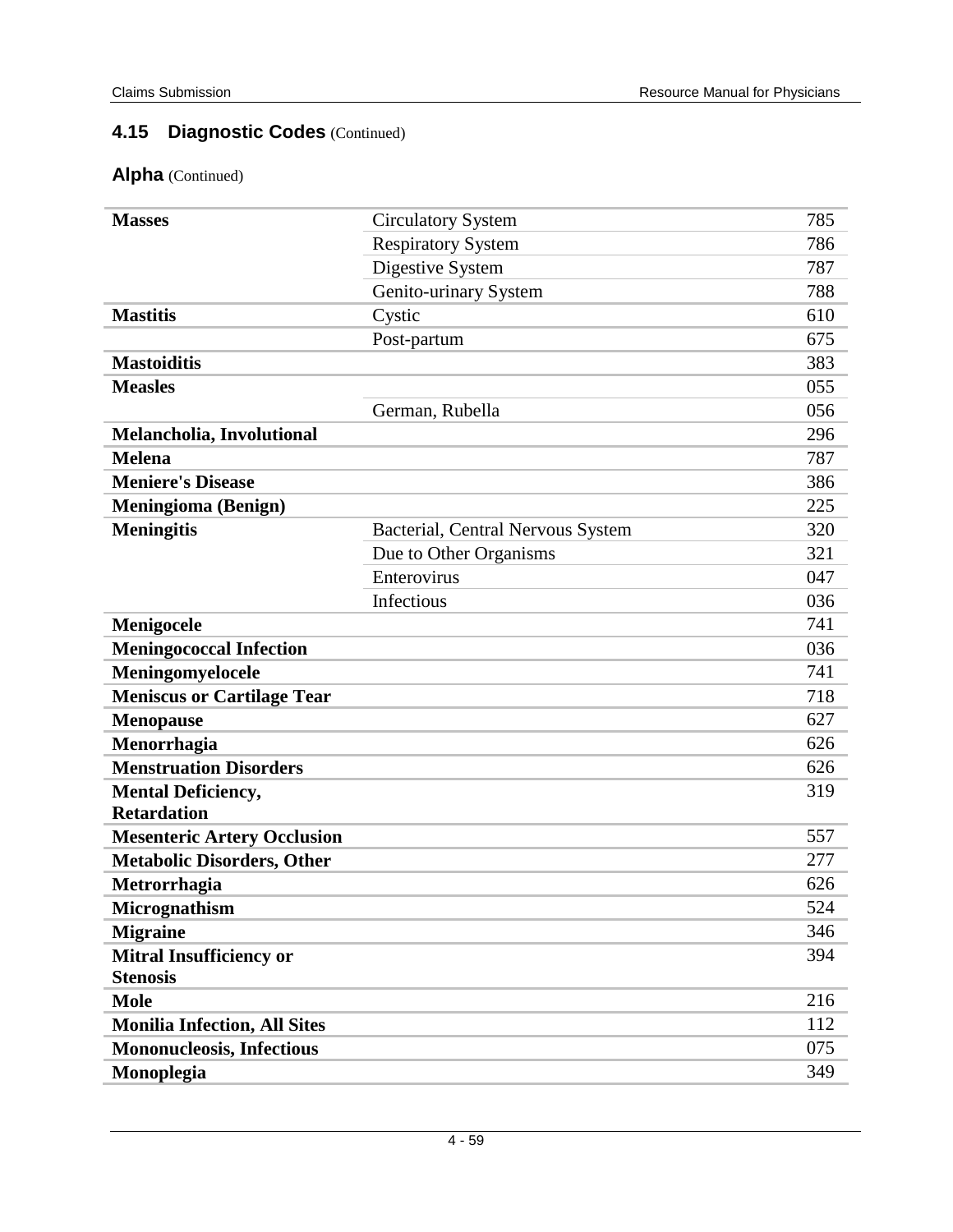| <b>Motor Neurone Disease</b>   |                                  | 349 |
|--------------------------------|----------------------------------|-----|
| <b>Motor Retardation</b>       |                                  | 315 |
| <b>Multiple Pregnancy</b>      |                                  | 651 |
| <b>Multiple Sclerosis</b>      |                                  | 340 |
| <b>Mumps</b>                   |                                  | 072 |
| <b>Muscle Spasms</b>           |                                  | 728 |
| <b>Muscular Dystrophy</b>      |                                  | 359 |
| <b>Muscular Rheumatism</b>     |                                  | 729 |
| <b>Myasthenia Gravis</b>       |                                  | 358 |
| <b>Mycoses, All Types</b>      |                                  | 117 |
| <b>Myocarditis</b>             | Artherosclerotic                 | 429 |
|                                | Rheumatic                        | 391 |
|                                | Coxsackie                        | 074 |
| <b>Myocardial Infarction</b>   | Acute                            | 410 |
|                                | Old                              | 412 |
| <b>Myoneural Disorders</b>     |                                  | 367 |
| <b>Myopia</b>                  |                                  | 367 |
| <b>Myositis</b>                |                                  | 729 |
| <b>Myxedema</b>                |                                  | 244 |
| <b>Naevus, Pigmented</b>       |                                  | 216 |
| <b>Narcolepsy</b>              |                                  | 349 |
| <b>Nasal Polyp</b>             |                                  | 471 |
| <b>Nasopharyingitis, Acute</b> |                                  | 460 |
| <b>Nausea</b>                  |                                  | 787 |
| <b>Neck Sprain/Strain</b>      |                                  | 847 |
| <b>Neoplasm (Benign)</b>       | <b>Bladder</b>                   | 223 |
|                                | Bone                             | 213 |
|                                | <b>Brain</b>                     | 225 |
|                                | <b>Breast</b>                    | 217 |
|                                | Cartilage                        | 213 |
|                                | <b>Cervical Polyp</b>            | 218 |
|                                | Connective and other soft tissue | 215 |
|                                | Dermato Fibroma                  | 216 |
|                                | Digestive System, other parts    | 230 |
|                                | Eye                              | 224 |
|                                | Genital Organs, female, other    | 221 |
|                                | Genital Organs, male, other      | 222 |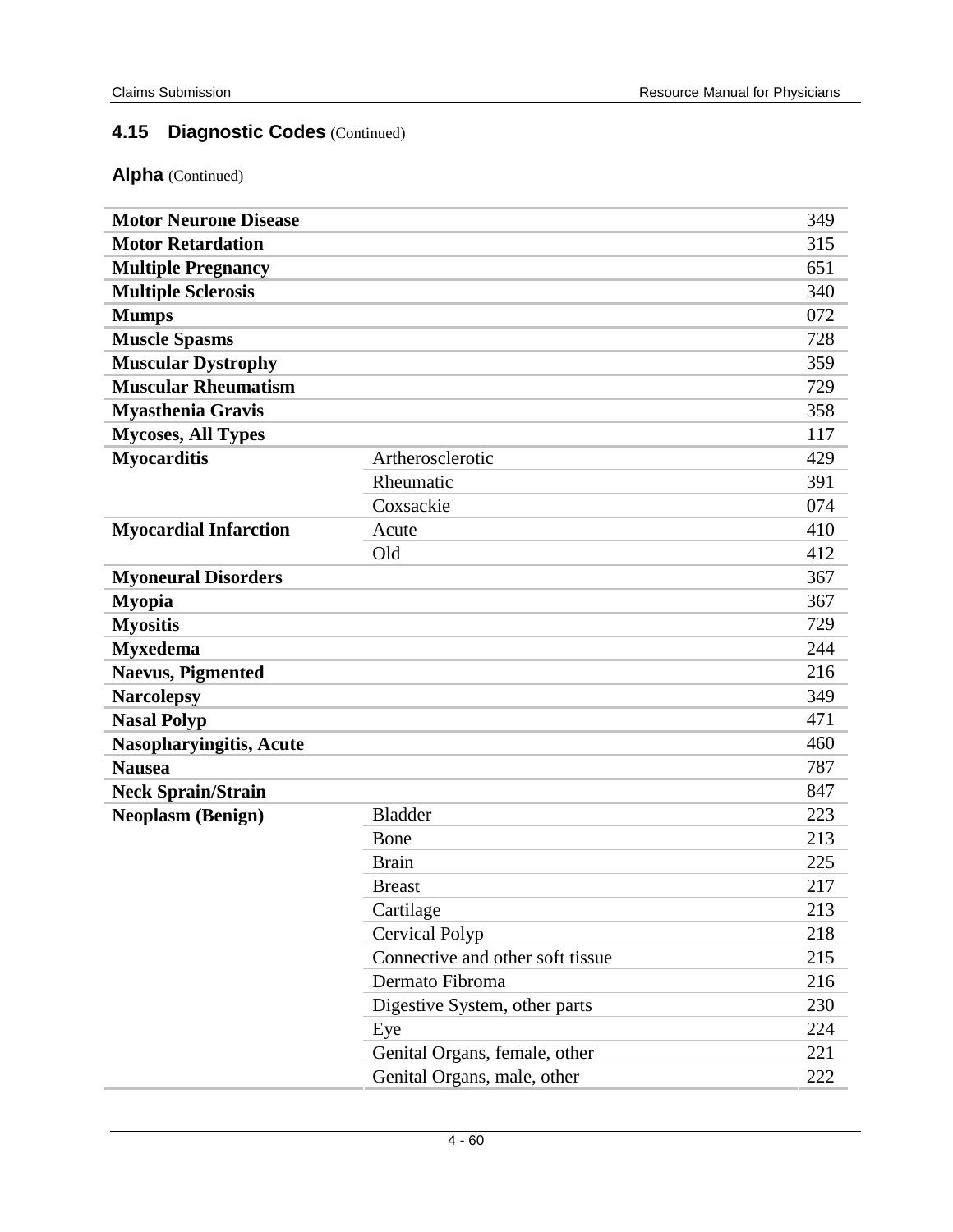| (Continued)<br>Intrathoracic Organs<br>212<br>Kidney<br>223<br>218<br>Leiomyoma<br>210<br>Lip<br>214<br>Lipoma<br>228<br>Lymphangioma<br><b>Oral Cavity</b><br>210<br>Other Endocrine Glands/related structures<br>227<br>Ovary, e.g. Ovarian Cyst<br>220<br><b>Peripheral Nerves</b><br>225<br>Peritoneum<br>211<br>210<br>Pharynx<br><b>Respiratory System</b><br>212<br>Seborrheic Wart<br>216<br>Skin<br>216<br>Spinal Cord<br>225<br>226<br>Thyroid<br>Ureter<br>223<br><b>Uterine Fibroid</b><br>218<br>Other<br>229<br>154<br><b>Neoplasm (Malignant)</b><br>Anus<br>Astroblastoma, Astrocytoma<br>191<br><b>Basal Cell</b><br>173<br><b>Bladder</b><br>188<br>170<br>Bone<br>191<br><b>Brain</b><br>Breast, Female<br>174<br>Broad, Ligament<br>183<br>162<br><b>Bronchus</b><br>199<br>Cancer, Multiple Sites<br>Carcinomatosis<br>198<br>Cervix<br>180<br>Connective and other soft tissue<br>171<br><b>Cranial Nerves</b><br>192<br>Esophagus<br>150 | <b>Neoplasm (Benign)</b> | Hemangioma | 228 |
|-----------------------------------------------------------------------------------------------------------------------------------------------------------------------------------------------------------------------------------------------------------------------------------------------------------------------------------------------------------------------------------------------------------------------------------------------------------------------------------------------------------------------------------------------------------------------------------------------------------------------------------------------------------------------------------------------------------------------------------------------------------------------------------------------------------------------------------------------------------------------------------------------------------------------------------------------------------------|--------------------------|------------|-----|
|                                                                                                                                                                                                                                                                                                                                                                                                                                                                                                                                                                                                                                                                                                                                                                                                                                                                                                                                                                 |                          |            |     |
|                                                                                                                                                                                                                                                                                                                                                                                                                                                                                                                                                                                                                                                                                                                                                                                                                                                                                                                                                                 |                          |            |     |
|                                                                                                                                                                                                                                                                                                                                                                                                                                                                                                                                                                                                                                                                                                                                                                                                                                                                                                                                                                 |                          |            |     |
|                                                                                                                                                                                                                                                                                                                                                                                                                                                                                                                                                                                                                                                                                                                                                                                                                                                                                                                                                                 |                          |            |     |
|                                                                                                                                                                                                                                                                                                                                                                                                                                                                                                                                                                                                                                                                                                                                                                                                                                                                                                                                                                 |                          |            |     |
|                                                                                                                                                                                                                                                                                                                                                                                                                                                                                                                                                                                                                                                                                                                                                                                                                                                                                                                                                                 |                          |            |     |
|                                                                                                                                                                                                                                                                                                                                                                                                                                                                                                                                                                                                                                                                                                                                                                                                                                                                                                                                                                 |                          |            |     |
|                                                                                                                                                                                                                                                                                                                                                                                                                                                                                                                                                                                                                                                                                                                                                                                                                                                                                                                                                                 |                          |            |     |
|                                                                                                                                                                                                                                                                                                                                                                                                                                                                                                                                                                                                                                                                                                                                                                                                                                                                                                                                                                 |                          |            |     |
|                                                                                                                                                                                                                                                                                                                                                                                                                                                                                                                                                                                                                                                                                                                                                                                                                                                                                                                                                                 |                          |            |     |
|                                                                                                                                                                                                                                                                                                                                                                                                                                                                                                                                                                                                                                                                                                                                                                                                                                                                                                                                                                 |                          |            |     |
|                                                                                                                                                                                                                                                                                                                                                                                                                                                                                                                                                                                                                                                                                                                                                                                                                                                                                                                                                                 |                          |            |     |
|                                                                                                                                                                                                                                                                                                                                                                                                                                                                                                                                                                                                                                                                                                                                                                                                                                                                                                                                                                 |                          |            |     |
|                                                                                                                                                                                                                                                                                                                                                                                                                                                                                                                                                                                                                                                                                                                                                                                                                                                                                                                                                                 |                          |            |     |
|                                                                                                                                                                                                                                                                                                                                                                                                                                                                                                                                                                                                                                                                                                                                                                                                                                                                                                                                                                 |                          |            |     |
|                                                                                                                                                                                                                                                                                                                                                                                                                                                                                                                                                                                                                                                                                                                                                                                                                                                                                                                                                                 |                          |            |     |
|                                                                                                                                                                                                                                                                                                                                                                                                                                                                                                                                                                                                                                                                                                                                                                                                                                                                                                                                                                 |                          |            |     |
|                                                                                                                                                                                                                                                                                                                                                                                                                                                                                                                                                                                                                                                                                                                                                                                                                                                                                                                                                                 |                          |            |     |
|                                                                                                                                                                                                                                                                                                                                                                                                                                                                                                                                                                                                                                                                                                                                                                                                                                                                                                                                                                 |                          |            |     |
|                                                                                                                                                                                                                                                                                                                                                                                                                                                                                                                                                                                                                                                                                                                                                                                                                                                                                                                                                                 |                          |            |     |
|                                                                                                                                                                                                                                                                                                                                                                                                                                                                                                                                                                                                                                                                                                                                                                                                                                                                                                                                                                 |                          |            |     |
|                                                                                                                                                                                                                                                                                                                                                                                                                                                                                                                                                                                                                                                                                                                                                                                                                                                                                                                                                                 |                          |            |     |
|                                                                                                                                                                                                                                                                                                                                                                                                                                                                                                                                                                                                                                                                                                                                                                                                                                                                                                                                                                 |                          |            |     |
|                                                                                                                                                                                                                                                                                                                                                                                                                                                                                                                                                                                                                                                                                                                                                                                                                                                                                                                                                                 |                          |            |     |
|                                                                                                                                                                                                                                                                                                                                                                                                                                                                                                                                                                                                                                                                                                                                                                                                                                                                                                                                                                 |                          |            |     |
|                                                                                                                                                                                                                                                                                                                                                                                                                                                                                                                                                                                                                                                                                                                                                                                                                                                                                                                                                                 |                          |            |     |
|                                                                                                                                                                                                                                                                                                                                                                                                                                                                                                                                                                                                                                                                                                                                                                                                                                                                                                                                                                 |                          |            |     |
|                                                                                                                                                                                                                                                                                                                                                                                                                                                                                                                                                                                                                                                                                                                                                                                                                                                                                                                                                                 |                          |            |     |
|                                                                                                                                                                                                                                                                                                                                                                                                                                                                                                                                                                                                                                                                                                                                                                                                                                                                                                                                                                 |                          |            |     |
|                                                                                                                                                                                                                                                                                                                                                                                                                                                                                                                                                                                                                                                                                                                                                                                                                                                                                                                                                                 |                          |            |     |
|                                                                                                                                                                                                                                                                                                                                                                                                                                                                                                                                                                                                                                                                                                                                                                                                                                                                                                                                                                 |                          |            |     |
|                                                                                                                                                                                                                                                                                                                                                                                                                                                                                                                                                                                                                                                                                                                                                                                                                                                                                                                                                                 |                          |            |     |
|                                                                                                                                                                                                                                                                                                                                                                                                                                                                                                                                                                                                                                                                                                                                                                                                                                                                                                                                                                 |                          |            |     |
|                                                                                                                                                                                                                                                                                                                                                                                                                                                                                                                                                                                                                                                                                                                                                                                                                                                                                                                                                                 |                          |            |     |
|                                                                                                                                                                                                                                                                                                                                                                                                                                                                                                                                                                                                                                                                                                                                                                                                                                                                                                                                                                 |                          |            |     |
|                                                                                                                                                                                                                                                                                                                                                                                                                                                                                                                                                                                                                                                                                                                                                                                                                                                                                                                                                                 |                          | Eye        | 190 |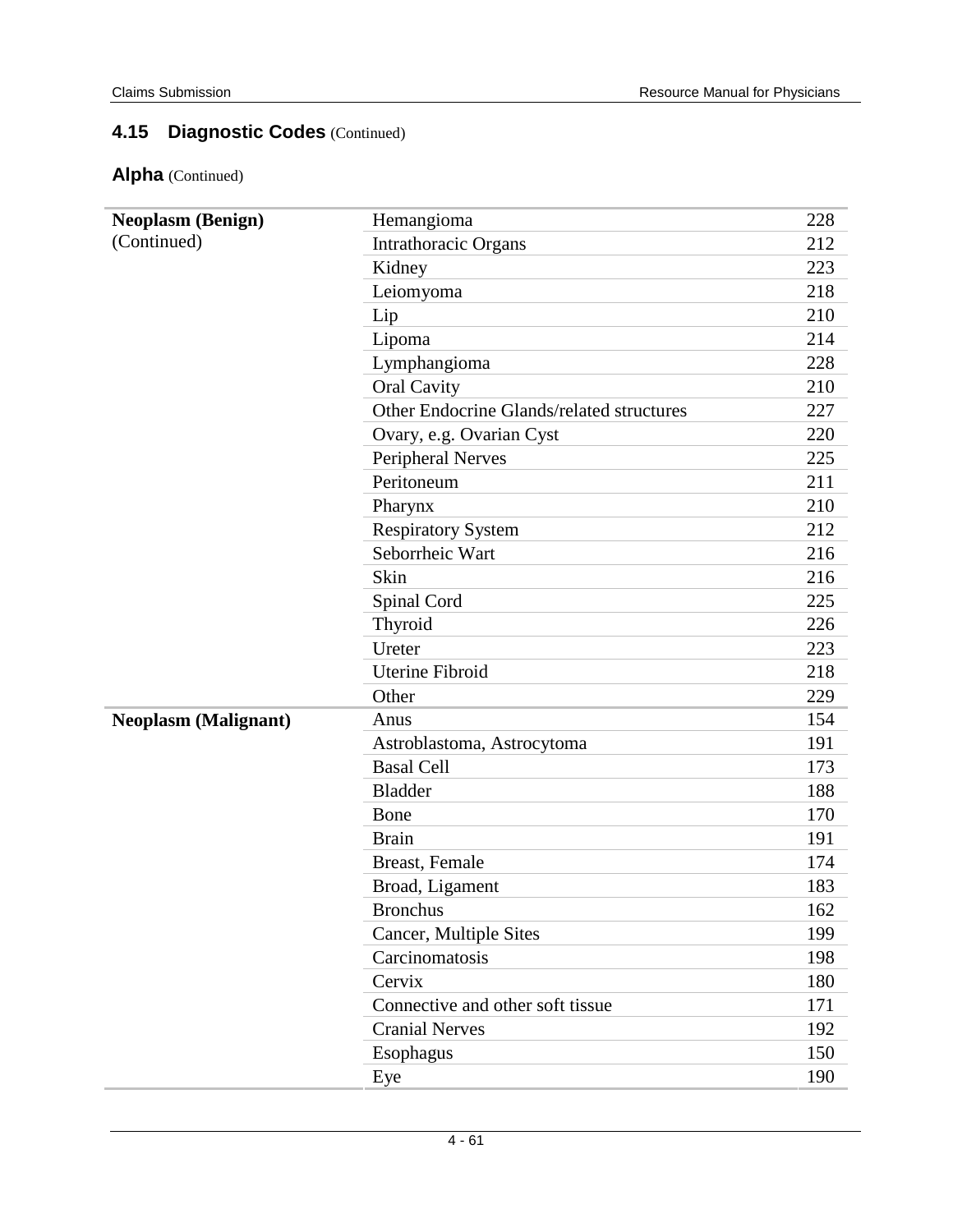| <b>Neoplasm (Malignant)</b> | Fallopian Tube                                   | 183 |
|-----------------------------|--------------------------------------------------|-----|
| (Continued)                 | Gallbladder and Extra Hepatic Bile Ducts         | 156 |
|                             | Genital Organs, female, other                    | 184 |
|                             | Genital Organs, male, other                      | 187 |
|                             | Gum                                              | 143 |
|                             | <b>Hodgkin's Disease</b>                         | 201 |
|                             | Hypopharynx                                      | 148 |
|                             | Kidney                                           | 189 |
|                             | Large Intestine Excluding Rectum                 | 153 |
|                             | Larynx                                           | 161 |
|                             | Leukemia, Lymphatic, Lymphocytic, Lymphoid       | 204 |
|                             | Leukemia, Monocytic                              | 206 |
|                             | Leukemia, myeloid including granulocytic and     | 205 |
|                             | myelogenous                                      |     |
|                             | Leukemia, other types                            | 208 |
|                             | Leukemia, plasma cell                            | 203 |
|                             | Lip                                              | 140 |
|                             | Liver, primary malignancy (not secondary spread  | 155 |
|                             | or metastatic)                                   |     |
|                             | Lung                                             | 162 |
|                             | Lymphoid and Histiocytic Tissue, other           | 202 |
|                             | Lymphosarcoma                                    | 200 |
|                             | <b>Major Salivary Glands</b>                     | 142 |
|                             | <b>Male Breast</b>                               | 175 |
|                             | Melanoma of Skin                                 | 172 |
|                             | Metastic Disease, secondary spread               | 199 |
|                             | Mouth, Floor of                                  | 144 |
|                             | Multiple Myeloma                                 | 203 |
|                             | Nasal Cavities, middle ear and accessory sinuses | 160 |
|                             | Nasopharynx                                      | 147 |
|                             | Oropharynx                                       | 146 |
|                             | Other Endocrine Glands and related structures    | 194 |
|                             | Other and ill-defined sites within the digestive | 159 |
|                             | organs and peritoneum                            |     |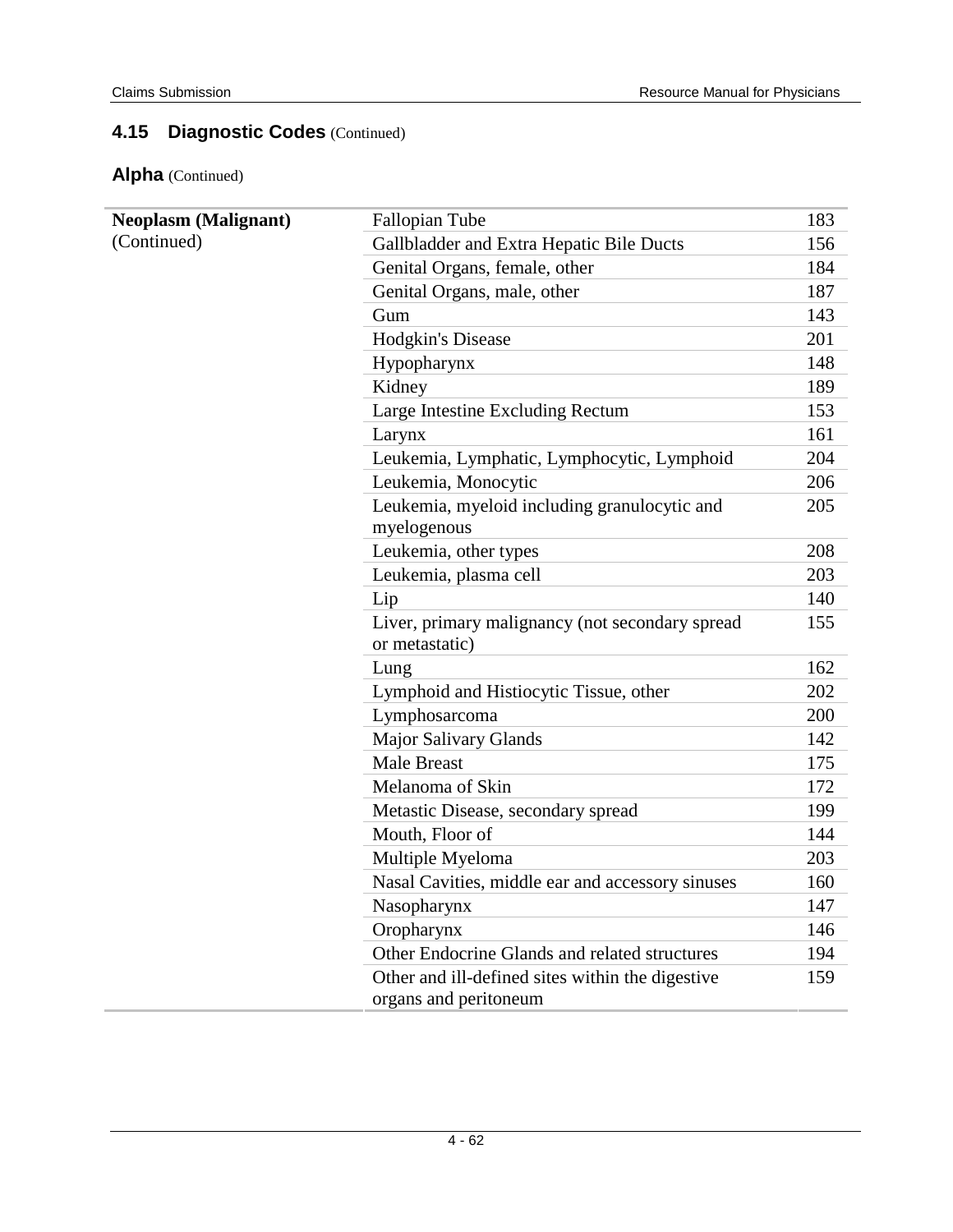| <b>Neoplasm (Malignant)</b> | Other and ill-defined sites within the lip,     | 149 |
|-----------------------------|-------------------------------------------------|-----|
| (Continued)                 | oral cavity and pharynx                         |     |
|                             | Other and ill-defined sites                     | 195 |
|                             | Other and unspecified parts of mouth            | 145 |
|                             | Other sites within the respiratory system       | 165 |
|                             | and intrathoracic organs                        |     |
|                             | Other Specified Leukaemia                       | 207 |
|                             | Ovary                                           | 183 |
|                             | Pancreas                                        | 157 |
|                             | Placenta                                        | 181 |
|                             | Pleura                                          | 163 |
|                             | Prostate                                        | 185 |
|                             | Recto Sigmoid                                   | 154 |
|                             | Rectum                                          | 154 |
|                             | Reticulosarcoma                                 | 200 |
|                             | Retroperitoneum and Peritoneum                  | 158 |
|                             | <b>Secondary Cancer</b>                         | 198 |
|                             | Secondary Neoplasm of Lymph Nodes               | 196 |
|                             | Secondary Neoplasm of Respiratory and Digestive | 197 |
|                             | System                                          |     |
|                             | Skin Malignancies, other                        | 173 |
|                             | Small Intestine, including duodenum             | 152 |
|                             | Spinal Cord                                     | 192 |
|                             | Stomach                                         | 151 |
|                             | <b>Testis</b>                                   | 186 |
|                             | Thymus, Heart and Mediastinum                   | 164 |
|                             | Thyroid                                         | 193 |
|                             | Tongue                                          | 141 |
|                             | Urinary Organs, other                           | 189 |
|                             | Uterus, body of                                 | 182 |
|                             | Uterus, part unspecified                        | 179 |
|                             | Vagina                                          | 184 |
|                             | Vulva                                           | 184 |
|                             | <b>Other Malignant Tumours</b>                  | 199 |
| <b>Neoplasm Unspecified</b> | (e.g., Polycythemia Vera)                       | 239 |
|                             |                                                 |     |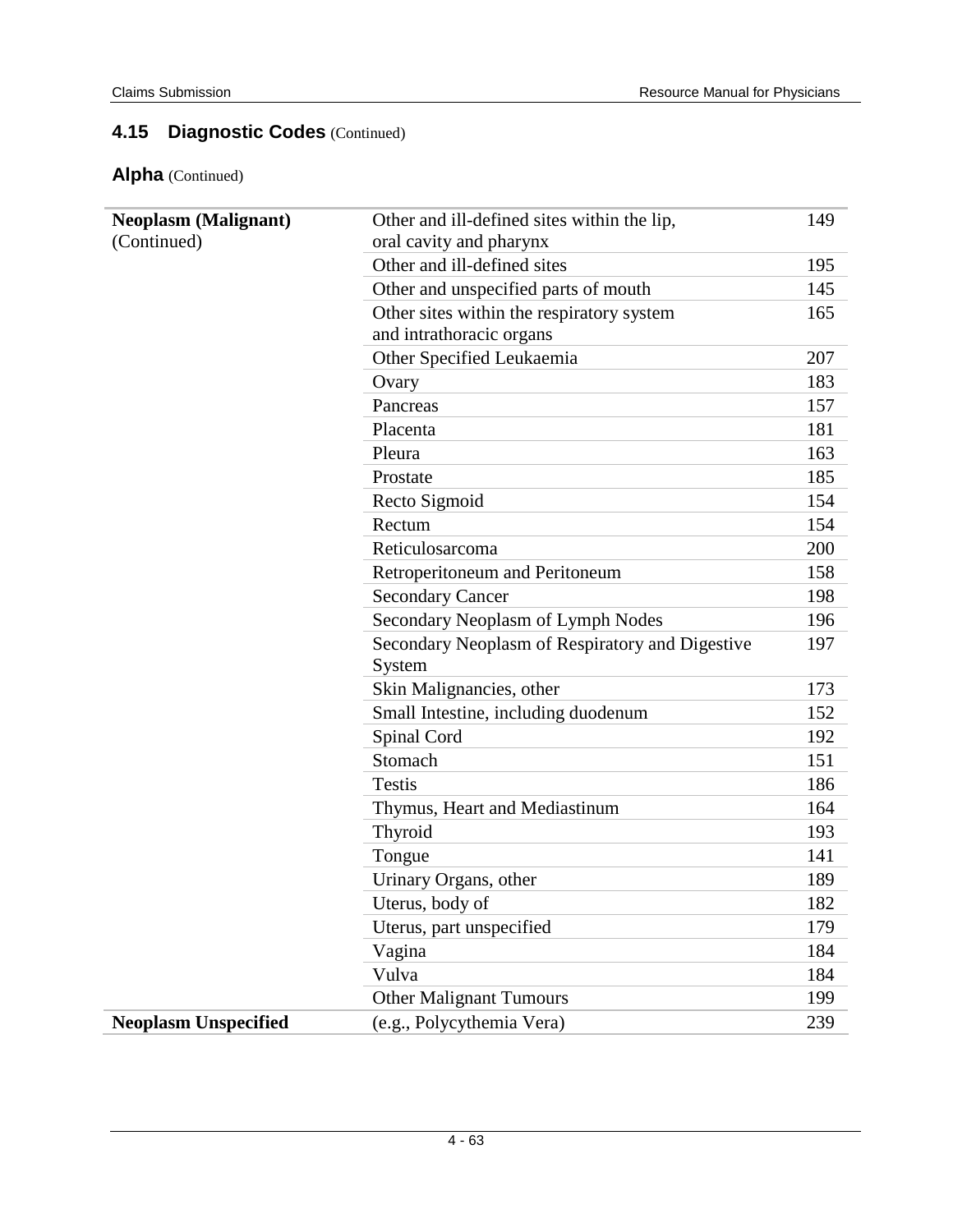| <b>Neoplasm Of Uncertain</b>      | Digestive and Respiratory Systems          | 235 |
|-----------------------------------|--------------------------------------------|-----|
| <b>Behaviour</b>                  | <b>Endocrine Glands and Nervous System</b> | 237 |
|                                   | <b>Genitourinary Organs</b>                | 236 |
|                                   | Other and Unspecified Sites and Tissues    | 238 |
| <b>Nephrotic Syndrome</b>         |                                            | 581 |
| Neuralgia, Trigeminal             |                                            | 350 |
| <b>Neurasthenia</b>               |                                            | 300 |
| <b>Neuritis, Idiopathic</b>       |                                            | 356 |
| Peripheral                        |                                            |     |
| <b>Neuritis, Optic</b>            |                                            | 377 |
| <b>Neurodermatitis</b>            |                                            | 691 |
| <b>Neurosis</b>                   | Anxiety, Obessive Compulsive               | 300 |
| Neutropenia                       |                                            | 288 |
| <b>Nocturia</b>                   |                                            | 788 |
| <b>Non-psychotic Disorder Not</b> |                                            | 311 |
| <b>Classified Elsewhere</b>       |                                            |     |
| <b>Nutritional and Vitamin</b>    |                                            | 269 |
| <b>Deficiencies</b>               |                                            |     |
| <b>Obesity</b>                    |                                            | 278 |
| <b>Obsessive Compulsive</b>       |                                            | 300 |
| <b>Neurosis</b>                   |                                            |     |
| <b>Obsessive Compulsive</b>       |                                            | 301 |
| <b>Personality</b>                |                                            |     |
| Obstipation                       |                                            | 564 |
| <b>Obstructed Labour</b>          |                                            | 660 |
| <b>Obstruction</b>                | Esophagus                                  | 530 |
|                                   | Intestine                                  | 560 |
|                                   | <b>Lacrimal Duct</b>                       | 375 |
| <b>Obstructive Pulmonary</b>      | Chronic, other                             | 496 |
| <b>Disease</b>                    |                                            |     |
| <b>Occupational Problems</b>      | Unemployment, difficulty at work           | 905 |
| Oligomenorrhea                    |                                            | 626 |
| Oligouria                         |                                            | 786 |
| Onychogryposis                    |                                            | 703 |
| Oophoritis                        | Acute or chronic                           | 614 |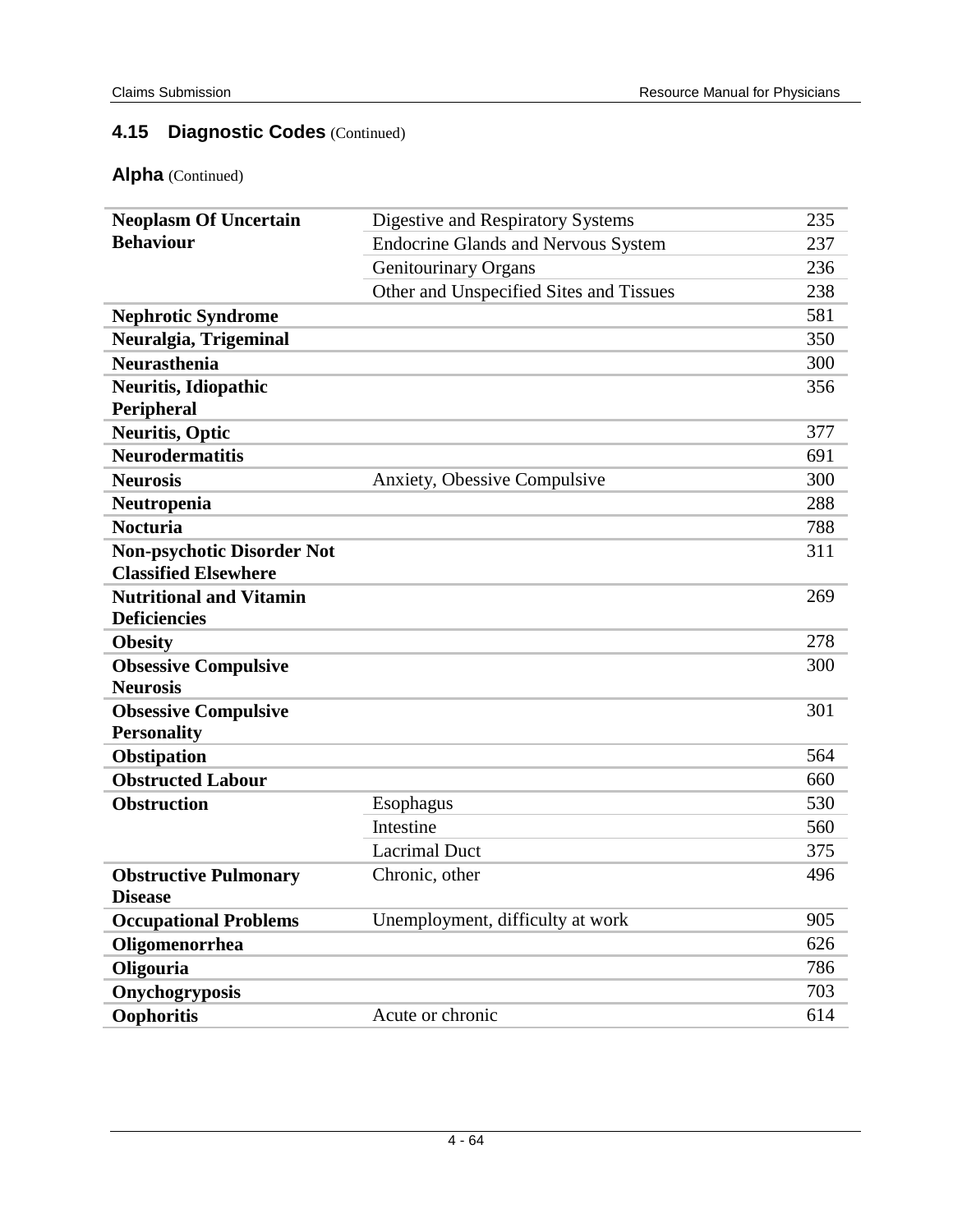| <b>Open Wounds</b>                  | <b>Except Limbs</b>                                | 879 |
|-------------------------------------|----------------------------------------------------|-----|
|                                     | Lower $Limb(s)$                                    | 894 |
|                                     | Upper Limb(s)                                      | 884 |
| <b>Orchitis</b>                     |                                                    | 604 |
| <b>Osgood-Schlatter Disease</b>     |                                                    | 732 |
| <b>Osteitis Deformans</b>           |                                                    | 731 |
| <b>Osteoarthritis</b>               |                                                    | 715 |
| Osteochondritis,                    |                                                    | 732 |
| <b>Osteochondritis</b>              |                                                    |     |
| <b>Dissecans</b>                    |                                                    |     |
| <b>Osteomyelitis</b>                |                                                    | 730 |
| <b>Osteoporosis</b>                 |                                                    | 730 |
| <b>Otitis Externa</b>               |                                                    | 380 |
| <b>Otitis Media, Serous</b>         |                                                    | 381 |
| <b>Otitis Media, Suppurative</b>    |                                                    | 382 |
| <b>Otosclerosis</b>                 |                                                    | 387 |
| <b>Ovarian Dysfunction</b>          | Failure                                            | 256 |
| <b>Overdose, Drug</b>               |                                                    | 977 |
| Pain                                | Abdominal                                          | 787 |
|                                     | Chest                                              | 785 |
|                                     | Joint, Leg, Muscle                                 | 781 |
| <b>Palsy</b>                        | Bell's                                             | 351 |
|                                     | Cerebral                                           | 343 |
| <b>Pancreas Endocrine Disorders</b> |                                                    | 251 |
| Paralysis, Facial                   |                                                    | 351 |
| <b>Paralytic Ileus</b>              |                                                    | 560 |
| <b>Paranoid Personality</b>         |                                                    | 301 |
| <b>Disorder</b>                     |                                                    |     |
| <b>Paranoid States</b>              |                                                    | 297 |
| <b>Paraphimosis</b>                 |                                                    | 605 |
| Paraplegia                          |                                                    | 349 |
| <b>Paratyphoid Fever</b>            |                                                    | 002 |
| <b>Parathyroid Gland Disorders</b>  |                                                    | 252 |
| <b>Parent-child Problems</b>        | (e.g., Child Abuse, Battered Child, Child Neglect) | 899 |
| <b>Parkinson's Disease</b>          |                                                    | 332 |
| Paronychia                          |                                                    | 686 |
| Paroxysmal Tachycardia              |                                                    | 427 |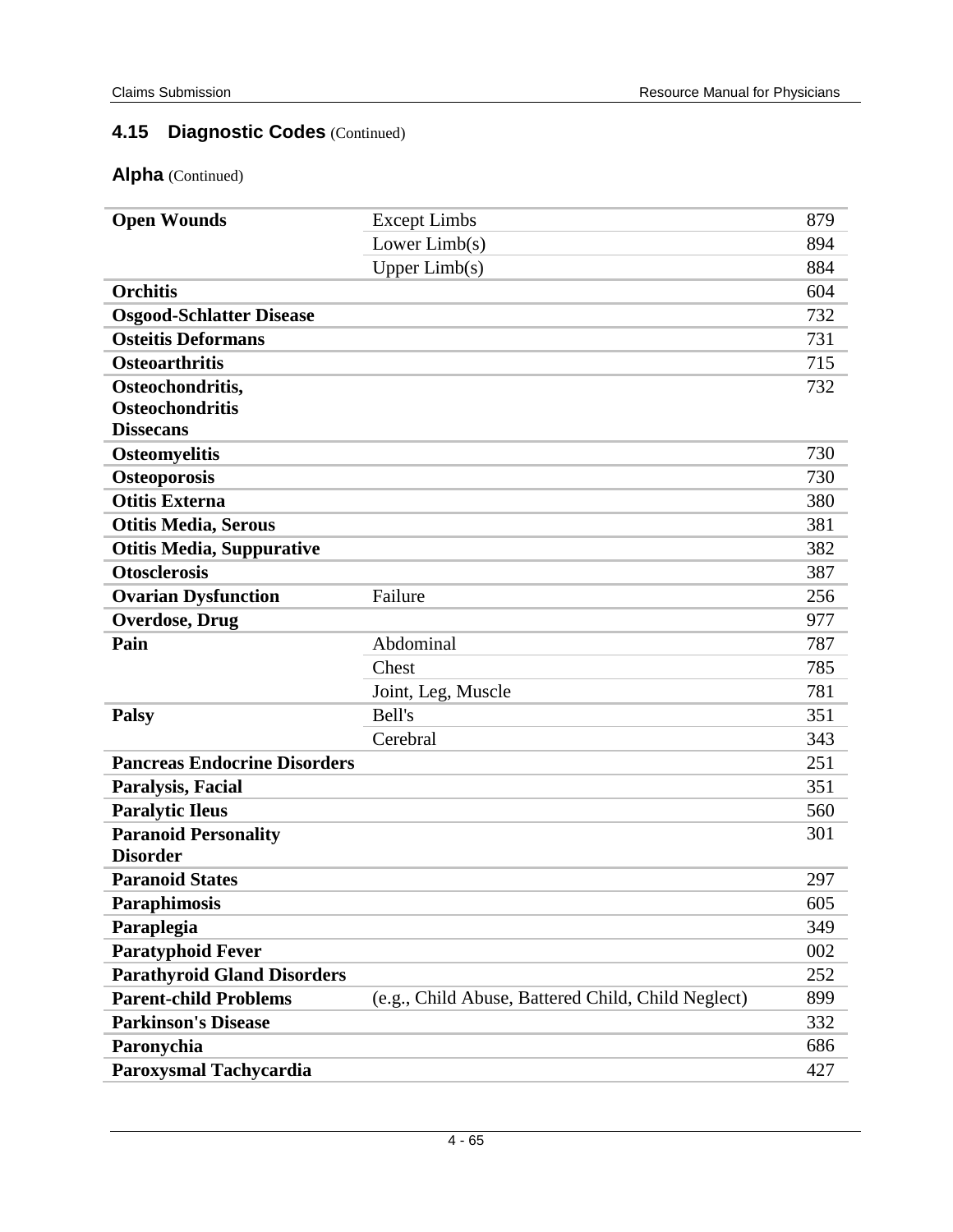| <b>Patent Ductus Arteriosus</b>                       |                                    | 747 |
|-------------------------------------------------------|------------------------------------|-----|
| <b>Pediculosis</b>                                    |                                    | 132 |
| <b>Pelvic Inflammatory Disease</b>                    |                                    | 614 |
| (P.I.D.)                                              |                                    |     |
| <b>Performation of Tympanic</b>                       |                                    | 384 |
| <b>Membrane</b>                                       |                                    |     |
| <b>Pericarditis</b>                                   |                                    | 429 |
| <b>Perinatal Morbidity &amp;</b>                      |                                    | 763 |
| <b>Mortality, Due to</b>                              |                                    |     |
| <b>Complications of Labour or</b>                     |                                    |     |
| <b>Delivery</b>                                       |                                    |     |
| <b>Perinatal Disorders of</b>                         |                                    | 777 |
| <b>Digestive System</b>                               |                                    | 523 |
| <b>Periodontal Disease</b>                            |                                    | 443 |
| <b>Peripheral Vascular Disease</b>                    |                                    |     |
| <b>Peritonitis, With Or Without</b><br><b>Abscess</b> |                                    | 567 |
| <b>Personality Disorder</b>                           | (e.g., Obsessive Compulsive)       | 301 |
|                                                       | Paranoid                           | 301 |
|                                                       | Schizoid                           | 301 |
| <b>Pertussis</b>                                      |                                    | 033 |
| <b>Pes Planus</b>                                     |                                    | 734 |
|                                                       |                                    | 460 |
| <b>Pharyngitis</b><br><b>Phimosis</b>                 |                                    |     |
|                                                       |                                    | 605 |
| <b>Phlebitis</b>                                      |                                    | 451 |
| <b>Phobias, All Types</b>                             |                                    | 300 |
| P.I.D.                                                | <b>Pelvic Inflammatory Disease</b> | 614 |
|                                                       | <b>During Pregnancy</b>            | 646 |
| <b>Pilonidal Cyst or Abscess</b>                      |                                    | 685 |
| <b>Pinworm Infestation</b>                            |                                    | 127 |
| <b>Pituitary Gland Dysfunction</b>                    |                                    | 253 |
| <b>Placenta Previa</b>                                |                                    | 641 |
| <b>Pleurisy</b>                                       | With or Without Effusion           | 511 |
|                                                       | Tuberculosis                       | 012 |
| Pleurodynia, Bronholm's                               |                                    | 074 |
| <b>Disease</b>                                        |                                    |     |
| <b>Pneumonia, All Types</b>                           |                                    | 486 |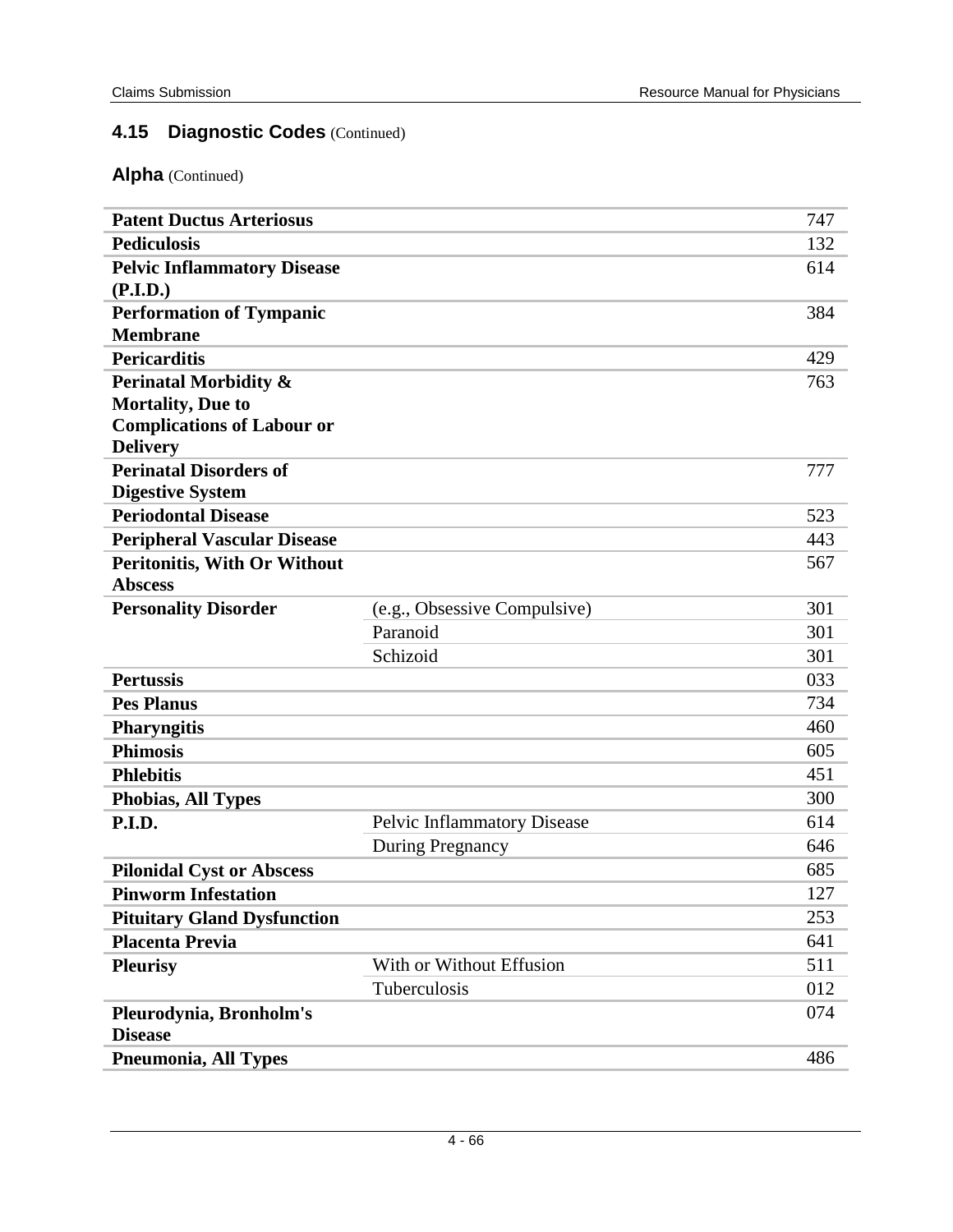| <b>Pneumothorax, Spontaneous</b>                       |                                                                          | 512 |
|--------------------------------------------------------|--------------------------------------------------------------------------|-----|
| or Tension                                             |                                                                          |     |
| Poisoning                                              | Food                                                                     | 005 |
|                                                        | <b>Blood</b>                                                             | 038 |
| <b>Poliomyelitis, Acute</b>                            |                                                                          | 045 |
| <b>Polyarteritis Nodosa</b>                            |                                                                          | 446 |
| Polycythemia Vera                                      |                                                                          | 239 |
| <b>Polycystic Ovaries</b>                              |                                                                          | 256 |
| Polymyositis                                           |                                                                          | 710 |
| Polyp                                                  | Anal or Rectal                                                           | 569 |
|                                                        | Cervical                                                                 | 219 |
|                                                        | <b>Nasal</b>                                                             | 471 |
| Porphyria                                              |                                                                          | 277 |
| <b>Positive Conversion of T.B.</b><br><b>Skin Test</b> |                                                                          | 010 |
| <b>Postmaturity</b>                                    |                                                                          | 766 |
| Pre-eclampsia (P.E.T.)                                 |                                                                          | 642 |
| <b>Pregnancy</b>                                       | <b>Abnormality Bony Pelvis</b>                                           | 653 |
|                                                        | Anemia of                                                                | 646 |
|                                                        | Ectopic                                                                  | 633 |
|                                                        | <b>Foetal Distress</b>                                                   | 656 |
|                                                        | Multiple                                                                 | 651 |
|                                                        | Other complications (e.g., Vulvitis, Vaginitis,<br>Cervicitis, Pyelitis) | 646 |
|                                                        | Premature Rupture of Membranes                                           | 658 |
|                                                        | Prolonged Pregnancy (post dates/post maturity<br>pregnancy)              | 645 |
|                                                        | Cystitis                                                                 | 646 |
|                                                        | Uncomplicated                                                            | 650 |
| <b>Premature Labour</b>                                |                                                                          | 644 |
| <b>Prematurity</b>                                     |                                                                          | 765 |
| <b>Premenstrual Tension</b>                            |                                                                          | 625 |
| Presbyopia                                             |                                                                          | 367 |
| <b>Presenile Dementia</b>                              |                                                                          | 290 |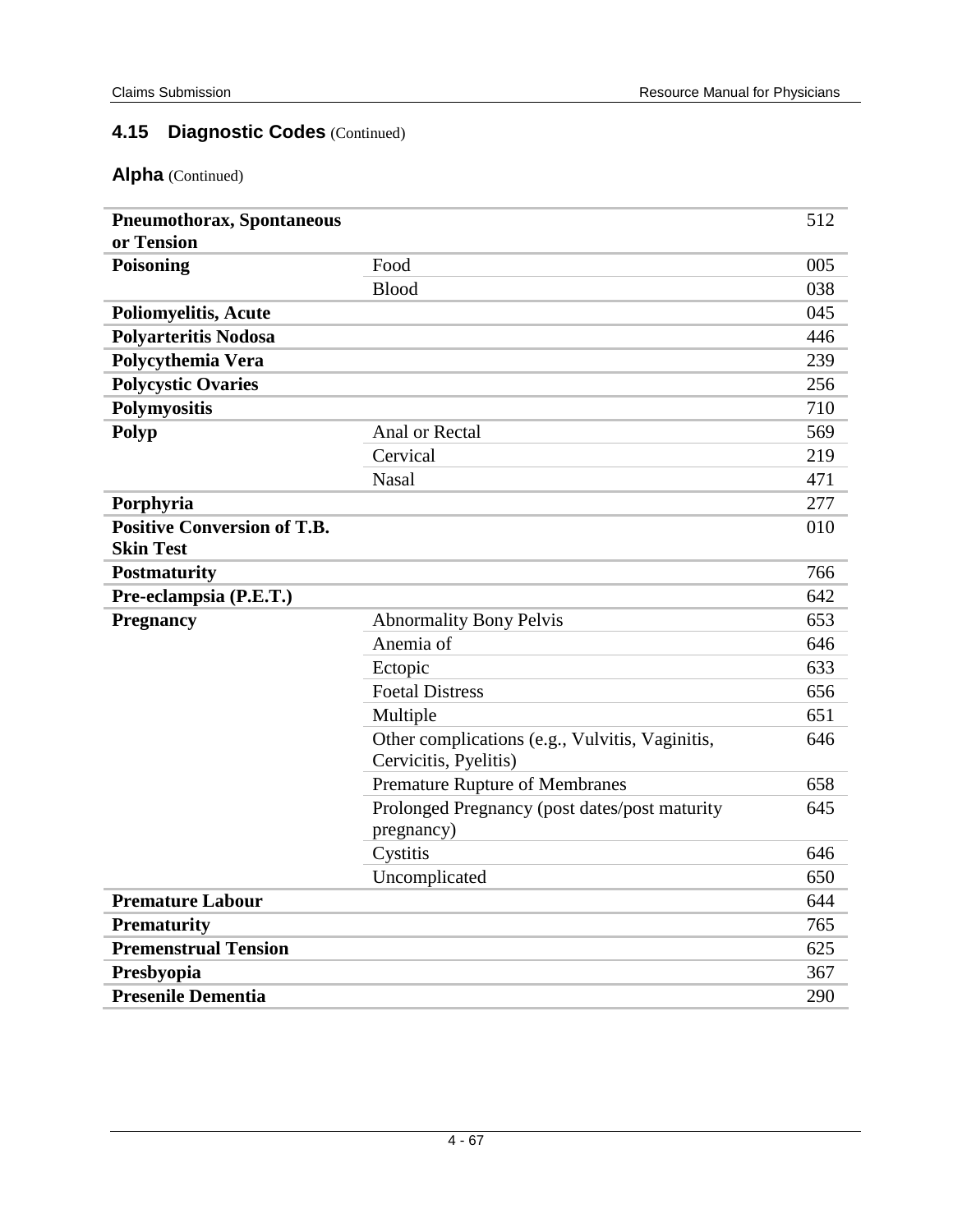| <b>Problems</b>                             | Aged Parent(s)                                         | 900 |
|---------------------------------------------|--------------------------------------------------------|-----|
|                                             | Economic                                               | 897 |
|                                             | Educational                                            | 902 |
|                                             | Family Disruption, Divorce                             | 901 |
|                                             | Illegitimacy                                           | 903 |
|                                             | In-laws                                                | 900 |
|                                             | Legal Problems, Litigation, Imprisonment               | 906 |
|                                             | Occupational, Unemployment, Difficulty at Work         | 905 |
|                                             | Parent/child (e.g., child-abuse, battered child, child | 899 |
|                                             | neglect)                                               |     |
|                                             | Social Maladjustment                                   | 904 |
|                                             | Other problems of social adjustment                    | 909 |
| Prognathism                                 |                                                        | 524 |
| <b>Prolapse</b>                             | Rectal                                                 | 569 |
|                                             | <b>Umbilical Cord</b>                                  | 762 |
|                                             | Uterine                                                | 618 |
| <b>Prolonged Labour</b>                     |                                                        | 662 |
| <b>Prostatitis</b>                          |                                                        | 601 |
| <b>Pruritic (Itchy) Condition,</b><br>Other |                                                        | 698 |
| <b>Pruritus Ani</b>                         |                                                        | 698 |
| <b>Psoriasis</b>                            |                                                        | 696 |
| <b>Psychosis</b>                            | Alcoholic                                              | 291 |
|                                             | Childhood                                              | 299 |
|                                             | Drug                                                   | 292 |
|                                             | Korsakov's                                             | 291 |
|                                             | Manic Depressive                                       | 296 |
|                                             | Other                                                  | 298 |
| <b>Psychosomatic Disturbances</b>           |                                                        | 306 |
| Pterygium                                   |                                                        | 372 |
| Ptosis, Eyelid                              |                                                        | 374 |
| <b>Pulmonary Tuberculosis</b>               |                                                        | 011 |
| <b>Pulmonary Embolism,</b>                  |                                                        | 415 |
| <b>Infarction</b>                           |                                                        |     |
| P.U.O. (Pyrexia of Unknown                  |                                                        | 780 |
| Origin)                                     |                                                        |     |
| Purpura                                     |                                                        | 287 |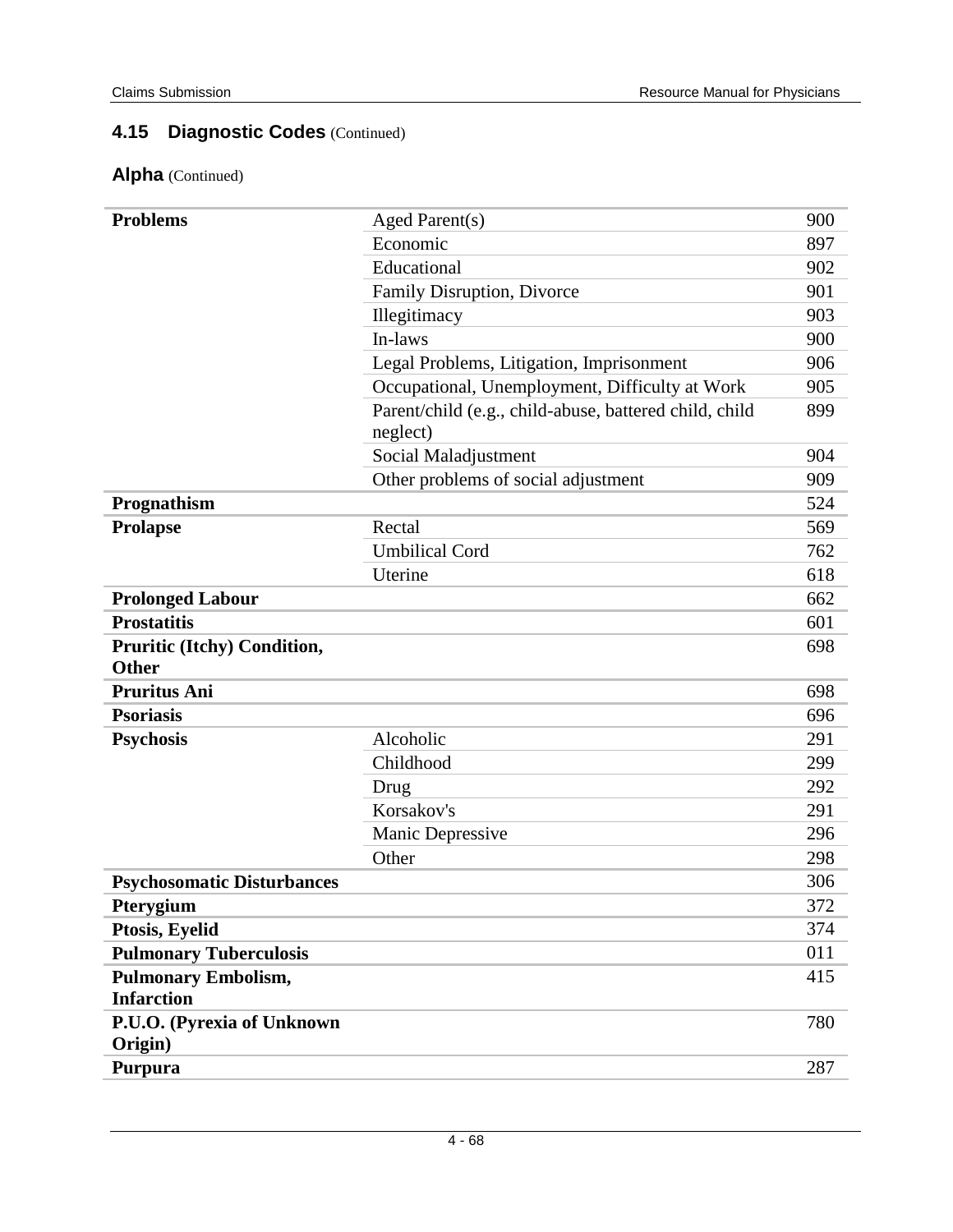| <b>Pyelitis</b>                                   |                    | 590 |
|---------------------------------------------------|--------------------|-----|
|                                                   | During Pregnancy   | 634 |
| <b>Pyelonephritis, Acute or</b><br><b>Chronic</b> |                    | 590 |
| Pyoderma                                          |                    | 686 |
| <b>Pyogenic Arthritis</b>                         |                    | 711 |
| Pyogenic Granuloma                                |                    | 686 |
| Quadriplegia                                      |                    | 349 |
| <b>Rabies</b>                                     |                    | 079 |
| <b>Rash</b>                                       |                    | 691 |
| <b>Raynaud's Disease</b>                          |                    | 443 |
| <b>Rectal Stricture, Prolapse,</b>                |                    | 569 |
| <b>Bleeding</b>                                   |                    |     |
| <b>Rectocele</b>                                  |                    | 618 |
| <b>Refraction and</b>                             |                    | 367 |
| <b>Accommodation Disorder</b>                     |                    |     |
| <b>Renal Colic</b>                                |                    | 788 |
| <b>Renal Failure Acute</b>                        |                    | 584 |
| <b>Renal Failure Chronic</b>                      |                    | 585 |
| <b>Respiratory Distress</b>                       |                    | 769 |
| <b>Syndrome</b>                                   |                    |     |
| <b>Retained Placenta</b>                          |                    | 667 |
| <b>Retinal Detachment</b>                         |                    | 361 |
| <b>Retinitis</b>                                  |                    | 363 |
| Retrognathism                                     |                    | 524 |
| <b>Retroversion of Uterus</b>                     |                    | 621 |
| <b>Rheumatic Fever With</b>                       |                    | 391 |
| <b>Endocarditis, Myocarditis or</b>               |                    |     |
| <b>Pericarditis</b>                               |                    |     |
| <b>Rheumatic Fever Without</b>                    |                    | 390 |
| <b>Endocarditis, Myocarditis or</b>               |                    |     |
| <b>Pericarditis</b>                               |                    |     |
| <b>Rheumatic Heart Disease</b>                    | Other              | 398 |
| <b>Rheumatism, Muscular</b>                       |                    | 729 |
| <b>Rhinitis, Allergic</b>                         |                    | 477 |
| <b>Ringworm</b>                                   | Scalp, Beard, Foot | 110 |
|                                                   | Other              | 117 |
| <b>Roseola</b>                                    |                    | 057 |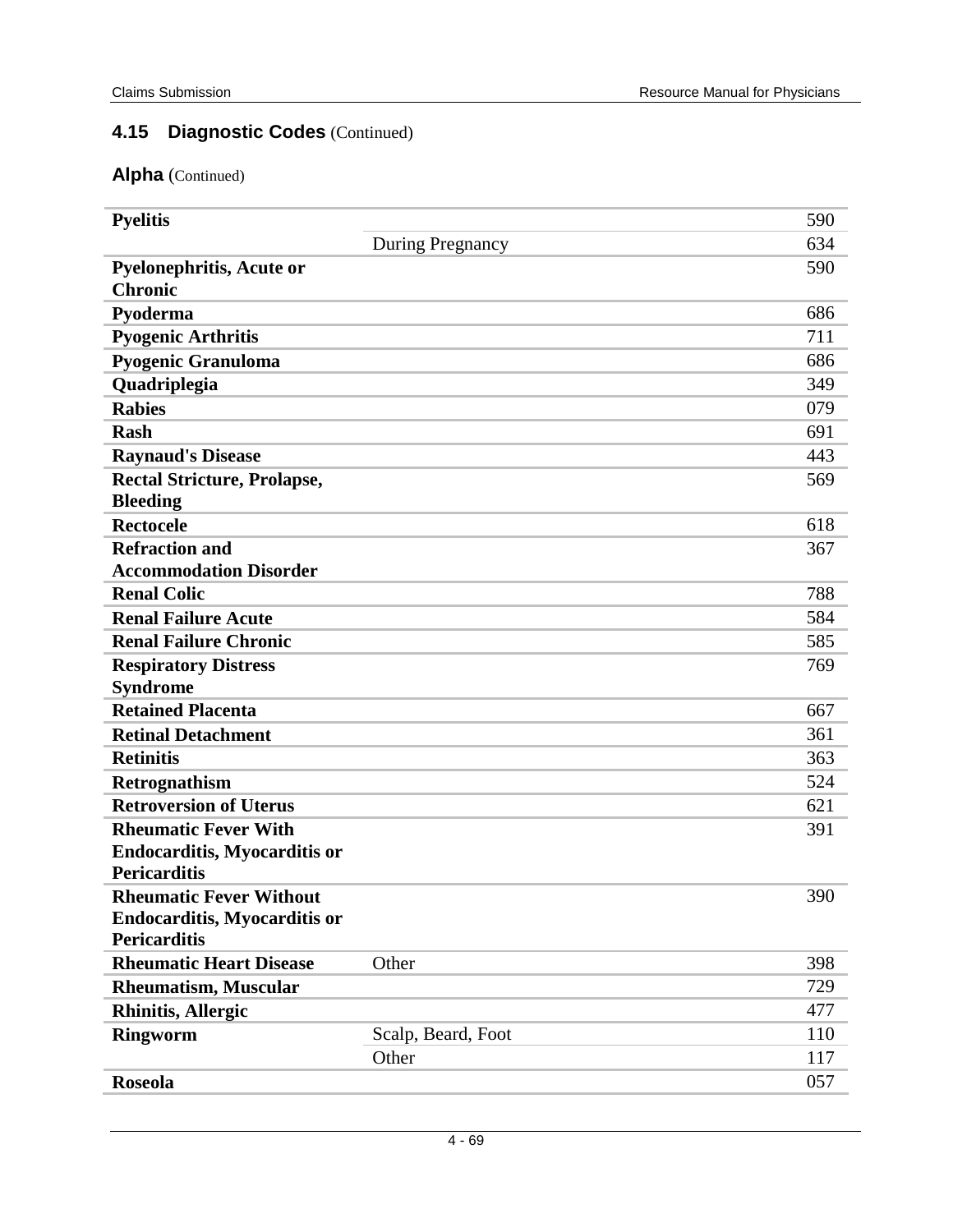| <b>Rubella (German Measles)</b>      |                                                      | 056 |
|--------------------------------------|------------------------------------------------------|-----|
| <b>Rubeoloa</b> (Measles)            |                                                      | 055 |
| <b>Salivary Gland, Diseases of</b>   |                                                      | 527 |
| <b>Salmonella Infections</b>         |                                                      | 003 |
| <b>Salpingitis</b>                   | Acute, or chronic (fallopian tube)                   | 614 |
|                                      | Eustachian                                           | 384 |
| <b>Sarcoidosis</b>                   |                                                      | 135 |
| <b>Scabies</b>                       |                                                      | 133 |
| <b>Scar, Scarring</b>                |                                                      | 709 |
| <b>Scarlet Fever</b>                 |                                                      | 034 |
| <b>Schizoid Personality Disorder</b> |                                                      | 301 |
| Schizophrenia                        |                                                      | 295 |
| <b>Sciatica</b>                      |                                                      | 724 |
| <b>Scleroderma</b>                   | Localized                                            | 701 |
|                                      | Generalized                                          | 710 |
| <b>Scoliosis</b>                     |                                                      | 737 |
| <b>Sebaceous Cyst</b>                |                                                      | 706 |
| <b>Seborrheic Dermatitis</b>         |                                                      | 690 |
| <b>Seminal Vesiculitis</b>           |                                                      | 608 |
| <b>Senescence</b>                    |                                                      | 797 |
| <b>Senile Dementia</b>               |                                                      | 290 |
| <b>Senility</b>                      |                                                      | 797 |
| <b>Septal Defect, Atrial or</b>      |                                                      | 745 |
| <b>Ventricular</b>                   |                                                      |     |
| Septicemia                           |                                                      | 038 |
| <b>Sexual Deviations</b>             |                                                      | 302 |
| <b>Sexual Dysfunction</b>            |                                                      | 306 |
| <b>Shingles</b>                      |                                                      | 053 |
| <b>Shock</b>                         |                                                      | 785 |
| <b>Shortness of Breath</b>           |                                                      | 786 |
| <b>Silicosis</b>                     |                                                      | 502 |
| <b>Sinusitis Acute</b>               |                                                      | 461 |
| <b>Sinusitis Chronic</b>             |                                                      | 473 |
| <b>Skin, Dry</b>                     |                                                      | 701 |
| <b>Sleep Disorders</b>               |                                                      | 307 |
| <b>Social Adjustment Problem</b>     | Other than those individually specified in this list | 909 |
| <b>Social Maladjustment</b>          |                                                      | 904 |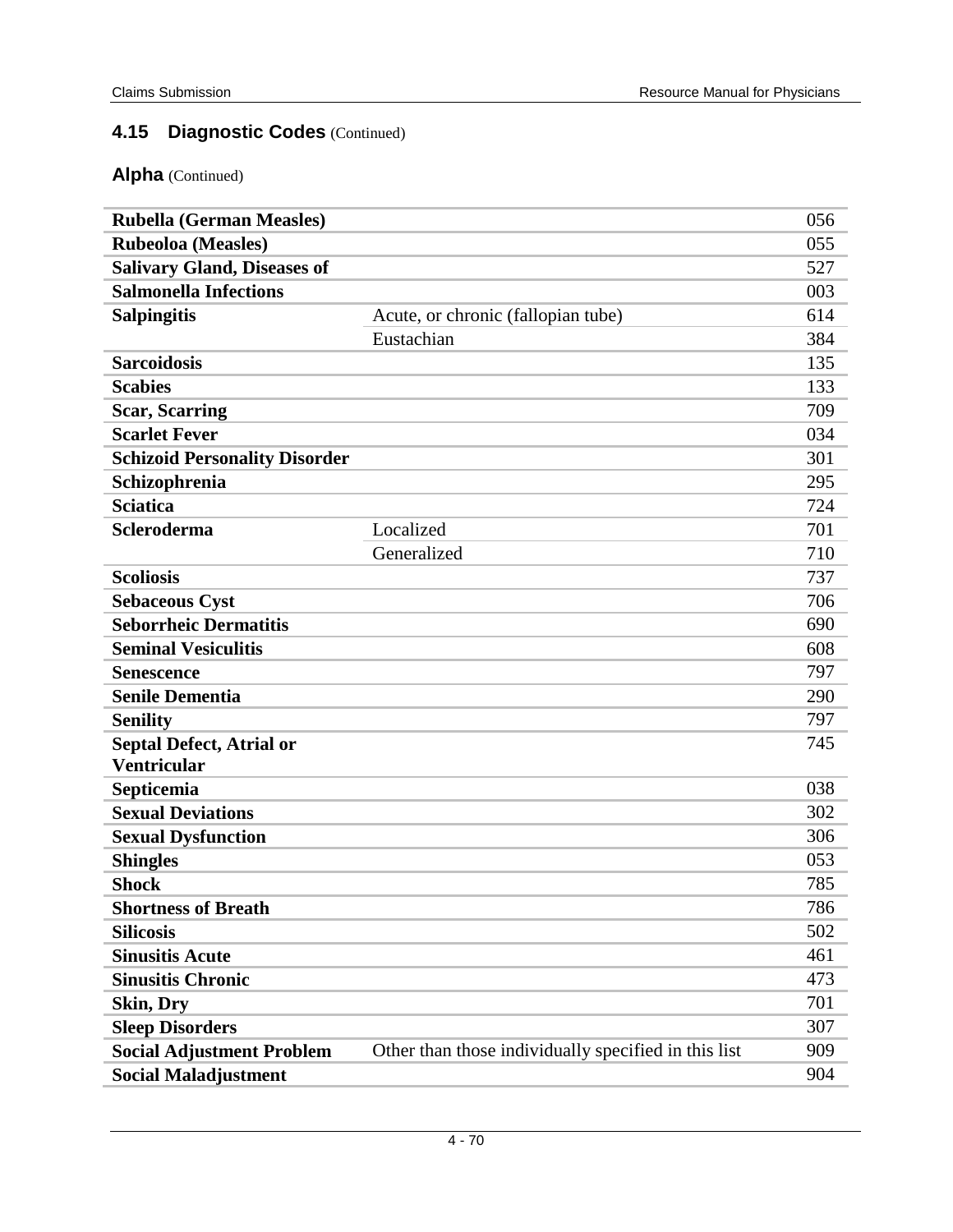| <b>Spasms, Muscle</b>             |                                                | 728 |
|-----------------------------------|------------------------------------------------|-----|
| <b>Spastic Colon</b>              |                                                | 564 |
| Spermatocele                      |                                                | 608 |
| Spina Bifida With or Without      |                                                | 741 |
| <b>Hydrocephalus</b>              |                                                |     |
| <b>Spondylitis</b>                | Ankylosing                                     | 720 |
| Spondyloarthropathies             | Sero-Negative                                  | 721 |
| <b>Spondylosis</b>                |                                                | 718 |
| <b>Sprains - See Strains</b>      |                                                |     |
| <b>Sprue</b>                      |                                                | 579 |
| <b>Staphlococcal Infection</b>    |                                                | 038 |
| <b>Stasis Ulcer</b>               |                                                | 454 |
| <b>Stein-Leventhal Syndrome</b>   |                                                | 256 |
| <b>Stenosis</b>                   | Esophagus                                      | 530 |
|                                   | Mitral                                         | 394 |
|                                   | <b>Pulmonary Artery</b>                        | 747 |
|                                   | Vagina                                         | 623 |
| <b>Sterilization Advice</b>       |                                                | 895 |
| <b>Sterility</b>                  |                                                | 628 |
| <b>Still's Disease</b>            |                                                | 714 |
| <b>Sting, Bee Or Wasp</b>         |                                                | 989 |
| <b>Stomal Ulcer</b>               |                                                | 534 |
| <b>Stomatitis</b>                 |                                                | 528 |
| <b>Stone (Calculus)</b>           | In Kidney or Ureter                            | 592 |
|                                   | (Cholelithiasis) with or without Cholecystitis | 574 |
| <b>Strabismus</b>                 |                                                | 378 |
| <b>Strains, Sprains and Other</b> | Ankle, Foot, Toes                              | 845 |
| <b>Trauma</b>                     | Coccyx                                         | 847 |
|                                   | Knee, Leg                                      | 844 |
|                                   | Neck                                           | 847 |
|                                   | Shoulder, Upper Arm                            | 840 |
|                                   | Wrist, Hand, Fingers                           | 842 |
|                                   | Other                                          | 848 |
| <b>Streptococcal Sore Throat</b>  |                                                | 034 |
| <b>Stress Incontinence</b>        |                                                | 625 |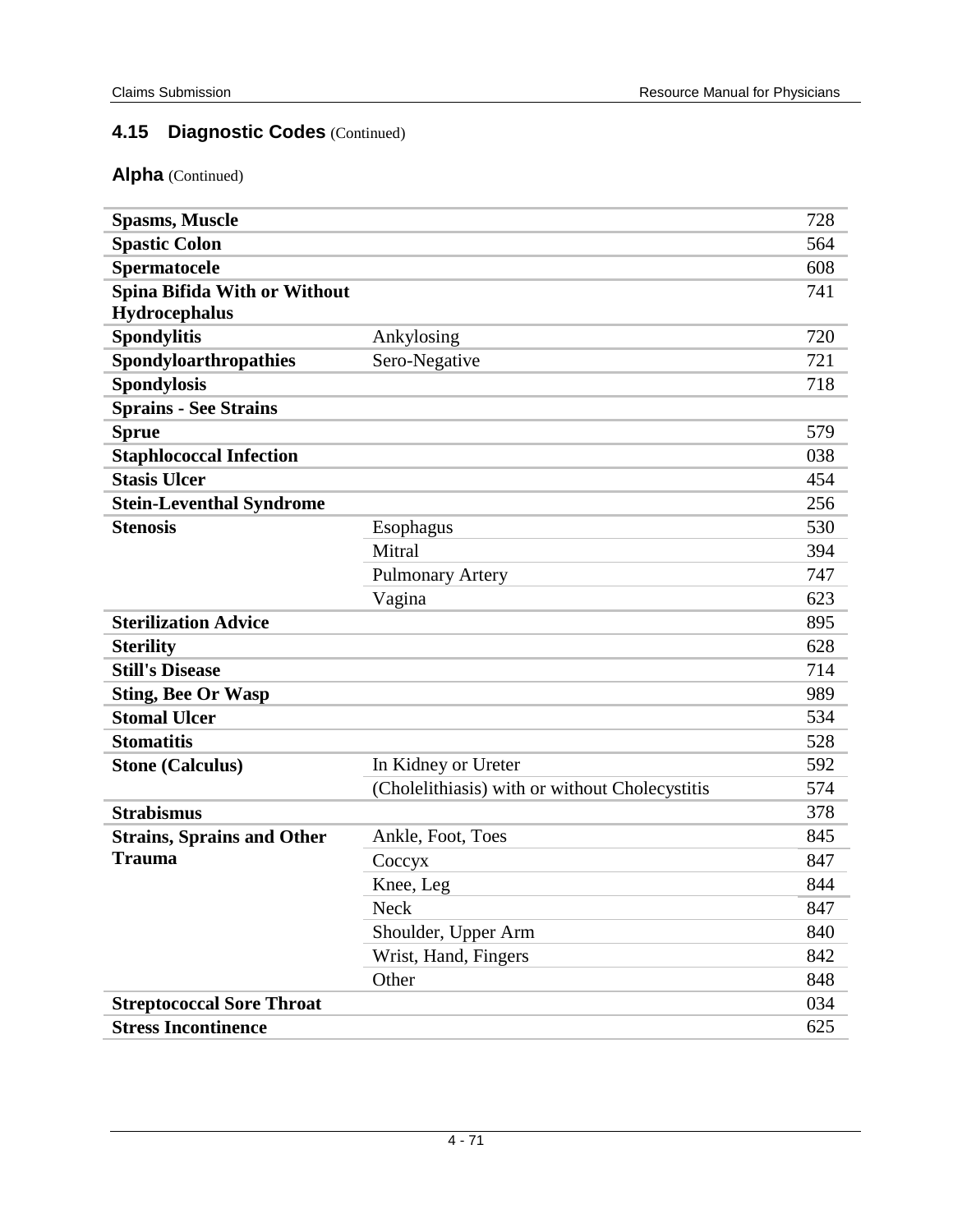| <b>Stricture</b>                                   | Anal or Rectal    | 569 |
|----------------------------------------------------|-------------------|-----|
|                                                    | Esophagus         | 530 |
|                                                    | Urethral          | 598 |
|                                                    | Vagina            | 623 |
| Stroke, C.V.A.                                     |                   | 436 |
| <b>Stuttering</b>                                  |                   | 307 |
| <b>Stye</b>                                        |                   | 373 |
| <b>Sudden Death, Cause</b>                         |                   | 798 |
| <b>Unknown</b>                                     |                   |     |
| <b>Suicide, Attempted</b>                          | Chemicals         | 989 |
|                                                    | Drugs             | 977 |
|                                                    | Tendencies        | 300 |
|                                                    | Trauma            | 959 |
| <b>Sweating, Excessive</b>                         |                   | 799 |
| <b>Swine Flu</b>                                   |                   | 487 |
| <b>Syncope</b>                                     |                   | 785 |
| <b>Synovitis</b>                                   |                   | 727 |
| <b>Syphilis, All Sites and Stages</b>              |                   | 097 |
| Syringomyelia                                      |                   | 349 |
| Tachycardia                                        | Not yet diagnosed | 785 |
|                                                    | Paroxysmal        | 427 |
| <b>Taenia</b>                                      |                   | 123 |
| <b>Tapeworm Infestation, All</b>                   |                   | 123 |
| <b>Types</b>                                       |                   |     |
| <b>Tay-Sachs Disease</b>                           |                   | 330 |
| <b>Teeth, Other Diseases of Hard</b>               |                   | 521 |
| <b>Tissues</b>                                     |                   |     |
| <b>Teeth and Supporting</b>                        |                   | 525 |
| <b>Structures</b>                                  |                   |     |
| <b>Other Conditions</b>                            |                   |     |
| <b>Teething</b>                                    |                   | 525 |
| <b>Temporomandibular Joint</b><br><b>Disorders</b> |                   | 524 |
| <b>Tenosynovitis</b>                               |                   | 727 |
| <b>Testicular Dysfunction</b>                      |                   | 257 |
| <b>Tetanus</b>                                     |                   | 037 |
| <b>Tetralogy of Fallot</b>                         |                   | 745 |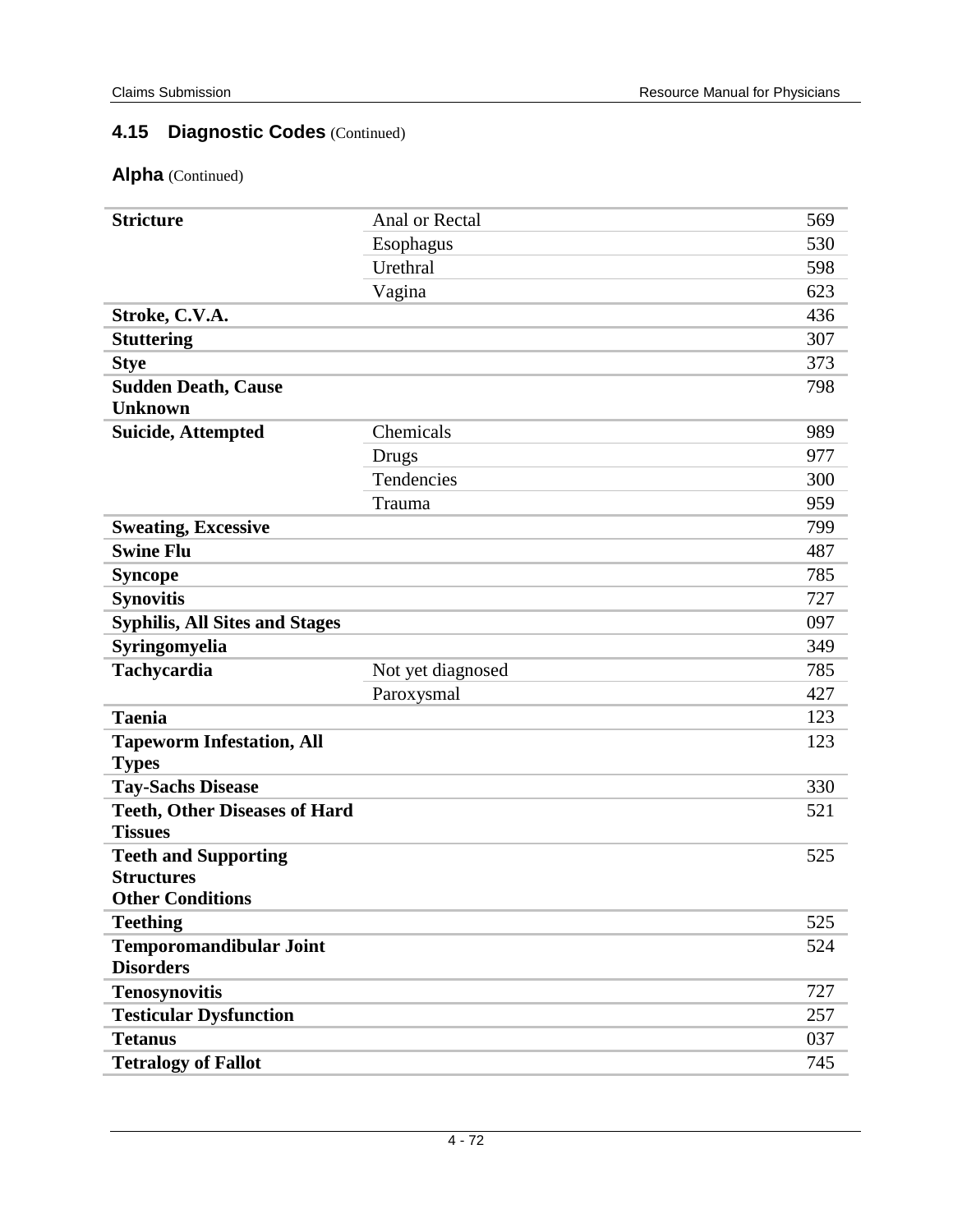| <b>Thalassemia</b>                               |                                                     | 282 |
|--------------------------------------------------|-----------------------------------------------------|-----|
| <b>Threatened Labour</b>                         |                                                     | 644 |
| Thrombocytopenia                                 |                                                     | 287 |
| <b>Thrombophlebitis</b>                          |                                                     | 451 |
|                                                  | Post Partum                                         | 671 |
| <b>Thrombosis</b>                                | Cerebral                                            | 436 |
|                                                  | Coronary                                            | 410 |
| <b>Thrombosis of Portal Vein</b>                 |                                                     | 452 |
| <b>Thrush</b>                                    |                                                     | 112 |
| <b>Thyroiditis</b>                               |                                                     | 245 |
| <b>Thyrotoxicosis</b>                            |                                                     | 242 |
| <b>Tic Douloureux</b>                            |                                                     | 350 |
| <b>Tics</b>                                      |                                                     | 307 |
| <b>Tinnitus</b>                                  |                                                     | 388 |
| <b>Tobacco Abuse</b>                             |                                                     | 305 |
| <b>Tongue, Other Conditions of</b>               |                                                     | 529 |
| <b>Tonsillitis</b>                               | Acute                                               | 463 |
| <b>Tonsils And/or Adenoids,</b>                  |                                                     | 474 |
| <b>Hypertrophy or Chronic</b>                    |                                                     |     |
| <b>Infection</b>                                 |                                                     |     |
| <b>Torsion of Cord or Testis</b>                 |                                                     | 608 |
| <b>Torticollis (Wry Neck)</b>                    |                                                     | 739 |
| <b>Toxaemia of Pregnancy</b>                     |                                                     | 642 |
| Toxoplasmosis                                    |                                                     | 130 |
| <b>Tracheitis, Acute</b>                         |                                                     | 464 |
| <b>Transient Cerebral Ischaemia</b>              |                                                     | 435 |
| <b>Transportation of Great</b><br><b>Vessels</b> |                                                     | 745 |
| <b>Traumatic Arthritis</b>                       |                                                     | 716 |
| <b>Trichomonas Infection</b>                     |                                                     | 131 |
| <b>Tuberculosis</b>                              | Bones and Joints                                    | 015 |
|                                                  | Other Organs                                        | 017 |
|                                                  | Pleurisy - with or without effusion                 | 012 |
|                                                  | Pulmonsary                                          | 011 |
|                                                  | Recent positive conversion of T.B. skin Respiratory | 012 |
|                                                  | Test                                                | 010 |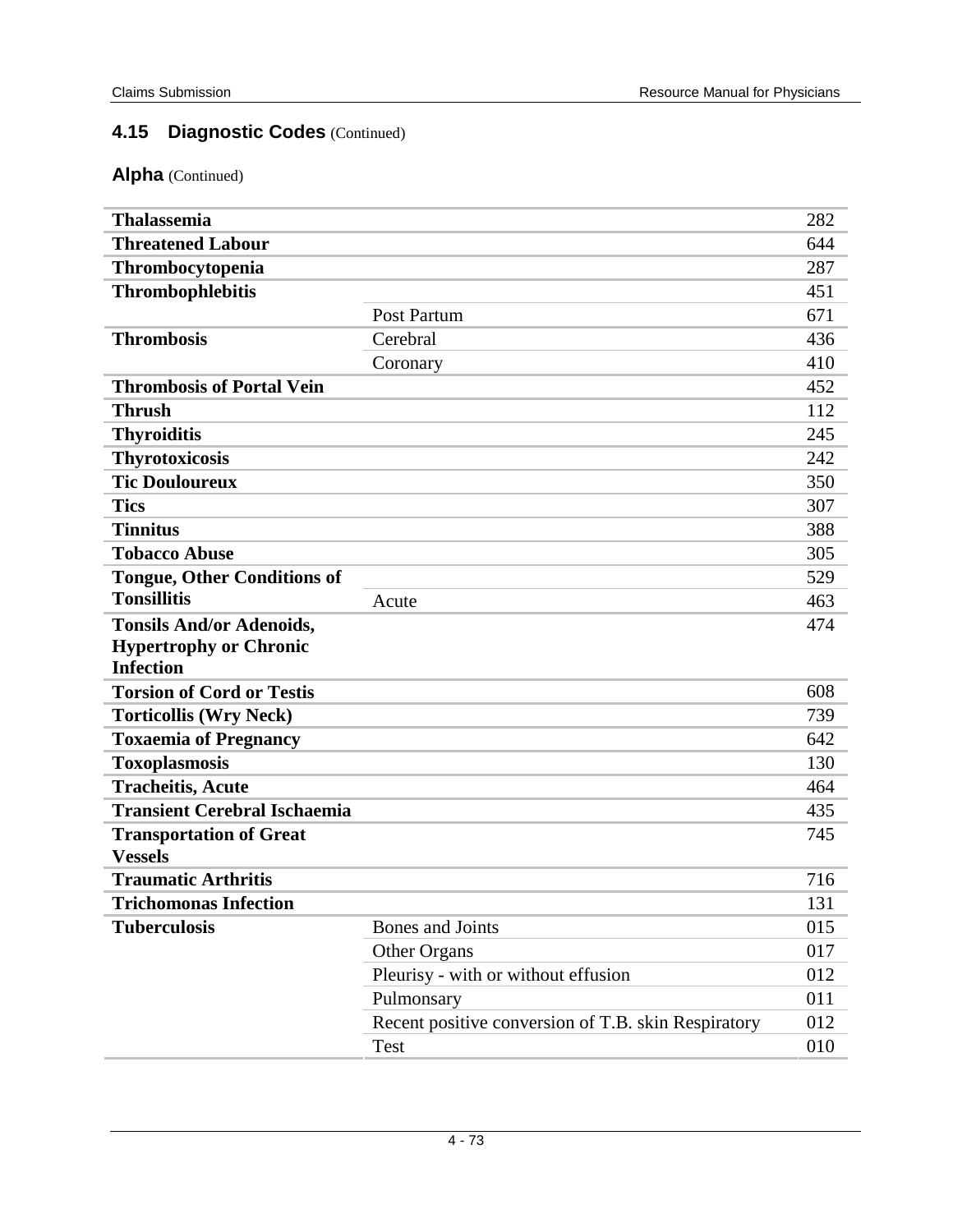| <b>Turner's Syndrome</b>           |                                                     | 758 |
|------------------------------------|-----------------------------------------------------|-----|
| <b>Typhoid Fever, Paratyphoid</b>  |                                                     | 002 |
| <b>Ulcer</b>                       | Aphthous                                            | 528 |
|                                    | Corneal                                             | 370 |
|                                    | Decubitus                                           | 707 |
|                                    | Duodenal with or without haemorrhage or perforation | 532 |
|                                    | <b>Esophagus</b>                                    | 530 |
|                                    | Gastric with or without haemorrhage or perforation  | 531 |
|                                    | <b>Stasis</b>                                       | 454 |
|                                    | Stomal, Gastrojejunal                               | 534 |
|                                    | Hunner's                                            | 595 |
| <b>Undescended Testicle</b>        |                                                     | 608 |
| <b>Unemployment Problems</b>       |                                                     | 905 |
| <b>Unusual Position Of Fetus</b>   |                                                     | 652 |
| <b>Upper Respiratory Infection</b> |                                                     | 460 |
| <b>Urachal Cyst</b>                |                                                     | 753 |
| <b>Uremia</b>                      |                                                     | 585 |
| <b>Urethral Stricture</b>          |                                                     | 598 |
| <b>Urethritis, Non-specific</b>    | Not sexually transmitted                            | 597 |
| <b>Urethrocele</b>                 |                                                     | 618 |
| <b>Urinary Retention</b>           |                                                     | 788 |
| Urticaria, Allergic                |                                                     | 708 |
| <b>Uterine</b>                     | Fibroid                                             | 218 |
|                                    | Inertia                                             | 661 |
|                                    | Prolapse                                            | 618 |
| <b>Vaginitis</b>                   | (Not trichomonas - see 131)                         | 616 |
|                                    | With Pregnancy                                      | 646 |
| <b>Varicose Veins</b>              | <b>With Pregnancy</b>                               | 646 |
|                                    | Of lower extremities, with or without ulcer         | 454 |
| <b>Vasculitis</b>                  |                                                     | 447 |
| <b>Vaso Vagal Attack</b>           |                                                     | 780 |
| Ventricular Flutter,               |                                                     | 427 |
| <b>Fibrillation</b>                |                                                     |     |
| <b>Verruca</b>                     |                                                     | 078 |
| <b>Vertigo</b>                     |                                                     | 780 |
| <b>Vesiculitis, Seminal</b>        |                                                     | 608 |
| <b>Vestibulitis</b>                |                                                     | 386 |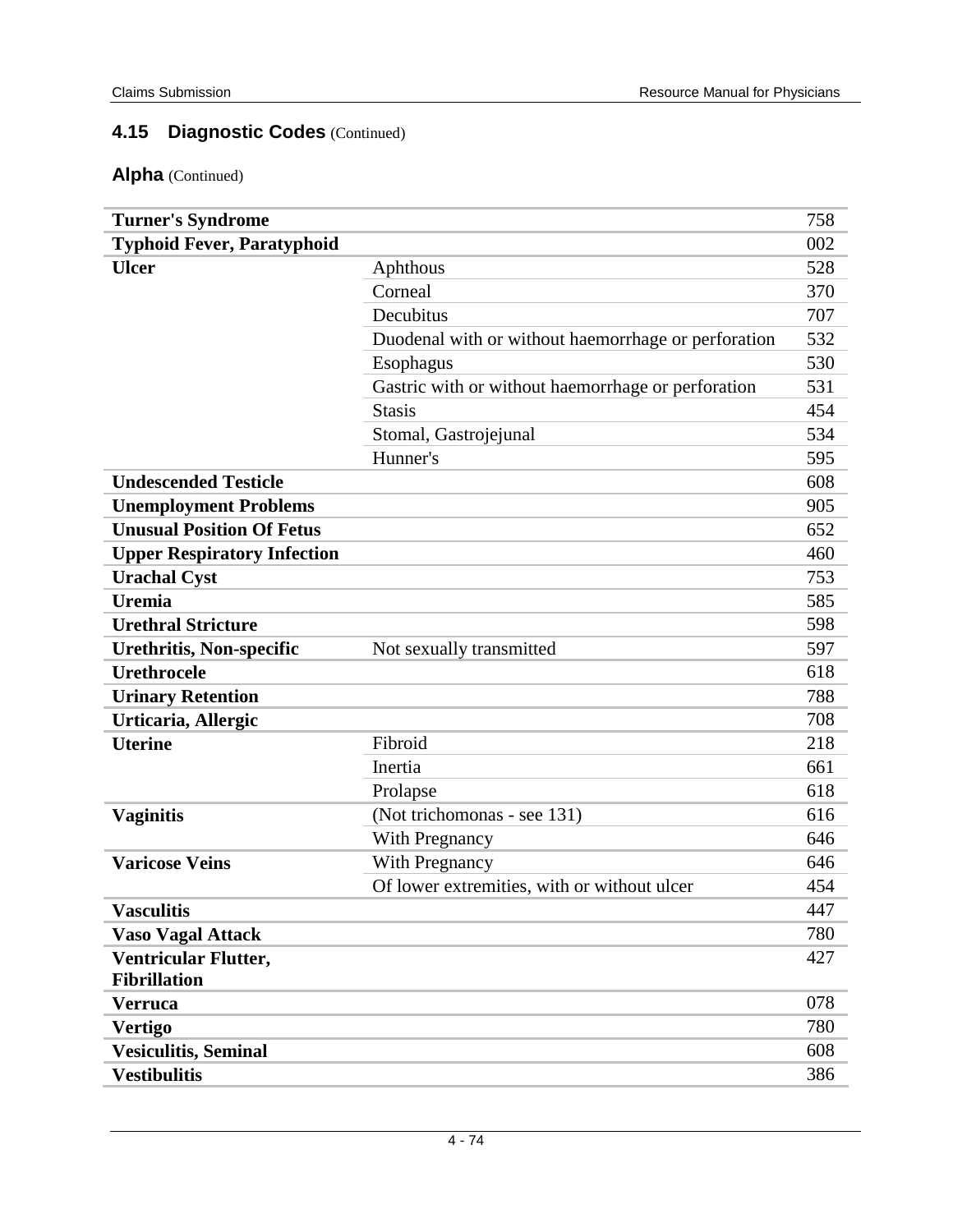#### **Alpha** (Continued)

| <b>Vincent's Angina</b>            |                           | 136 |
|------------------------------------|---------------------------|-----|
| <b>Viremia</b>                     |                           | 790 |
| <b>Visual Field Defects</b>        |                           | 368 |
| <b>Vitamin and Other</b>           |                           | 269 |
| <b>Nutritional Deficiencies</b>    |                           |     |
| <b>Volvulus</b>                    |                           | 560 |
| <b>Vomiting</b>                    |                           | 787 |
| <b>Vomiting, as a Complication</b> |                           | 643 |
| of Pregnancy                       |                           |     |
| <b>Vulvitis</b>                    | Unrelated to Pregnancy    | 616 |
|                                    | <b>With Pregnancy</b>     | 646 |
| Warts                              | All Types                 | 078 |
|                                    | Seborrheic                | 216 |
|                                    | Venereal, Other Disorders | 629 |
| <b>Wasp Sting</b>                  |                           | 989 |
| <b>Wax in Ear</b>                  |                           | 388 |
| <b>Well Vision Care</b>            |                           | 917 |
| Whiplash                           |                           | 847 |
| <b>Whooping Cough</b>              |                           | 033 |
| <b>Wry Neck (Torticollis)</b>      |                           | 739 |

# **Other Diseases or Disorders - Not Specified Elsewhere**

| <b>Adrenal Gland</b>               | 255 |
|------------------------------------|-----|
| <b>Amino Acid Metabolism</b>       | 270 |
| <b>Arteries</b>                    | 447 |
| <b>Bacterial Diseases</b><br>Other | 040 |
| <b>Behaviour of Childhood and</b>  | 313 |
| Adolescence                        |     |
| <b>Bile Ducts</b>                  | 576 |
| <b>Blood</b>                       | 289 |
| <b>Bone and Cartilage</b>          | 733 |
| <b>Breast</b>                      | 611 |
| <b>Circulatory System</b>          | 459 |
| <b>Conduction</b>                  | 426 |
| <b>Congenital Anomalies</b>        | 759 |
| Conjunctiva                        | 372 |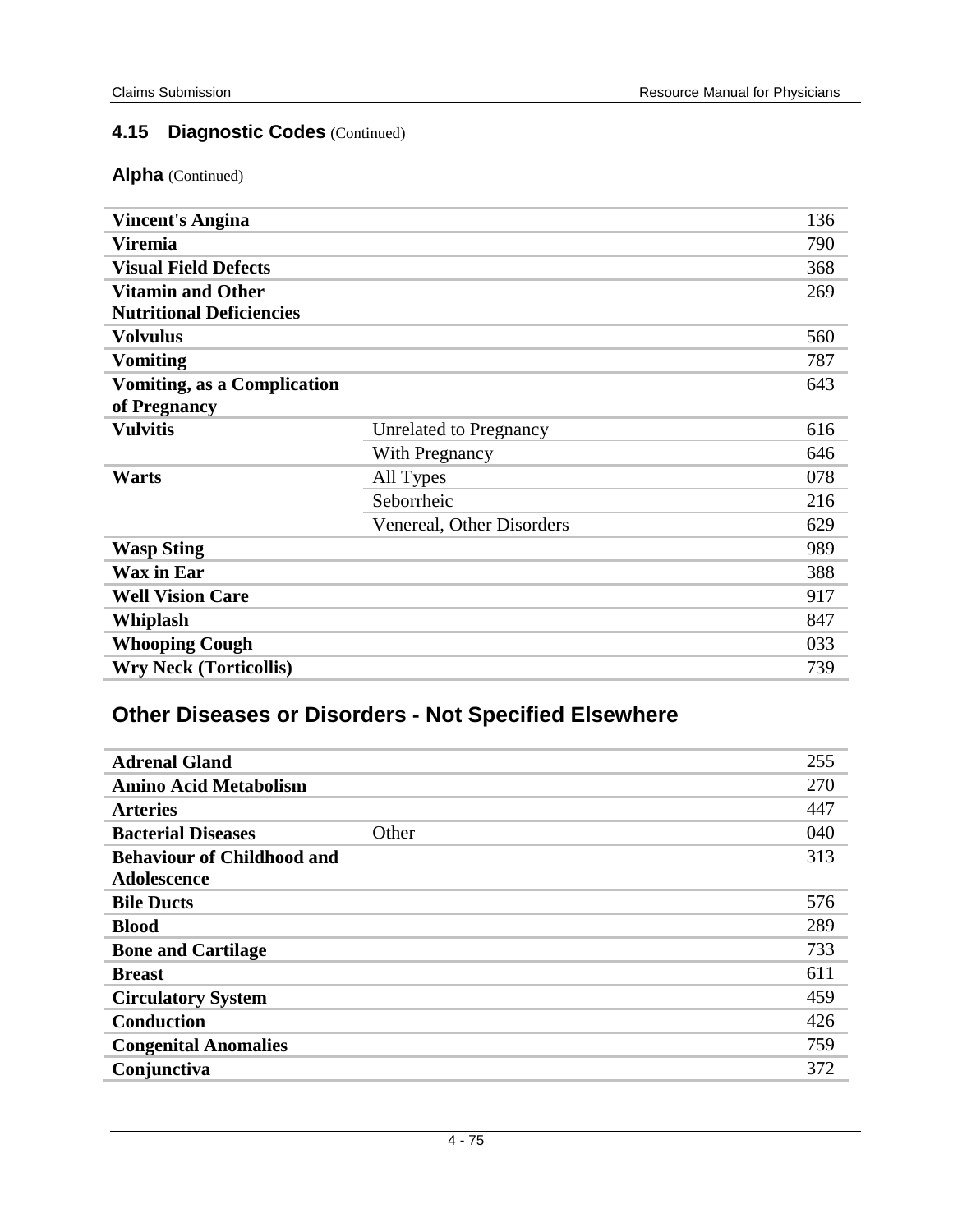### **Other Diseases or Disorders - Not Specified Elsewhere** (Continued)

| <b>Connective Tissue</b>       |                                      | 739 |
|--------------------------------|--------------------------------------|-----|
| <b>Cranial Nerves</b>          |                                      | 352 |
| <b>Depressive</b>              | Not elsewhere classified             | 311 |
| <b>Digestive System</b>        | Signs and symptoms not yet diagnosed | 787 |
| <b>Duodenum</b>                |                                      | 537 |
| Ear                            |                                      | 388 |
| <b>Endocrine</b>               |                                      | 259 |
| <b>Eustachian Tube</b>         |                                      | 381 |
| Eye                            |                                      | 379 |
| <b>Eyelid</b>                  |                                      | 374 |
| <b>Facial Nerves</b>           |                                      | 351 |
| <b>Fetus or Newborn</b>        |                                      | 779 |
| <b>Gallbladder</b>             |                                      | 576 |
| <b>General Symptoms</b>        |                                      | 799 |
| <b>Genital Organs, Female</b>  |                                      | 629 |
| <b>Genital Organs, Male</b>    |                                      | 608 |
| <b>Genito-urinary System</b>   | Signs and symptoms not yet diagnosed | 788 |
| <b>Heart Disease</b>           |                                      | 429 |
| <b>Helminthiases</b>           |                                      | 128 |
| <b>Immunity</b>                |                                      | 279 |
| <b>Infective Disease</b>       |                                      | 136 |
| <b>Injuries</b>                |                                      | 959 |
| <b>Intervertebral Disc</b>     |                                      | 722 |
| <b>Intestine</b>               |                                      | 569 |
| <b>Intestines</b>              | Other vascular conditions            | 557 |
| <b>Kidney</b>                  |                                      | 593 |
| <b>Lipoid Metabolism</b>       |                                      | 272 |
| <b>Liver</b>                   |                                      | 573 |
| <b>Marrow</b>                  |                                      | 289 |
| <b>Mastoid</b>                 |                                      | 388 |
| <b>Menstruation</b>            |                                      | 626 |
| <b>Metabolic Disorders</b>     |                                      | 277 |
| <b>Musculoskeletal System</b>  |                                      | 739 |
| <b>Mycoses</b>                 |                                      | 117 |
| <b>Myoneural</b>               |                                      | 358 |
| <b>Nervous System, Central</b> |                                      | 349 |
| <b>Newborn</b>                 |                                      | 779 |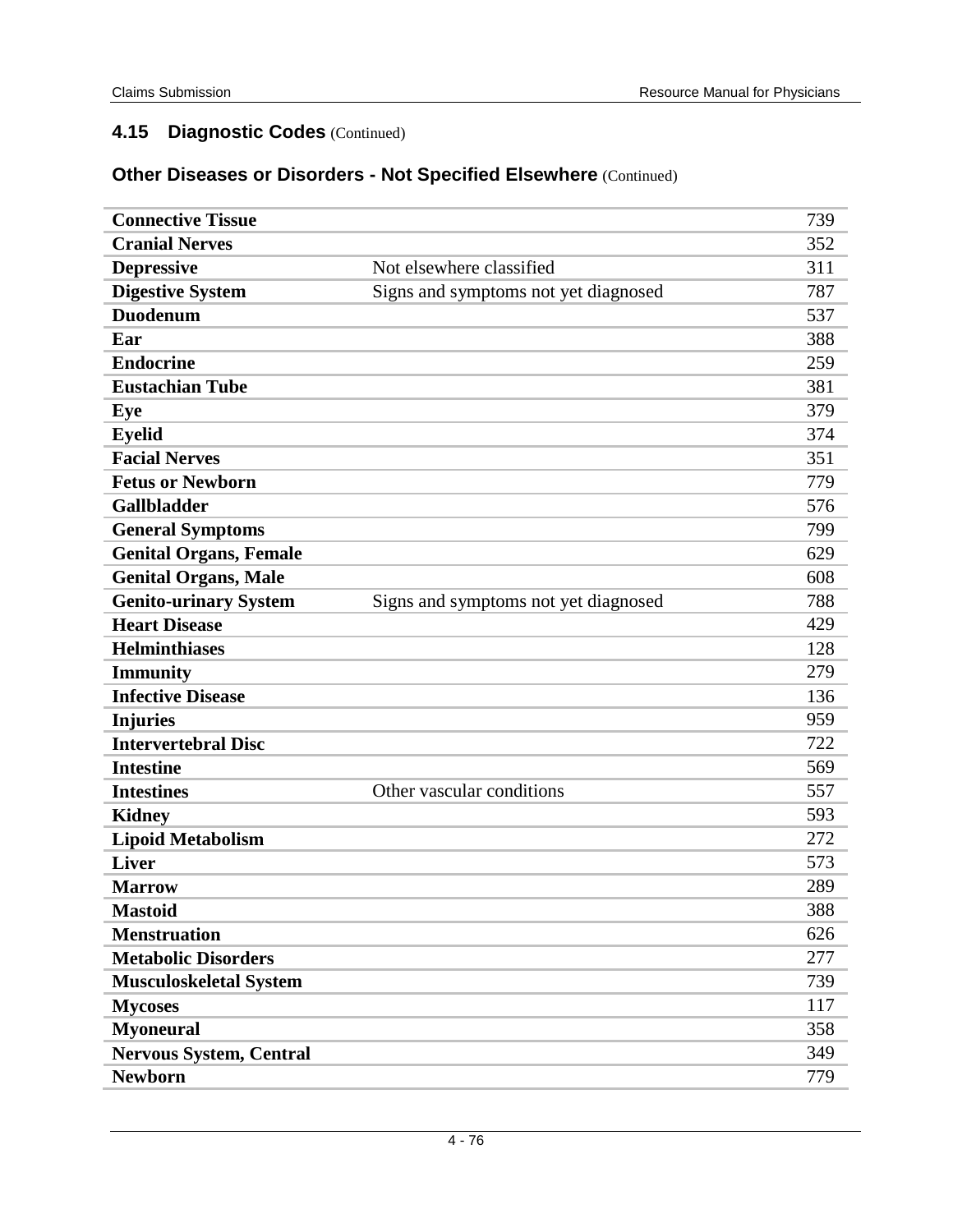### **Other Diseases or Disorders - Not Specified Elsewhere** (Continued)

| Non-psychotic                       | Not elsewhere classified                       | 311 |
|-------------------------------------|------------------------------------------------|-----|
| <b>Pancreas</b>                     |                                                | 577 |
| <b>Parasitic Diseases</b>           |                                                | 136 |
| <b>Personality Disorders</b>        |                                                | 301 |
| <b>Pituitary Gland</b>              |                                                | 253 |
| <b>Psychoses</b>                    |                                                | 298 |
| <b>Refraction and</b>               |                                                | 367 |
| <b>Accommodation</b>                |                                                |     |
| <b>Respiratory System</b>           |                                                | 519 |
|                                     | Signs and Symptoms not yet diagnosed           | 786 |
| <b>Skin and Subcutaneous Tissue</b> | Other disorders                                | 709 |
|                                     | Other itchy conditions                         | 698 |
|                                     | Other local infections                         | 686 |
| <b>Sleep</b>                        |                                                | 307 |
| <b>Spleen</b>                       |                                                | 289 |
| <b>Stomach</b>                      |                                                | 537 |
| <b>Teeth and Supporting</b>         |                                                | 525 |
| <b>Structures</b>                   |                                                |     |
| <b>Trauma</b>                       |                                                | 959 |
| <b>Ureter</b>                       |                                                | 593 |
| <b>Urinary Tract</b>                |                                                | 599 |
| <b>Uterus</b>                       |                                                | 621 |
| <b>Venereal</b>                     |                                                | 099 |
| <b>Viral Disease</b>                |                                                | 079 |
|                                     | Of central nervous system, non-arthropod-borne | 049 |
| <b>Well Baby Care</b>               |                                                | 916 |
|                                     |                                                |     |

### **Infections and Parasitic Diseases**

| <b>Intestinal Infectious Diseases</b> | Typhoid and paratyphoid fevers                     | 002 |
|---------------------------------------|----------------------------------------------------|-----|
|                                       | Other salmonella infections                        | 003 |
|                                       | Food poisoning                                     | 005 |
|                                       | Amoebiasis, amoebic dysentery                      | 006 |
|                                       | Diarrhea, gastro-enteritis, viral gastro-enteritis | 009 |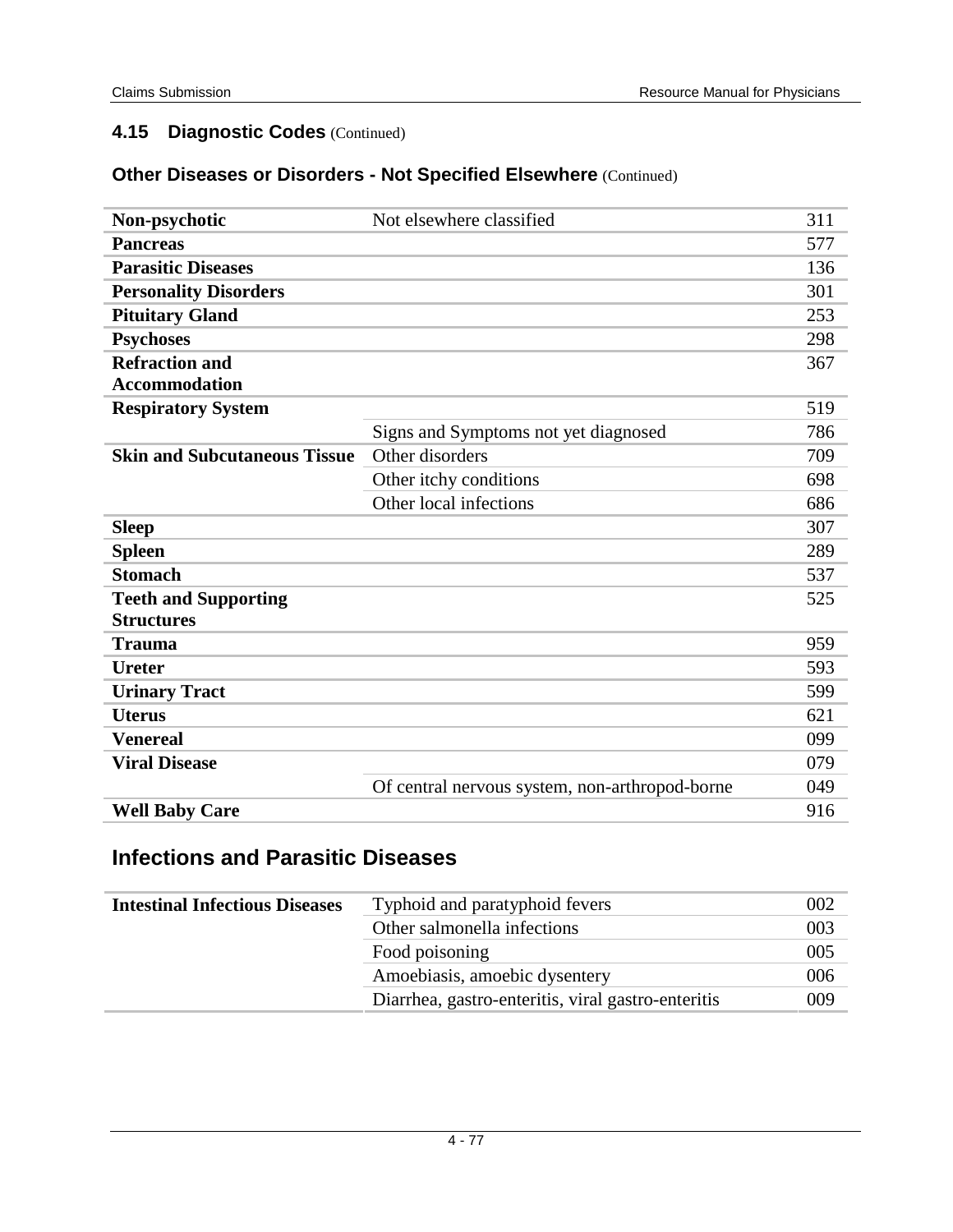#### **Infections and Parasitic Diseases** (Continued)

| <b>Tuberculosis</b>                | Primary tuberculous infection, including recent positive                         | 010 |
|------------------------------------|----------------------------------------------------------------------------------|-----|
|                                    | TB skin test conversion                                                          |     |
|                                    | Pulmonary tuberculosis                                                           | 011 |
|                                    | Other respiratory tuberculosis, tuberculous pleurisy<br>with or without effusion | 012 |
|                                    | Tuberculosis of bones and joints                                                 | 015 |
|                                    | Tuberculosis of other organs                                                     | 017 |
| <b>Other Bacterial Diseases</b>    | <b>Brucellosis</b>                                                               | 023 |
|                                    | Leprosy (Hansen's Disease)                                                       | 030 |
|                                    | Diphtheria                                                                       | 032 |
|                                    | Whooping cough, pertussis                                                        | 033 |
|                                    | Streptococcal sore throat, scarlet fever                                         | 034 |
|                                    | Erysipelas                                                                       | 035 |
|                                    | Meningococcal infection or meningitis                                            | 036 |
|                                    | Tetanus                                                                          | 037 |
|                                    | Septicemia, blood poisoning                                                      | 038 |
|                                    | Actinomycotic infections                                                         | 039 |
|                                    | Other bacterial diseases                                                         | 040 |
| <b>Human Immunodeficiency</b>      | <b>AIDS</b>                                                                      | 042 |
| <b>Virus (HIV) Infection</b>       | AIDS-related complex (ARC)                                                       | 043 |
|                                    | Other human immunodeficiency virus infection                                     | 044 |
| Non-arthropod-borne Viral          | Acute poliomyelitis                                                              | 045 |
| <b>Diseases of Central Nervous</b> | Meningitis due to enterovirus                                                    | 047 |
| <b>System</b>                      | Other non-arthropod-borne viral diseases of central                              | 049 |
|                                    | nervous system                                                                   |     |
| <b>Viral Diseases Accompanied</b>  | Chickenpox                                                                       | 052 |
| by Rash                            | Herpes zoster, shingles                                                          | 053 |
|                                    | Herpes simplex, cold sore                                                        | 054 |
|                                    | Measles                                                                          | 055 |
|                                    | German measles, rubella                                                          | 056 |
|                                    | Other viral disorders accompanied by rash (e.g.,<br>roseola)                     | 057 |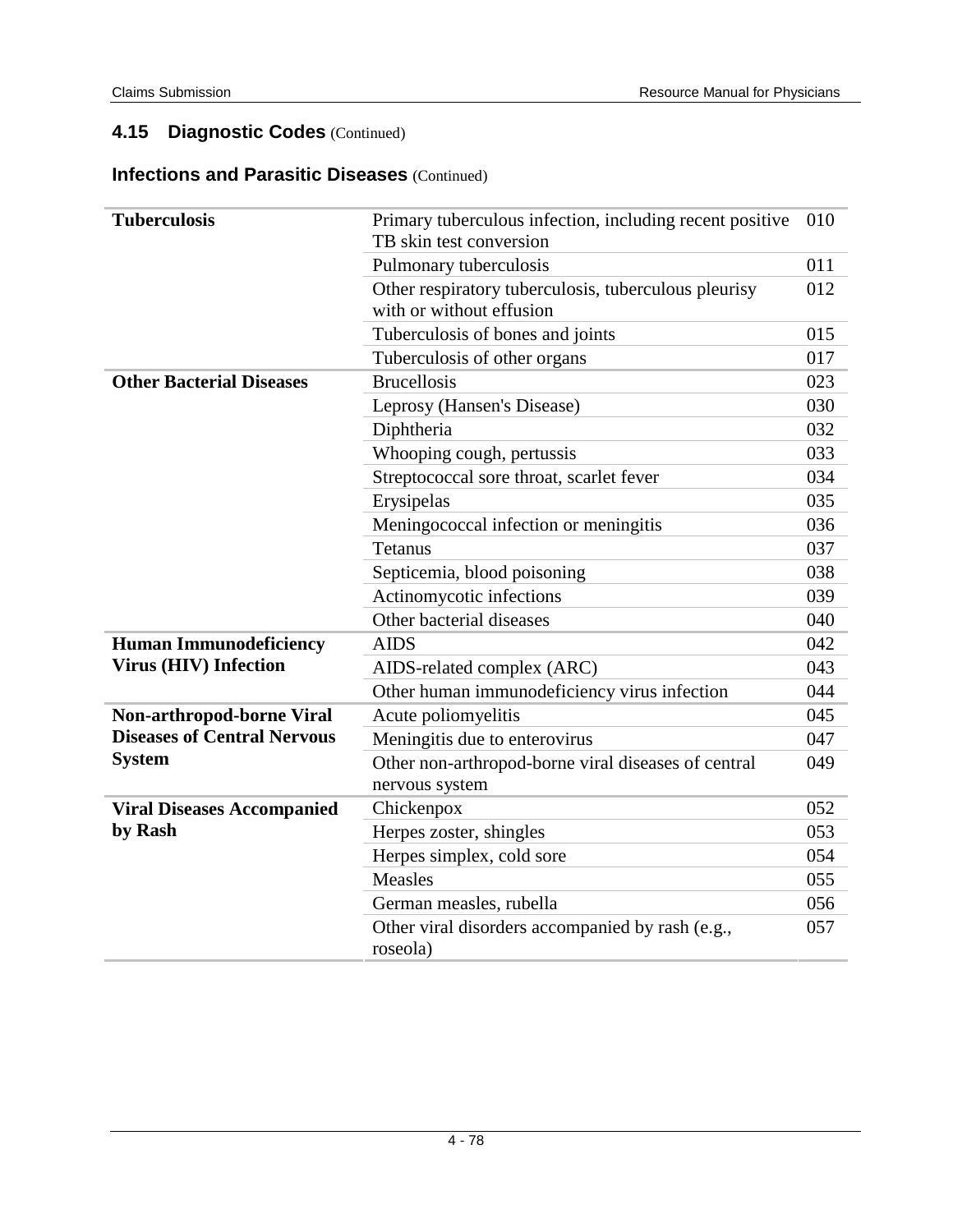#### **Infections and Parasitic Diseases** (Continued)

| <b>Other Viral Diseases</b> | Mosquito-borne viral encephalitis                       | 062 |
|-----------------------------|---------------------------------------------------------|-----|
|                             | Other arthropod-borne viral diseases                    | 066 |
|                             | Viral hepatitis                                         | 070 |
|                             | <b>Mumps</b>                                            | 072 |
|                             | Diseases due to Coxsackie virus: pleurodynia,           | 074 |
|                             | myocarditis                                             |     |
|                             | Infectious mononucleosis, glandular fever               | 075 |
|                             | Warts                                                   | 078 |
|                             | Other viral diseases                                    | 079 |
| <b>Venereal Diseases</b>    | Syphilis - all sites and stages                         | 097 |
|                             | Gonococcal infections                                   | 098 |
|                             | Other venereal diseases (e.g., herpes genitalis)        | 099 |
|                             | Diagnostic code 100 is for internal use only and        | 100 |
|                             | should be used when it is requested that the service or |     |
|                             | diagnosis on the incoming claim be suppressed from      |     |
|                             | verification. The usage of the code is monitored        |     |
| <b>Mycoses</b>              | Ringworm of scalp, beard, or foot                       | 110 |
|                             | Candidiasis, monilia infection - all sites, thrush      | 112 |
|                             | Histoplasmosis                                          | 115 |
|                             | Other mycoses                                           | 117 |
| <b>Helminthiases</b>        | Echinococcosis, hydadid cyst - all sites                | 122 |
|                             | Taenia or tapeworm infestation - all types              | 123 |
|                             | Pinworm infestation                                     | 127 |
|                             | Other helminthiases                                     | 128 |
| <b>Other Infectious and</b> | Toxoplasmosis                                           | 130 |
| <b>Parasitic Diseases</b>   | Trichomonas infection                                   | 131 |
|                             | Head or body lice, pediculosis                          | 132 |
|                             | Scabies, acariasis                                      | 133 |
|                             | Sarcoidosis                                             | 135 |
|                             | Other infectious or parasitic diseases                  | 136 |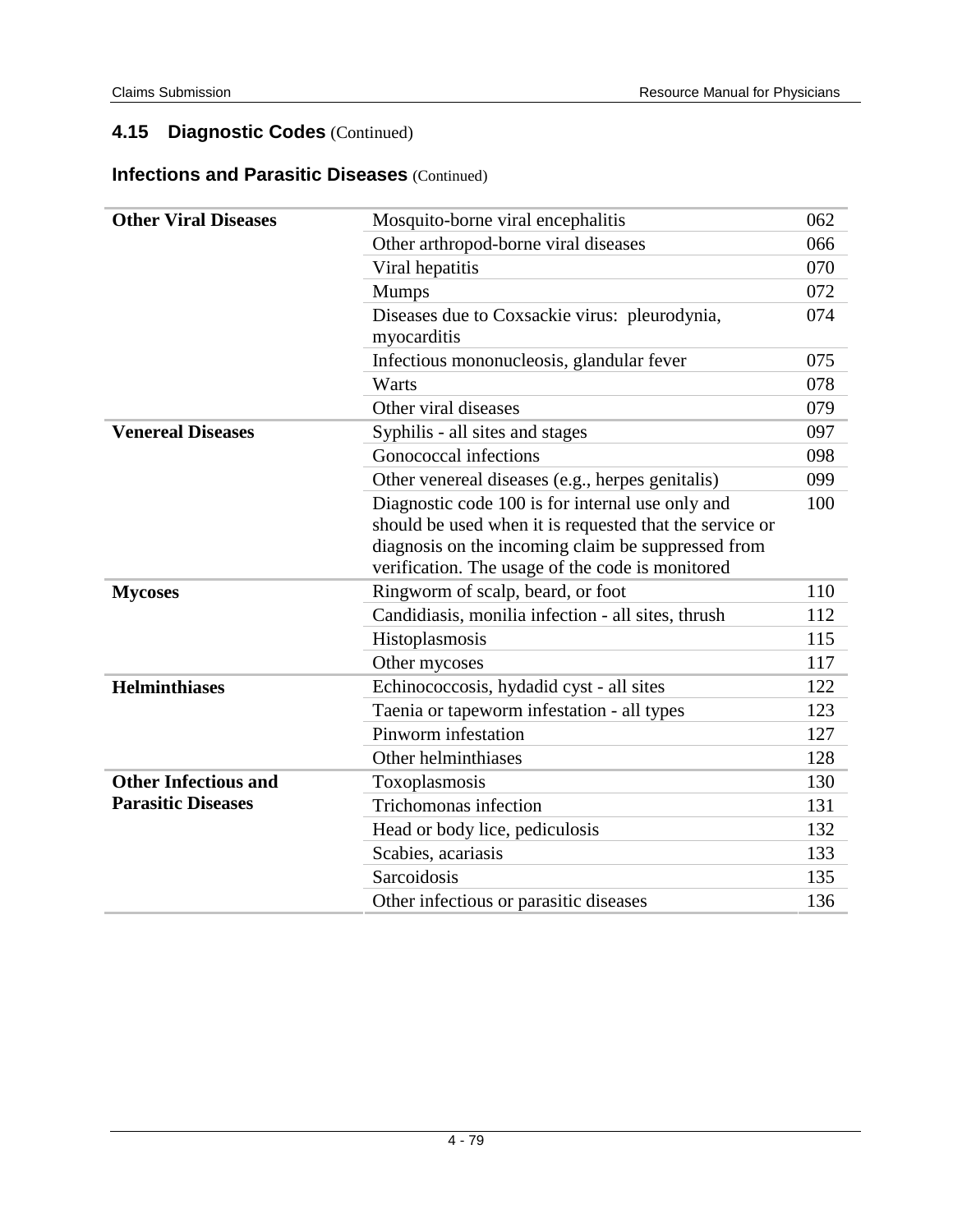# **Neoplasms**

| <b>Malignant Neoplasms</b> | Lip                                                                         | 140 |
|----------------------------|-----------------------------------------------------------------------------|-----|
|                            | Tongue                                                                      | 141 |
|                            | Major salivary glands                                                       | 142 |
|                            | Gum                                                                         | 143 |
|                            | Floor of mouth                                                              | 144 |
|                            | Other and unspecified parts of mouth                                        | 145 |
|                            | Oropharynx                                                                  | 146 |
|                            | Nasopharynx                                                                 | 147 |
|                            | Hypopharynx                                                                 | 148 |
|                            | Other and ill-defined sites within the lip, oral cavity,<br>and pharynx     | 149 |
|                            | Esophagus                                                                   | 150 |
|                            | Stomach                                                                     | 151 |
|                            | Small intestine, including duodenum                                         | 152 |
|                            | Large intestine - excluding rectum                                          | 153 |
|                            | Rectum, rectosigmoid and anus                                               | 154 |
|                            | Primary malignancy of liver (not secondary spread or<br>metastatic disease) | 155 |
|                            | Gallbladder and extra hepatic bile ducts                                    | 156 |
|                            | Pancreas                                                                    | 157 |
|                            | Retroperitoneum and peritoneum                                              | 158 |
|                            | Other and ill-defined sites within the digestive organs<br>and peritoneum   | 159 |
|                            | Nasal cavities, middle ear, and accessory sinuses                           | 160 |
|                            | Larynx, trachea                                                             | 161 |
|                            | Bronchus, lung                                                              | 162 |
|                            | Pleura                                                                      | 163 |
|                            | Thymus, heart, and mediastinum                                              | 164 |
|                            | Other sites within the respiratory system and                               | 165 |
|                            | intrathoracic organs                                                        |     |
|                            | Bone                                                                        | 170 |
|                            | Connective and other soft tissue                                            | 171 |
|                            | Melanoma of skin                                                            | 172 |
|                            | Other skin malignancies                                                     | 173 |
|                            | Female breast                                                               | 174 |
|                            | Male breast                                                                 | 175 |
|                            | Uterus, part unspecified                                                    | 179 |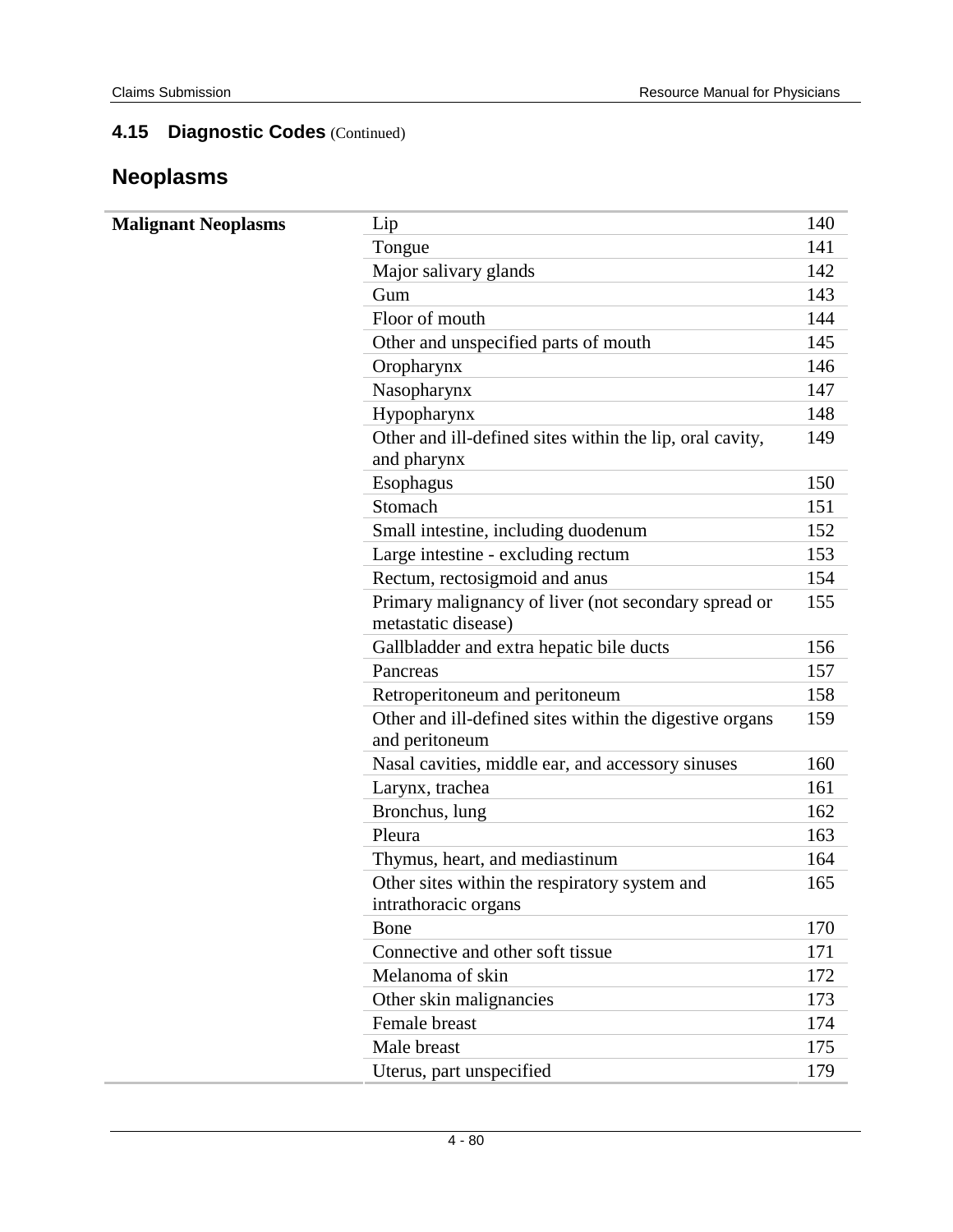**Neoplasms** (Continued)

| <b>Malignant Neoplasms</b> | Cervix                                                          | 180 |
|----------------------------|-----------------------------------------------------------------|-----|
| Continued                  | Placenta                                                        | 181 |
|                            | Body of uterus                                                  | 182 |
|                            | Ovary, fallopian tube, broad ligament                           | 183 |
|                            | Vagina, vulva, other female genital organs                      | 184 |
|                            | Prostate                                                        | 185 |
|                            | <b>Testis</b>                                                   | 186 |
|                            | Other male genital organs                                       | 187 |
|                            | <b>Bladder</b>                                                  | 188 |
|                            | Kidney, other urinary organs                                    | 189 |
|                            | Eye                                                             | 190 |
|                            | <b>Brain</b>                                                    | 191 |
|                            | Cranial nerves, spinal cord, other parts of nervous             | 192 |
|                            | system                                                          |     |
|                            | Thyroid                                                         | 193 |
|                            | Other endocrine glands and related structures                   | 194 |
|                            | Other ill-defined sites                                         | 195 |
|                            | Secondary neoplasm of lymph nodes                               | 196 |
|                            | Secondary neoplasm of respiratory and digestive                 | 197 |
|                            | systems                                                         |     |
|                            | Metastatic or secondary malignant neoplasm,<br>carcinomatosis   | 198 |
|                            | Other malignant neoplasms                                       | 199 |
|                            | Lymphosarcoma, reticulosarcoma                                  | 200 |
|                            | Hodgkin's disease                                               | 201 |
|                            | Other malignant neoplasms of lymphoid and histiocytic<br>tissue | 202 |
|                            | Multiple myeloma, plasma cell leukemia                          | 203 |
|                            | Lymphoid leukemia (including lymphatic and                      | 204 |
|                            | histiocytic leukemia)                                           |     |
|                            | Myeloid leukemia (including granulocytic and                    | 205 |
|                            | myelogenous leukemia)                                           |     |
|                            | Monocytic leukemia                                              | 206 |
|                            | Other specified leukemia                                        | 207 |
|                            | Other types of leukemia                                         | 208 |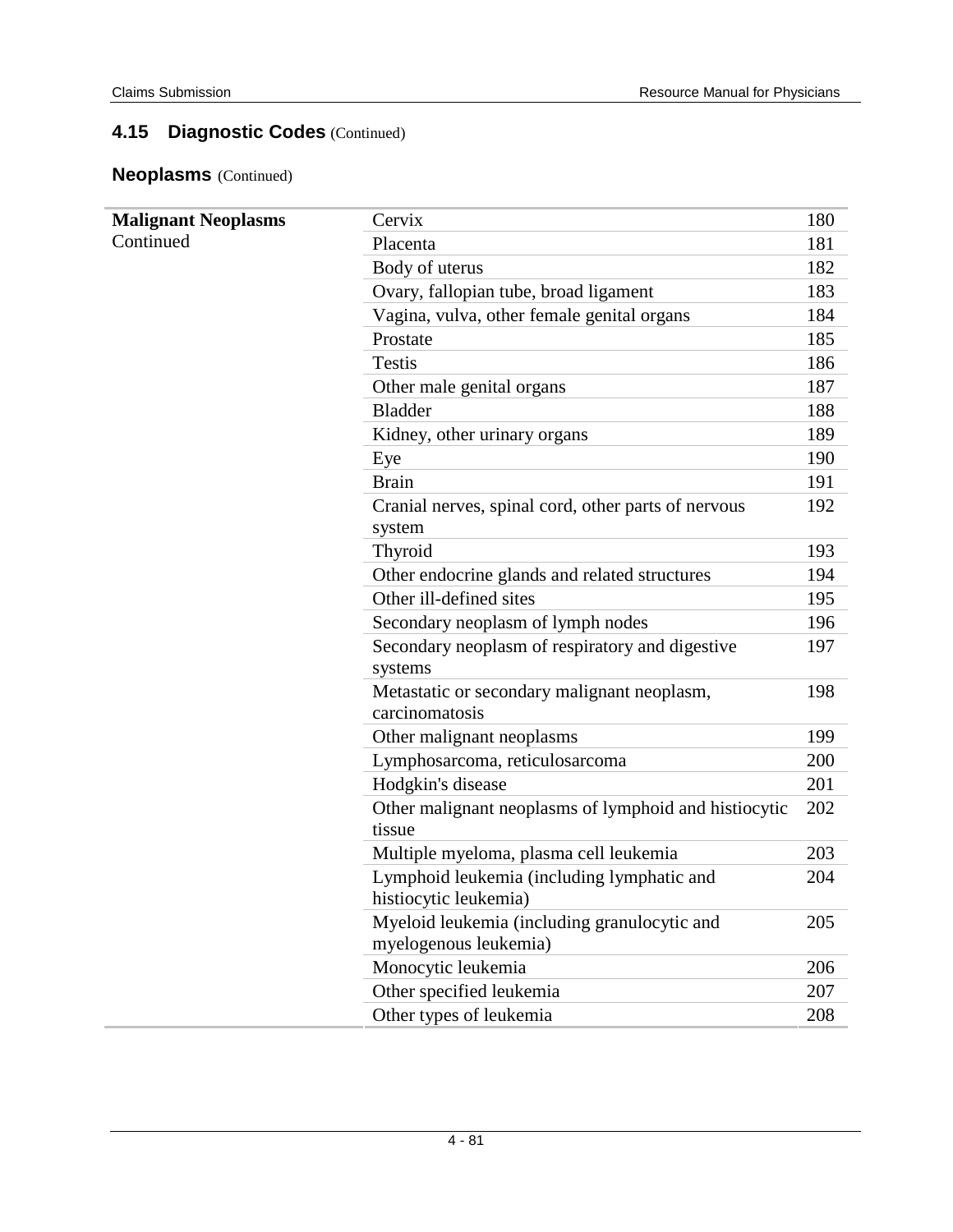### **Neoplasms** (Continued)

| <b>Benign Neoplasms</b>       | Lip, oral cavity, pharynx                               | 210 |
|-------------------------------|---------------------------------------------------------|-----|
|                               | Other parts of digestive system, peritoneum             | 211 |
|                               | Respiratory and intra-thoracic organs                   | 212 |
|                               | Bone, cartilage                                         | 213 |
|                               | Lipoma                                                  | 214 |
|                               | Connective and other soft tissue                        | 215 |
|                               | Skin (e.g., pigmented naevus, dermatofibroma)           | 216 |
|                               | <b>Breast</b>                                           | 217 |
|                               | Uterine fibroid, leiomyoma                              | 218 |
|                               | Other benign neoplasms of uterus (e.g., cervical polyp) | 219 |
|                               | Ovary (e.g., ovarian cyst)                              | 220 |
|                               | Other benign neoplasms of female genital organs         | 221 |
|                               | Benign neoplasms of male genital organs                 | 222 |
|                               | Kidney, ureter, bladder                                 | 223 |
|                               | Eye                                                     | 224 |
|                               | Brain, spinal cord, peripheral nerves                   | 225 |
|                               | Thyroid (e.g., adenoma or cystadenoma)                  | 226 |
|                               | Other endocrine glands and related structures           | 227 |
|                               | Haemangioma and lymphangiomax                           | 228 |
|                               | Other benign neoplasms                                  | 229 |
| <b>Carcinoma in Situ</b>      | Digestive organs                                        | 230 |
|                               | Respiratory system                                      | 231 |
|                               | Skin                                                    | 232 |
|                               | Breast and genito-urinary system                        | 233 |
|                               | Other                                                   | 234 |
| <b>Neoplasms of Uncertain</b> | Digestive and respiratory systems                       | 235 |
| <b>Behavior</b>               | Genitourinary organs                                    | 236 |
|                               | Endocrine glands and nervous system                     | 237 |
|                               | Other and unspecified sites and tissues                 | 238 |
|                               | Unspecified neoplasms (e.g., polycythemia vera)         | 239 |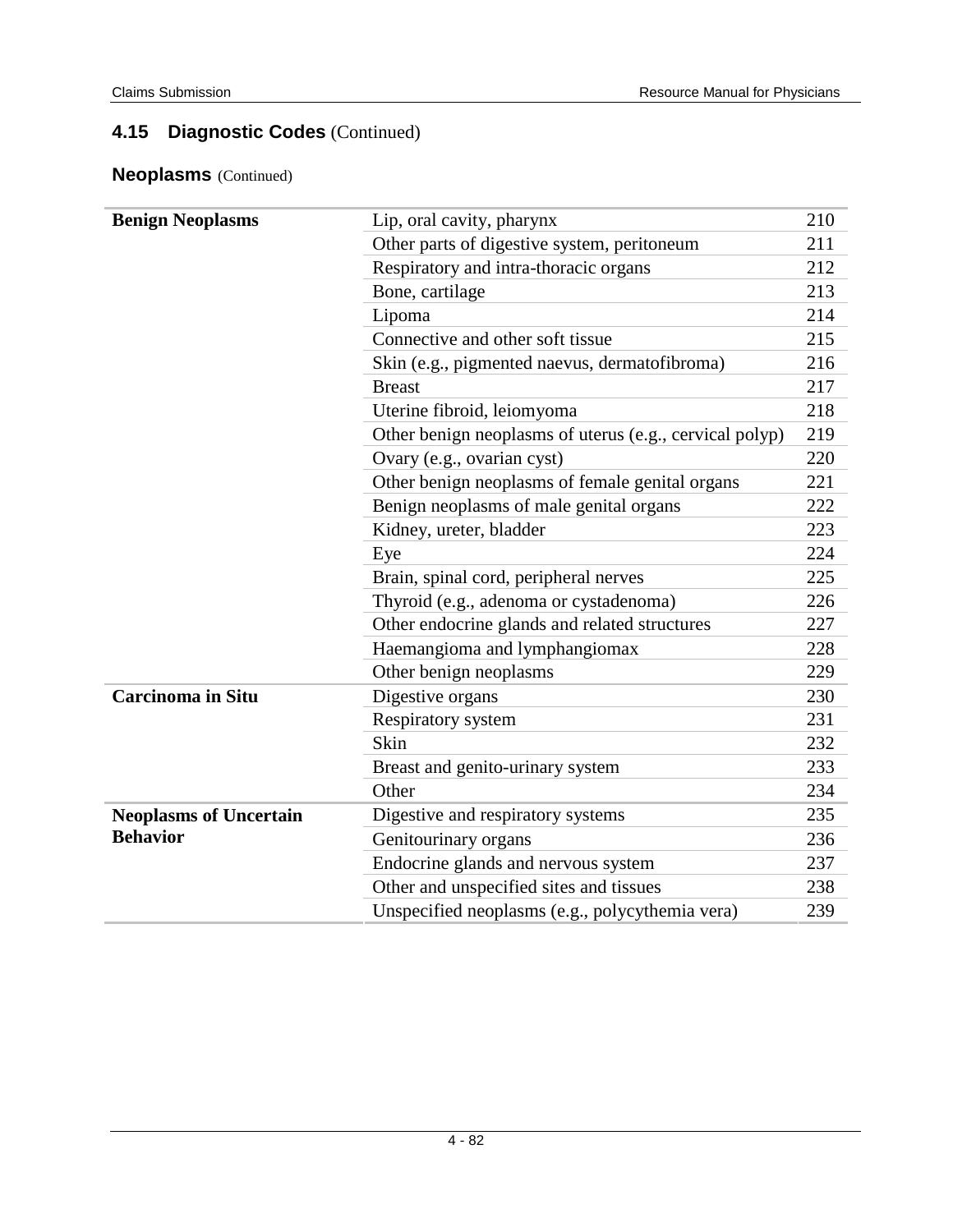# **Endocrine, Nutritional and Metabolic Diseases and Immunity Disorders**

| <b>Endocrine Glands</b>          | Simple thyroid goitre                                                                                                                    | 240 |
|----------------------------------|------------------------------------------------------------------------------------------------------------------------------------------|-----|
|                                  | Nontoxic nodular goitre                                                                                                                  | 241 |
|                                  | Hyperthyroidism, thyrotoxicosis, exophthalmic goitre                                                                                     | 242 |
|                                  | Hypothyroidism - congenital (i.e., cretinism)                                                                                            | 243 |
|                                  | Hypothyroidism - acquired (i.e., myxedema)                                                                                               | 244 |
|                                  | Thyroiditis                                                                                                                              | 245 |
|                                  | Pre-diabetes                                                                                                                             | 249 |
|                                  | Diabetes mellitus, including complications                                                                                               | 250 |
|                                  | Other disorders of pancreatic internal secretions (e.g.,<br>insulinoma neo-natal hypoglycemia, Zollinger -Ellison<br>syndrome)           | 251 |
|                                  | Parathyroid gland disorders (e.g., hyperparathyroidism,<br>hypoparathyroidism)                                                           | 252 |
|                                  | Pituitary gland disorders (e.g., acromegaly, dwarfism,<br>diabetes insipidus)                                                            | 253 |
|                                  | Adrenal gland disorders (e.g., Cushing's syndrome,<br>hyperaldosteronism, Conn's syndrome, adrenogenital<br>syndrome, Addison's disease) | 255 |
|                                  | Ovarian dysfunction (e.g., ovarian failure, polycystic<br>ovaries, Stein-Leventhal syndrome)                                             | 256 |
|                                  | <b>Testicular dysfunction</b>                                                                                                            | 257 |
|                                  | Other endocrine disorders                                                                                                                | 259 |
| <b>Nutritional and Metabolic</b> | Unspecified malnutrition                                                                                                                 | 263 |
| <b>Disorders</b>                 | Vitamin and other nutritional deficiencies                                                                                               | 269 |
|                                  | Disorders of amino-acid metabolism (e.g., cystinuria,<br>Fanconi syndrome)                                                               | 270 |
|                                  | Disorders of lipoid metabolism (e.g.,<br>hypercholesterolemia, lipoprotein disorders)                                                    | 272 |
|                                  | Gout                                                                                                                                     | 274 |
|                                  | Other metabolic disorders                                                                                                                | 277 |
|                                  | Obesity                                                                                                                                  | 278 |
| <b>Immunity Disorders</b>        | Hypogammaglobulinemia, agammaglobulinemia, other<br>immunity disorders                                                                   | 279 |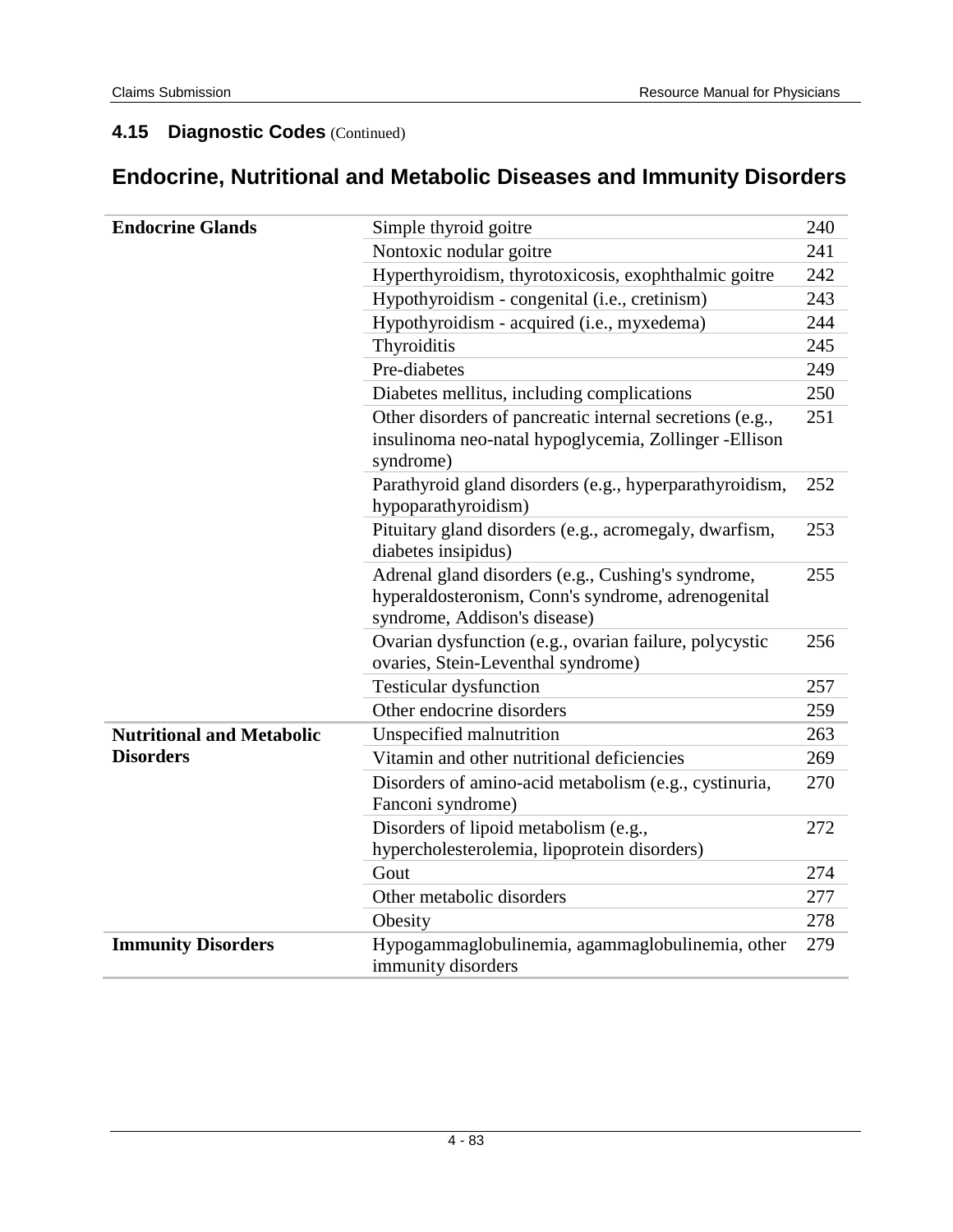# **Diseases of Blood And Blood-Forming Organs**

| Iron deficiency anaemia                                                  | 280 |
|--------------------------------------------------------------------------|-----|
| Pernicious anaemia                                                       | 281 |
| Hereditary hemolytic anaemia (e.g., thalassemia,<br>sickle-cell anaemia) | 282 |
| Acquired hemolytic anaemia, excluding hemolytic<br>disease of newborn    | 283 |
| Aplastic anaemia                                                         | 284 |
| Other anaemias                                                           | 285 |
| Coagulation defects (e.g., hemophilia, other factor<br>deficiencies)     | 286 |
| Purpura, thrombocytopenia, other hemorrhagic<br>conditions               | 287 |
| Neutropenia, acranulocytosis, eosinophilia                               | 288 |
| Other diseases of blood, marrow, spleen                                  | 289 |
|                                                                          |     |

### **Mental Disorders**

| <b>Psychoses</b>                | Senile dementia, presenile dementia                     | 290 |
|---------------------------------|---------------------------------------------------------|-----|
|                                 | Alcoholic psychosis, delirium tremens, Korsakov's       | 291 |
|                                 | psychosis                                               |     |
|                                 | Drug psychosis                                          | 292 |
|                                 | Schizophrenia                                           | 295 |
|                                 | Manic depressive psychosis, involutional melancholia    | 296 |
|                                 | Paranoid states                                         | 297 |
|                                 | Other psychoses                                         | 298 |
|                                 | Childhood psychoses (e.g., autism)                      | 299 |
| <b>Neuroses and Personality</b> | Anxiety neurosis, hysteria, neurasthenia, obsessive     | 300 |
| <b>Disorders</b>                | compulsive neurosis, reactive depression                |     |
|                                 | Personality disorders (e.g., paranoid personality,      | 301 |
|                                 | schizoid personality, obsessive compulsive personality) |     |
|                                 | Sexual deviations                                       | 302 |
|                                 | Alcoholism                                              | 303 |
|                                 | Drug dependence, drug addiction                         | 304 |
|                                 | Tobacco abuse                                           | 305 |
|                                 | Psychosomatic disturbances                              | 306 |
|                                 | Habit spasms, tics, stuttering, tension headaches,      | 307 |
|                                 | anorexia nervosa, sleep disorders, enuresis             |     |
|                                 |                                                         |     |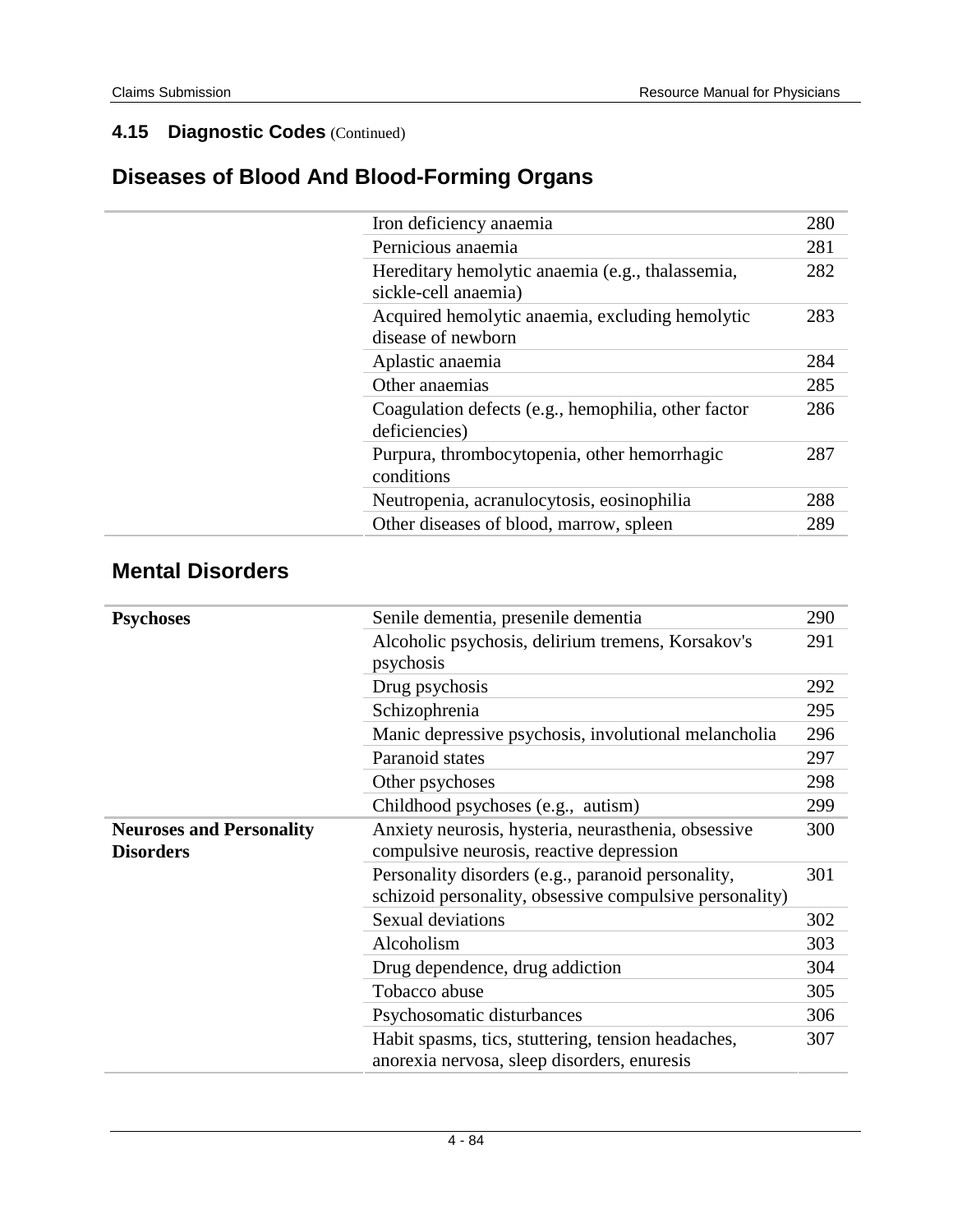**Mental Disorders** (Continued)

| <b>Neuroses and Personality</b> | Adjustment reaction                                                              | 309 |
|---------------------------------|----------------------------------------------------------------------------------|-----|
| <b>Disorders</b> (Continued)    | Depressive or other non-psychotic disorders, not<br>elsewhere classified         | 311 |
|                                 | Behaviour disorders of childhood and adolescence                                 | 313 |
|                                 | Hyperkinetic syndrome of childhood                                               | 314 |
|                                 | Specified delays in development (e.g., dyslexia,<br>dyslalia, motor retardation) | 315 |
|                                 | Mental retardation                                                               | 319 |

# **Diseases of the Nervous System and Sense Organs**

| <b>Central Nervous System</b>    | Bacterial meningitis                                                                                                  | 320 |
|----------------------------------|-----------------------------------------------------------------------------------------------------------------------|-----|
|                                  | Meningitis due to other organisms                                                                                     | 321 |
|                                  | Encephalitis, encephalomyelitis                                                                                       | 323 |
|                                  | Tay-Sachs disease                                                                                                     | 330 |
|                                  | Other cerebral degenerations                                                                                          | 331 |
|                                  | Parkinson's disease                                                                                                   | 332 |
|                                  | Multiple sclerosis                                                                                                    | 340 |
|                                  | Cerebral palsy                                                                                                        | 343 |
|                                  | Epilepsy                                                                                                              | 345 |
|                                  | Migraine                                                                                                              | 346 |
|                                  | Other diseases of central nervous system (e.g., brain<br>abscess, narcolepsy, motor neuron disease,<br>syringomyelia) | 349 |
| <b>Peripheral Nervous System</b> | Trigeminal neuralgia, tic douloureux                                                                                  | 350 |
|                                  | Bell's palsy, facial nerve disorders                                                                                  | 351 |
|                                  | Disorders of other cranial nerves                                                                                     | 352 |
|                                  | Idiopathic peripheral neuritis                                                                                        | 356 |
|                                  | Myoneural disorders (e.g., myasthenia gravis)                                                                         | 358 |
|                                  | Muscular dystrophies                                                                                                  | 359 |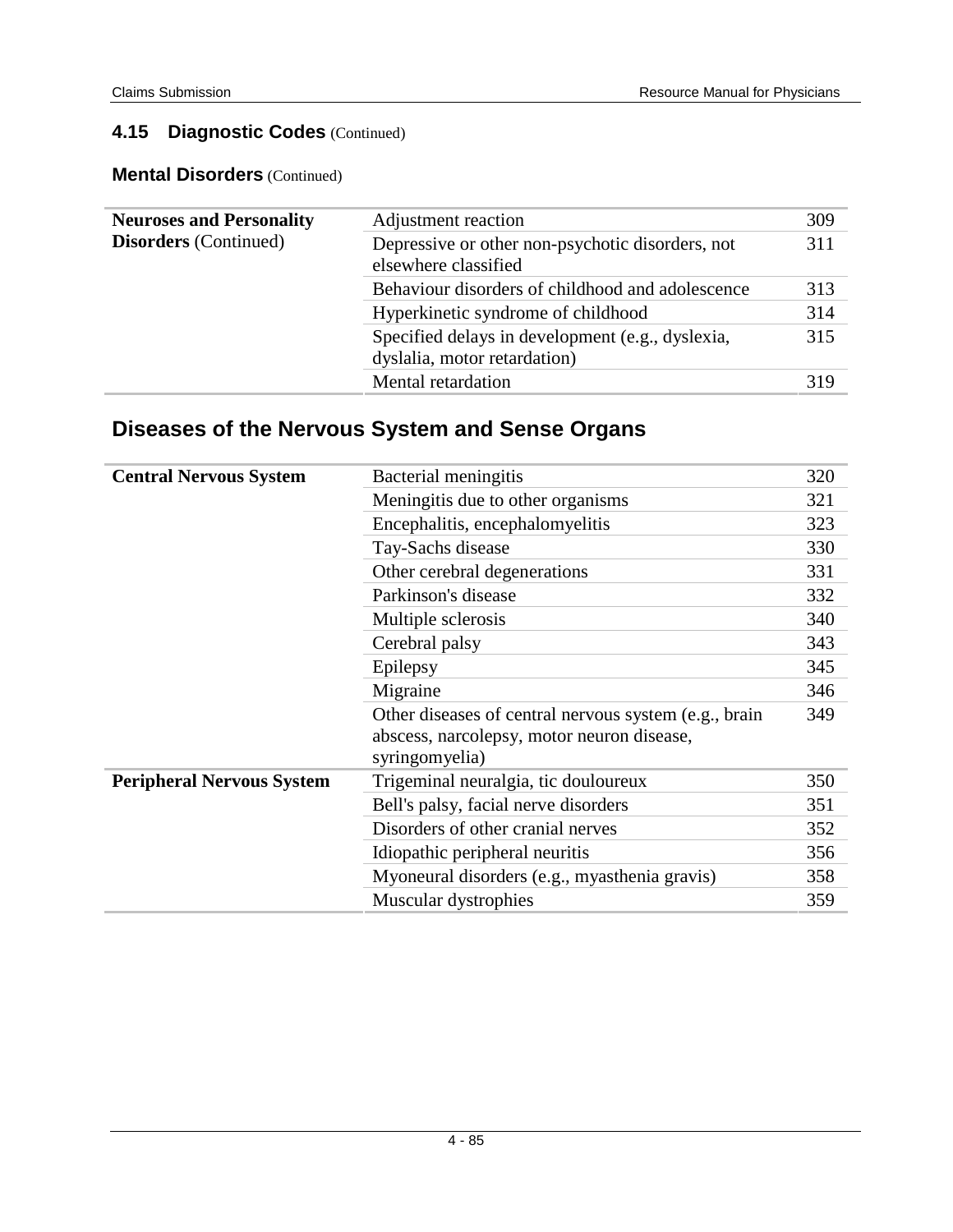| Eye                                                   | Aphakia                                                                                                                                                       | 360 |
|-------------------------------------------------------|---------------------------------------------------------------------------------------------------------------------------------------------------------------|-----|
|                                                       | Retinal detachment                                                                                                                                            | 361 |
|                                                       | Hypertensive retinopathy and other retinal diseases not<br>specifically listed                                                                                | 362 |
|                                                       | Chorioretinitis                                                                                                                                               | 363 |
|                                                       | <b>Iritis</b>                                                                                                                                                 | 364 |
|                                                       | Glaucoma                                                                                                                                                      | 365 |
|                                                       | Cataract, excludes diabetic or congenital                                                                                                                     | 366 |
|                                                       | Myopia, astigmatism (except for the specific conditions<br>defined by diagnostic code 371), presbyopia and other<br>disorders of refraction and accommodation | 367 |
|                                                       | Amblyopia, visual field defects                                                                                                                               | 368 |
|                                                       | Blindness and low vision                                                                                                                                      | 369 |
|                                                       | Keratitis, corneal ulcer                                                                                                                                      | 370 |
|                                                       | High Myopia greater than 9 diopters; Irregular<br>Astigmatism resulting from corneal grafting or corneal<br>scarring from diseases                            | 371 |
|                                                       | Conjunctiva disorders (e.g., conjunctivitis, pterygium)                                                                                                       | 372 |
|                                                       | Blepharitis, chalazion, stye                                                                                                                                  | 373 |
|                                                       | Other eyelid disorders (e.g., entropion, ectropion,<br>ptosis)                                                                                                | 374 |
|                                                       | Dacryocystitis, obstruction of lacrimal duct                                                                                                                  | 375 |
|                                                       | Keratoconus                                                                                                                                                   | 376 |
|                                                       | Optic neuritis                                                                                                                                                | 377 |
|                                                       | <b>Strabismus</b>                                                                                                                                             | 378 |
|                                                       | Other disorders of the eye                                                                                                                                    | 379 |
| <b>Ear and Mastoid</b>                                | Otitis externa                                                                                                                                                | 380 |
|                                                       | Serous otitis media, eustachian tube disorders                                                                                                                | 381 |
|                                                       | Suppurative otitis media                                                                                                                                      | 382 |
|                                                       | Mastoiditis                                                                                                                                                   | 383 |
|                                                       | Perforation of tympanic membrane                                                                                                                              | 384 |
|                                                       | Meniere's disease, labyrinthitis                                                                                                                              | 386 |
|                                                       | Otosclerosis                                                                                                                                                  | 387 |
|                                                       | Wax or cerumen in ear, other disorders of ear and<br>mastoid, tinnitus                                                                                        | 388 |
|                                                       | Deafness                                                                                                                                                      | 389 |
| <b>Signs and Symptoms</b><br><b>Not Yet Diagnosed</b> | Convulsions, ataxia, vertigo, headache, except tension<br>headache and migraine                                                                               | 780 |

### **Diseases of the Nervous System and Sense Organs** (Continued)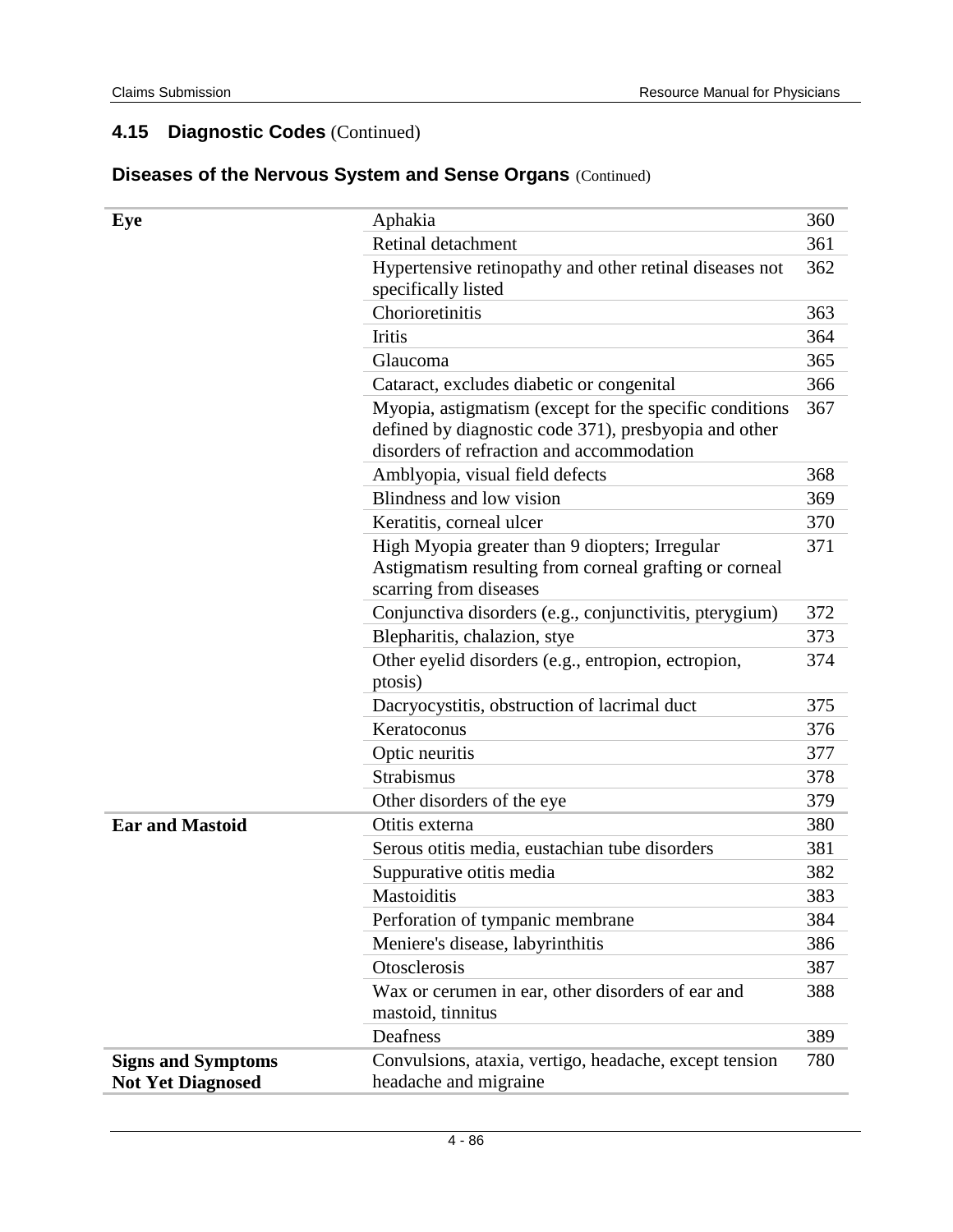# **Diseases of the Circulatory System**

| <b>Rheumatic Fever and</b><br><b>Rheumatic Heart Disease</b> | Rheumatic fever without endocarditis, myocarditis or<br>pericarditis                                                 | 390 |
|--------------------------------------------------------------|----------------------------------------------------------------------------------------------------------------------|-----|
|                                                              | Rheumatic fever with endocarditis, myocarditis, or                                                                   | 391 |
|                                                              | pericarditis                                                                                                         |     |
|                                                              | Chorea                                                                                                               | 392 |
|                                                              | Mitral stenosis, mitral insufficiency                                                                                | 394 |
|                                                              | Other rheumatic heart disease                                                                                        | 398 |
| <b>Hypertensive Disease</b>                                  | Essential, benign hypertension                                                                                       | 401 |
|                                                              | Hypertensive heart disease                                                                                           | 402 |
|                                                              | Hypertensive renal disease                                                                                           | 403 |
| <b>Ischaemic and Other Forms</b>                             | Acute myocardial infarction                                                                                          | 410 |
| of Heart Disease                                             | Old myocardial infarction, chronic coronary artery<br>disease of arteriosclerotic heart disease, without<br>symptoms | 412 |
|                                                              | Acute coronary insufficiency, angina pectoris, acute<br>ischaemic heart disease                                      | 413 |
|                                                              | Pulmonary embolism, pulmonary infarction                                                                             | 415 |
| <b>Ischaemic and Other Forms</b>                             | Heart blocks, other conduction disorders                                                                             | 426 |
| of Heart Disease                                             | Paroxysmal tachycardia, atrial or ventricular flutter                                                                | 427 |
|                                                              | or fibrillation, cardiac arrest, other arrythmias                                                                    |     |
|                                                              | Congestive heart failure                                                                                             | 428 |
|                                                              | All other forms of heart disease                                                                                     | 429 |
| <b>Cerebrovascular Disease</b>                               | <b>Intracranial Haemorrhage</b>                                                                                      | 432 |
|                                                              | Transient cerebral ischaemia                                                                                         | 435 |
|                                                              | Acute cerebrovascular accident, C.V.A., stroke                                                                       | 436 |
|                                                              | Chronic arteriosclerotic cerebrovascular disease,<br>hypertensive encephalopathy                                     | 437 |
| <b>Diseases of Arteries</b>                                  | Generalized arteriosclerosis, atherosclerosis                                                                        | 440 |
|                                                              | Aortic aneurysm (non-syphilitic)                                                                                     | 441 |
|                                                              | Raynaud's disease, Buerger's disease, peripheral                                                                     | 443 |
|                                                              | vascular disease, intermittent claudication                                                                          |     |
|                                                              | Polyarteritis nodosa, temporal arteritis                                                                             | 446 |
|                                                              | Other disorders of arteries                                                                                          | 447 |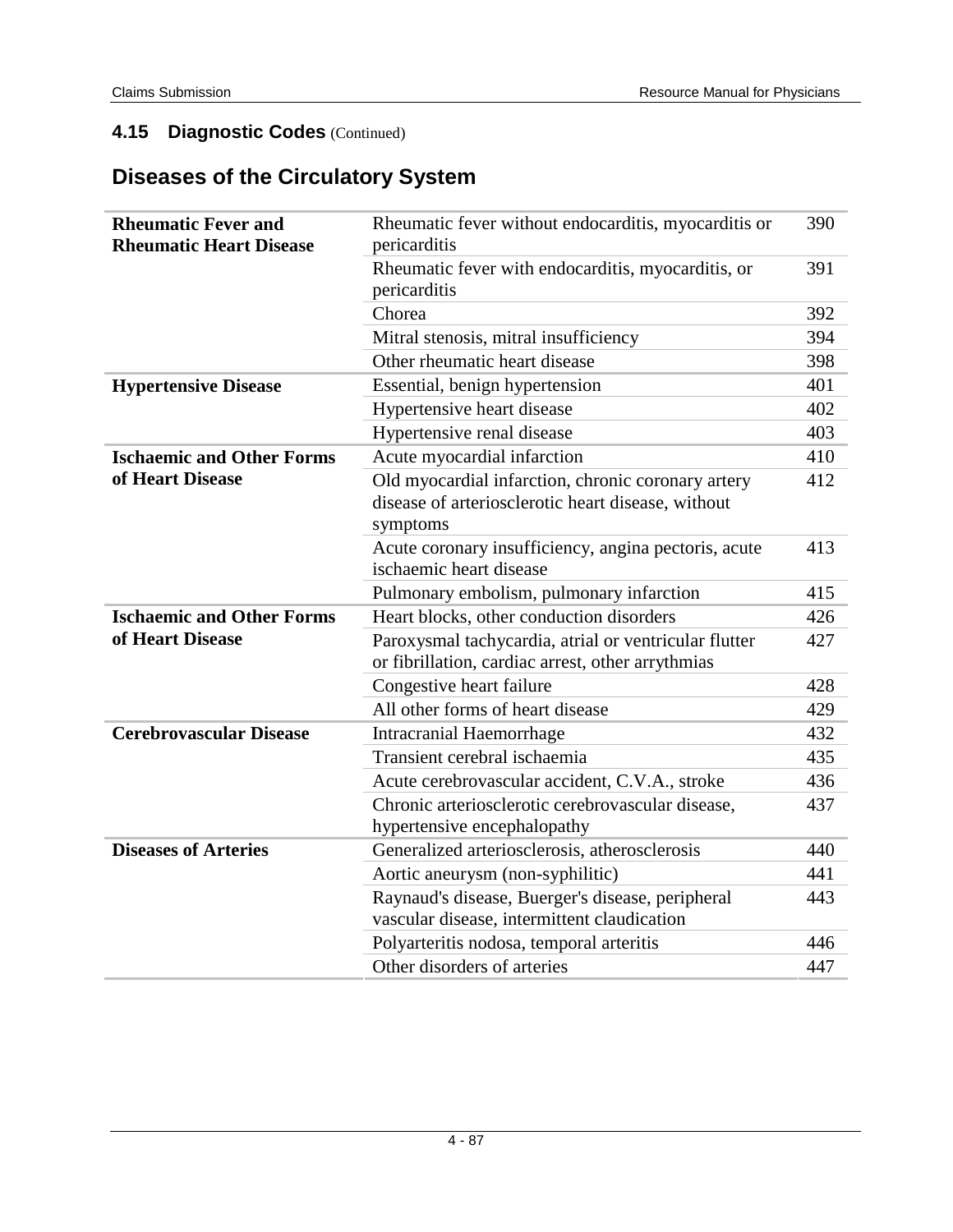### **Diseases of the Circulatory System** (Continued)

| <b>Diseases of Veins and</b> | Phlebitis, thrombophlebitis                                  | 451 |
|------------------------------|--------------------------------------------------------------|-----|
| <b>Lyphatics</b>             | Portal vein thrombosis                                       | 452 |
|                              | Varicose veins of lower extremities with or without<br>ulcer | 454 |
|                              | Haemorrhoids                                                 | 455 |
|                              | Lymphangitis, lymphedema                                     | 457 |
|                              | Other disorders of circulatory system                        | 459 |
| <b>Signs and Symptoms</b>    | Chest pain, tachycardia, syncope, shock, edema,              | 785 |
| <b>Not Yet Diagnosed</b>     | masses                                                       |     |

# **Diseases of the Respiratory System**

| Acute nasopharyngitis, common cold                             | 460 |
|----------------------------------------------------------------|-----|
| Acute sinusitis                                                | 461 |
| Acute tonsillitis                                              | 463 |
| Acute laryngitis, tracheitis, croup, epiglottis                | 464 |
| Acute bronchitis                                               | 466 |
| Deviated nasal septum                                          | 470 |
| Nasal polyp                                                    | 471 |
| Chronic sinusitis                                              | 473 |
| Hypertrophy or chronic infection of tonsils and/or<br>adenoids | 474 |
| Allergic rhinitis, hay fever                                   | 477 |
| Pneumonia - all types                                          | 486 |
| Influenza                                                      | 487 |
| Chronic bronchitis                                             | 491 |
| Emphysema                                                      | 492 |
| Asthma, allergic bronchitis                                    | 493 |
| <b>Bronchiectasis</b>                                          | 494 |
| Other chronic obstructive pulmonary disease                    | 496 |
| Asbestosis                                                     | 501 |
| <b>Silicosis</b>                                               | 502 |
| Pleurisy with or without effusion                              | 511 |
| Spontaneous pneumothorax, tension pneumothorax                 | 512 |
| Pulmonary fibrosis                                             | 515 |
| Atelectasis, other diseases of lung                            | 518 |
| Other diseases of respiratory system                           | 519 |
|                                                                |     |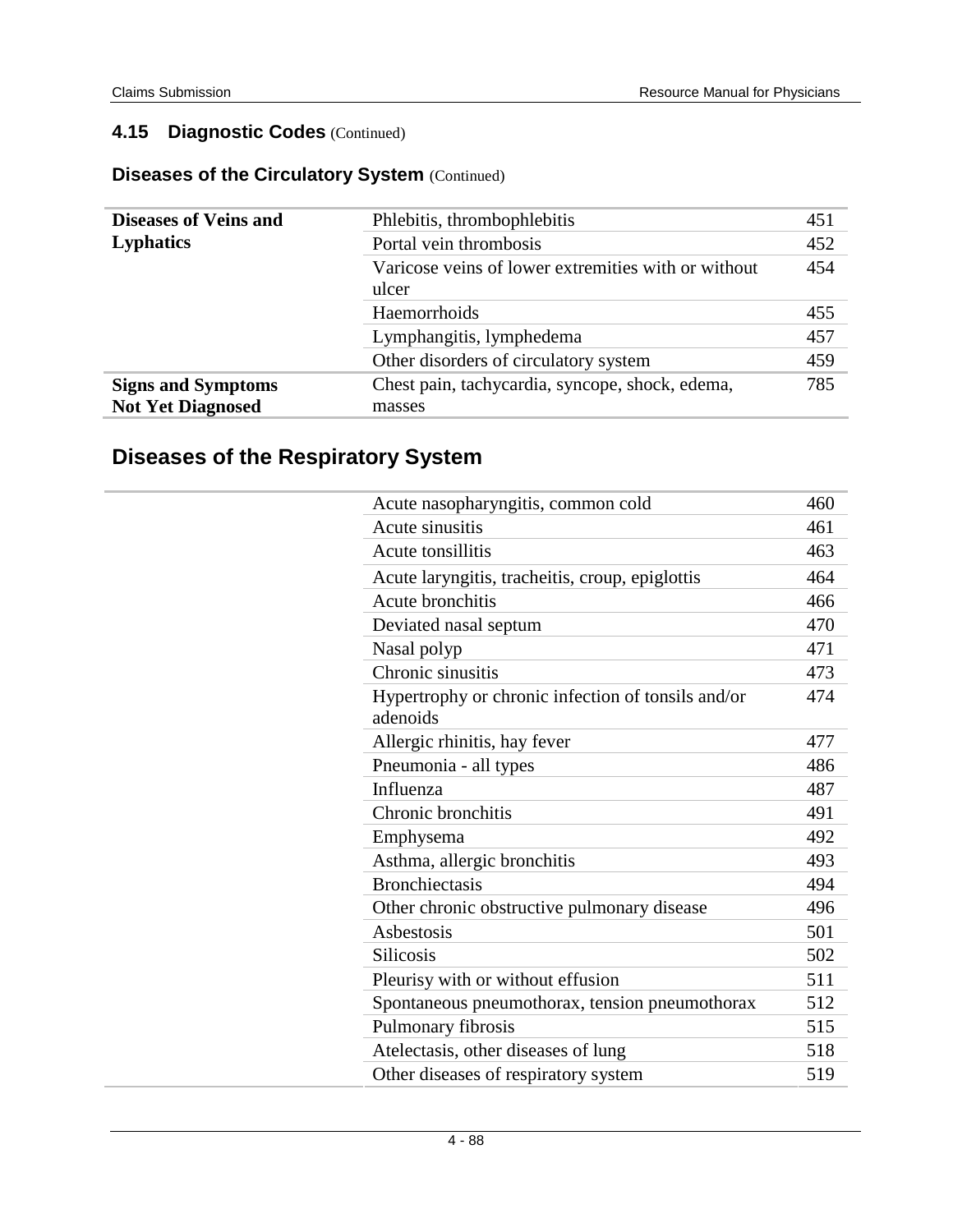### **Diseases of the Respiratory System (Continued)**

| <b>Signs and Symptoms</b> | Epistaxis, hemoptysis, cough, dyspnea, masses,     | 786 |
|---------------------------|----------------------------------------------------|-----|
| <b>Not Yet Diagnosed</b>  | shortness of breath, hyperventilation, sleep apnea |     |

# **Diseases of the Digestive System**

| <b>Diseases of Oral Cavity,</b><br><b>Salivary Glands and Jaws</b> | Dental caries, other diseases of hard tissues of teeth<br>(system inserted for dentists' claims)                | 521 |
|--------------------------------------------------------------------|-----------------------------------------------------------------------------------------------------------------|-----|
|                                                                    | Gingivitis, periodontal disease                                                                                 | 523 |
|                                                                    | Prognathism, micrognathism, macrognathism,<br>retrognathism, malocclusion, temporomandibular joint<br>disorders | 524 |
|                                                                    | Other conditions of teeth and supporting structure                                                              | 525 |
|                                                                    | Disease of salivary glands                                                                                      | 527 |
|                                                                    | Stomatitis, aphthous ulcers, canker sore, diseases of<br>lips                                                   | 528 |
|                                                                    | Glossitis, other conditions of the tongue                                                                       | 529 |
| <b>Diseases of Esophagus,</b><br><b>Stomach and Duodenum</b>       | Esophagitis, cardiospasm, ulcer of esophagus; stricture,<br>stenosis, or obstruction of esophagus               | 530 |
|                                                                    | Gastric ulcer, with or without haemorrage or<br>perforation                                                     | 531 |
|                                                                    | Duodenal ulcer, with or without haemorrhage or<br>perforation                                                   | 532 |
|                                                                    | Stomal ulcer, gastrojejunal ulcer                                                                               | 534 |
|                                                                    | Gastritis                                                                                                       | 535 |
|                                                                    | Hyperchlorhydria, hypochlorhydria, dyspepsia,<br>indigestion                                                    | 536 |
|                                                                    | Other disorders of stomach and duodenum                                                                         | 537 |
| Hernia                                                             | Inguinal hernia, with or without obstruction                                                                    | 550 |
|                                                                    | Femoral, umbilical, ventral, diaphragmatic or hiatus<br>hernia with obstruction                                 | 552 |
|                                                                    | Femoral, umbilical, ventral, diaphragmatic or hiatus<br>hernia without obstruction                              | 553 |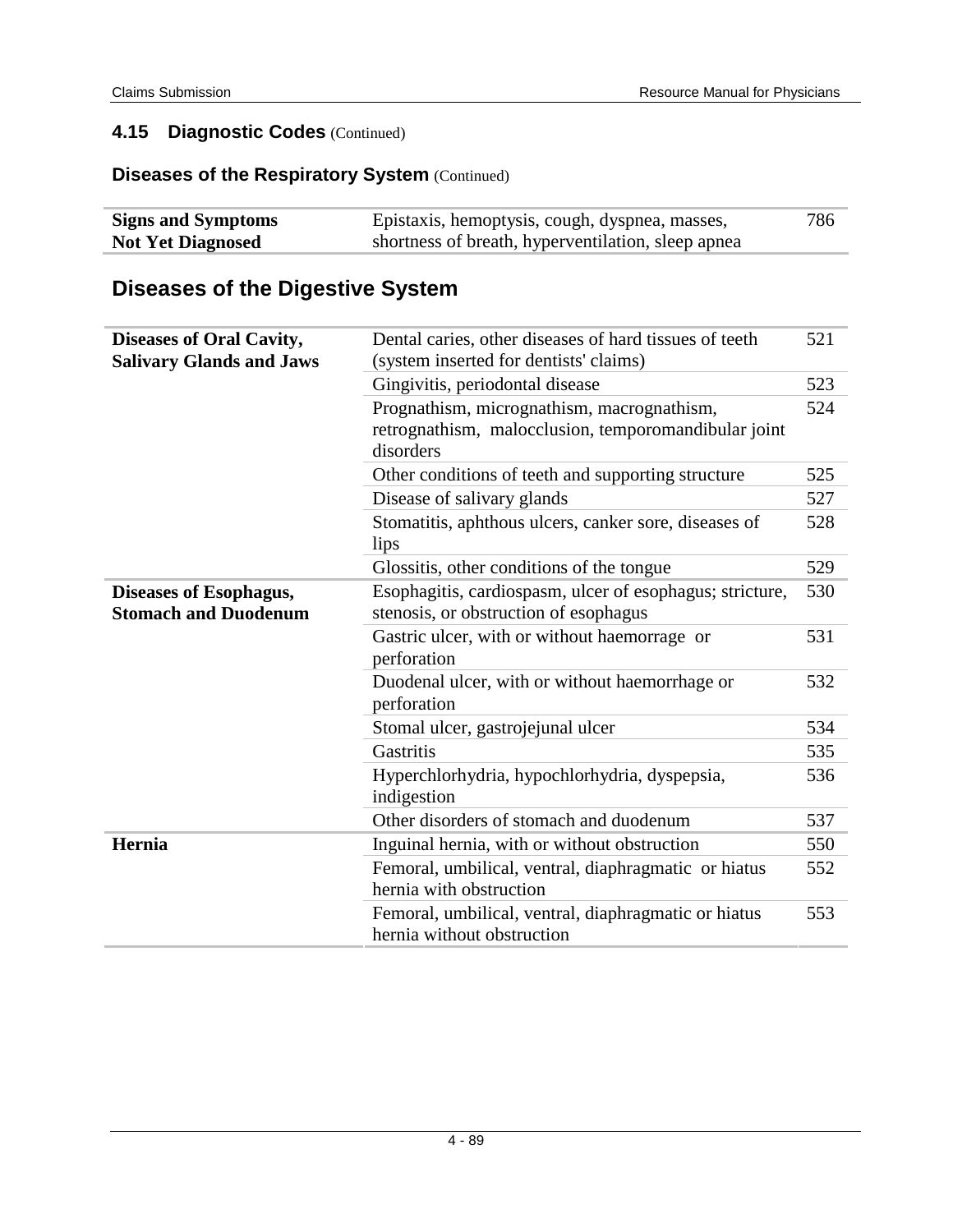#### **Diseases of the Digestive System** (Continued)

| <b>Other Diseases of Intestine</b><br>and Peritoneum  | Acute appendicitis, with or without abscess or<br>peritonitis                                                     | 540 |
|-------------------------------------------------------|-------------------------------------------------------------------------------------------------------------------|-----|
|                                                       | Regional enteritis, Crohn's disease                                                                               | 555 |
|                                                       | Ulcerative colitis                                                                                                | 556 |
|                                                       | Mesenteric artery occlusion, other vascular conditions<br>of intestine                                            | 557 |
|                                                       | Intestinal obstruction, intussusception, paralytic ileus,<br>volvulus, impaction of intestine                     | 560 |
|                                                       | Diverticulitis or diverticulosis of large or small<br>intestine                                                   | 562 |
|                                                       | Spastic colon, irritable colon, mucous colitis,<br>constipation                                                   | 564 |
|                                                       | Anal fissure, anal fistula                                                                                        | 565 |
|                                                       | Abscess of anal or rectal regions                                                                                 | 566 |
|                                                       | Peritonitis, with or without abscess                                                                              | 567 |
|                                                       | Anal or rectal polyp, rectal prolapse, anal or rectal<br>stricture, rectal bleeding, other disorders of intestine | 569 |
| <b>Other Diseases of</b><br><b>Digestive System</b>   | Cirrhosis of the liver (e.g., alcoholic cirrhosis, biliary<br>cirrhosis)                                          | 571 |
|                                                       | Other diseases of the liver                                                                                       | 573 |
|                                                       | Cholelithiasis (gall stones) with or without cholecystitis                                                        | 574 |
|                                                       | Cholecystitis, without gall stones                                                                                | 575 |
|                                                       | Other diseases of gallbladder and biliary ducts                                                                   | 576 |
|                                                       | Diseases of pancreas                                                                                              | 577 |
|                                                       | Malabsorption syndrome, sprue, celiac disease                                                                     | 579 |
| <b>Signs and Symptoms</b><br><b>Not Yet Diagnosed</b> | Anorexia, nausea and vomiting, heartburn, dysphagia,<br>hiccough, hematemesis, jaundice, ascites, abdominal       | 787 |
|                                                       | pain, melena, masses                                                                                              |     |

## **Diseases of the Genito - Urinary System**

| <b>Diseases of the Urinary</b> | Acute glomerulonephritis                           | 580 |
|--------------------------------|----------------------------------------------------|-----|
| <b>System</b>                  | Nephrotic Syndrome                                 | 581 |
|                                | Acute renal failure                                | 584 |
|                                | Chronic renal failure, uremia                      | 585 |
|                                | Acute or chronic pyelonephritis, pyelitis, abscess | 590 |
|                                | Hydronephrosis                                     | 591 |
|                                | Stone in kidney or ureter                          | 592 |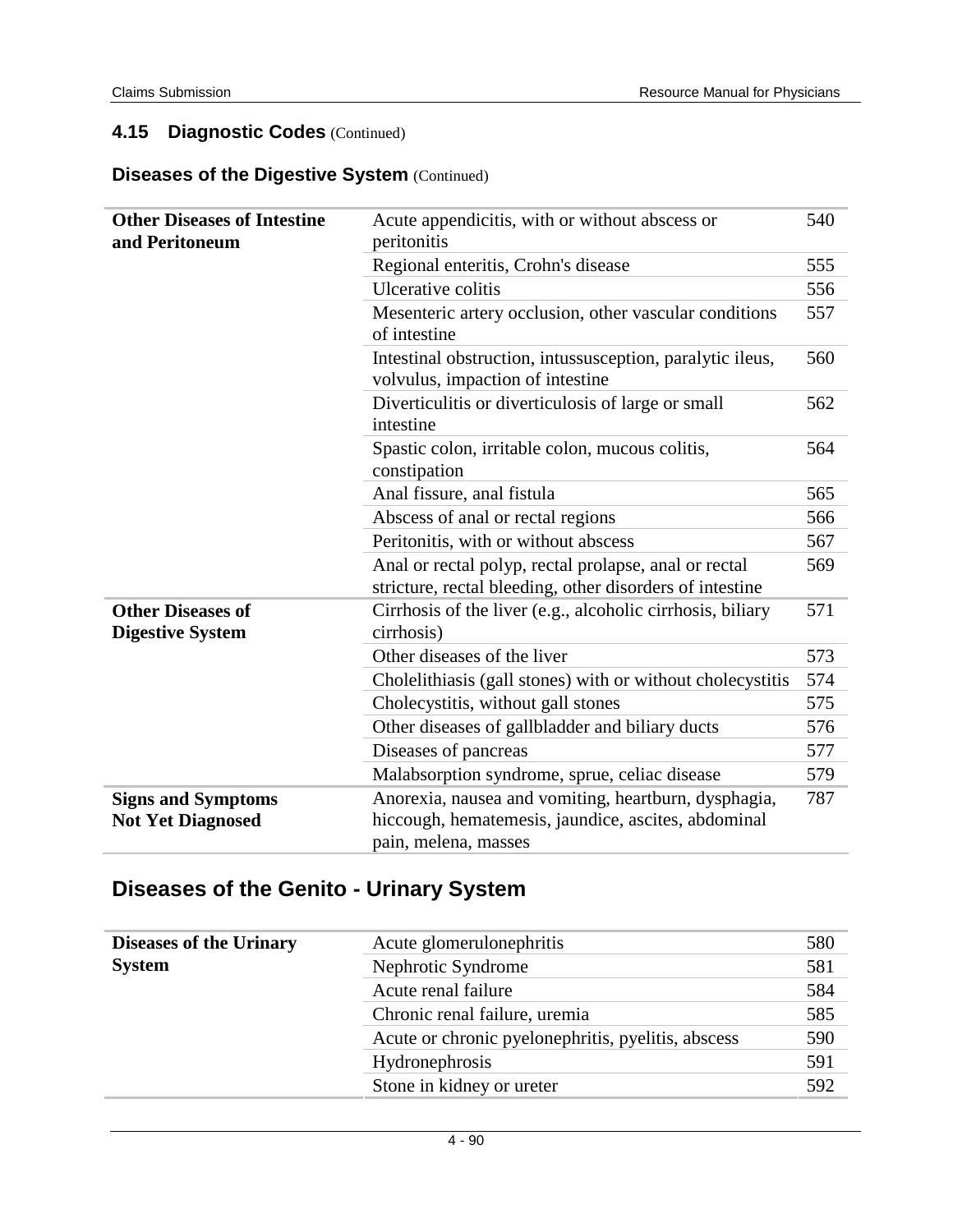### **Diseases of the Genito - Urinary System** (Continued)

| <b>Diseases of the Urinary</b>                               | Other disorders of kidney or ureter                                                                                              | 593 |
|--------------------------------------------------------------|----------------------------------------------------------------------------------------------------------------------------------|-----|
| <b>System</b> (Continued)                                    | Cystitis                                                                                                                         | 595 |
|                                                              | Non-specific urethritis (not sexually transmitted)                                                                               | 597 |
|                                                              | Urethral stricture                                                                                                               | 598 |
|                                                              | Other disorders of urinary tract                                                                                                 | 599 |
| <b>Diseases of Male Genital</b>                              | Benign prostatic hypertrophy                                                                                                     | 600 |
| Organs                                                       | Prostatitis                                                                                                                      | 601 |
|                                                              | Hydrocele                                                                                                                        | 603 |
|                                                              | Orchitis, epididymitis                                                                                                           | 604 |
|                                                              | Phimosis, paraphimosis                                                                                                           | 605 |
|                                                              | Male infertility, oligospermia, azoospermia                                                                                      | 606 |
|                                                              | Seminal vesiculitis, spermatocele, torsion of cord or<br>testis, undescended testicle, other disorders of male<br>genital organs | 608 |
|                                                              | Newborn circumcision                                                                                                             | 609 |
| <b>Diseases of Breast and</b><br><b>Female Pelvic Organs</b> | Cystic mastitis, chronic cystic disease, breast cyst,<br>fibro-adenosis of breast                                                | 610 |
|                                                              | Breast abscess, gynecomastia, hypertrophy, other<br>disorders of breast                                                          | 611 |
|                                                              | Acute or chronic salpingitis or oophoritis or abscess,<br>pelvic inflammatory disease                                            | 614 |
|                                                              | Acute or chronic endometritis                                                                                                    | 615 |
|                                                              | Cervicitis, vaginitis, cyst or abscess of Bartholin's<br>gland, vulvitis                                                         | 616 |
| <b>Other Disorders of</b>                                    | Endometriosis                                                                                                                    | 617 |
| <b>Female Genital Tract</b>                                  | Cystocele, rectocele, urethrocele, enterocele, uterine<br>prolapse                                                               | 618 |
|                                                              | Retroversion of uterus, endometrial hyperplasia, other<br>disorders of uteru                                                     | 621 |
|                                                              | Cervical erosion, cervical dysplasia                                                                                             | 622 |
|                                                              | Stricture or stenosis of vagina                                                                                                  | 623 |
|                                                              | Dyspareunia, dysmenorrhea, premenstrual tension,<br>stress incontinence                                                          | 625 |
|                                                              | Disorders of menstruation                                                                                                        | 626 |
|                                                              | Menopause, post-menopausal bleeding                                                                                              | 627 |
|                                                              | Infertility                                                                                                                      | 628 |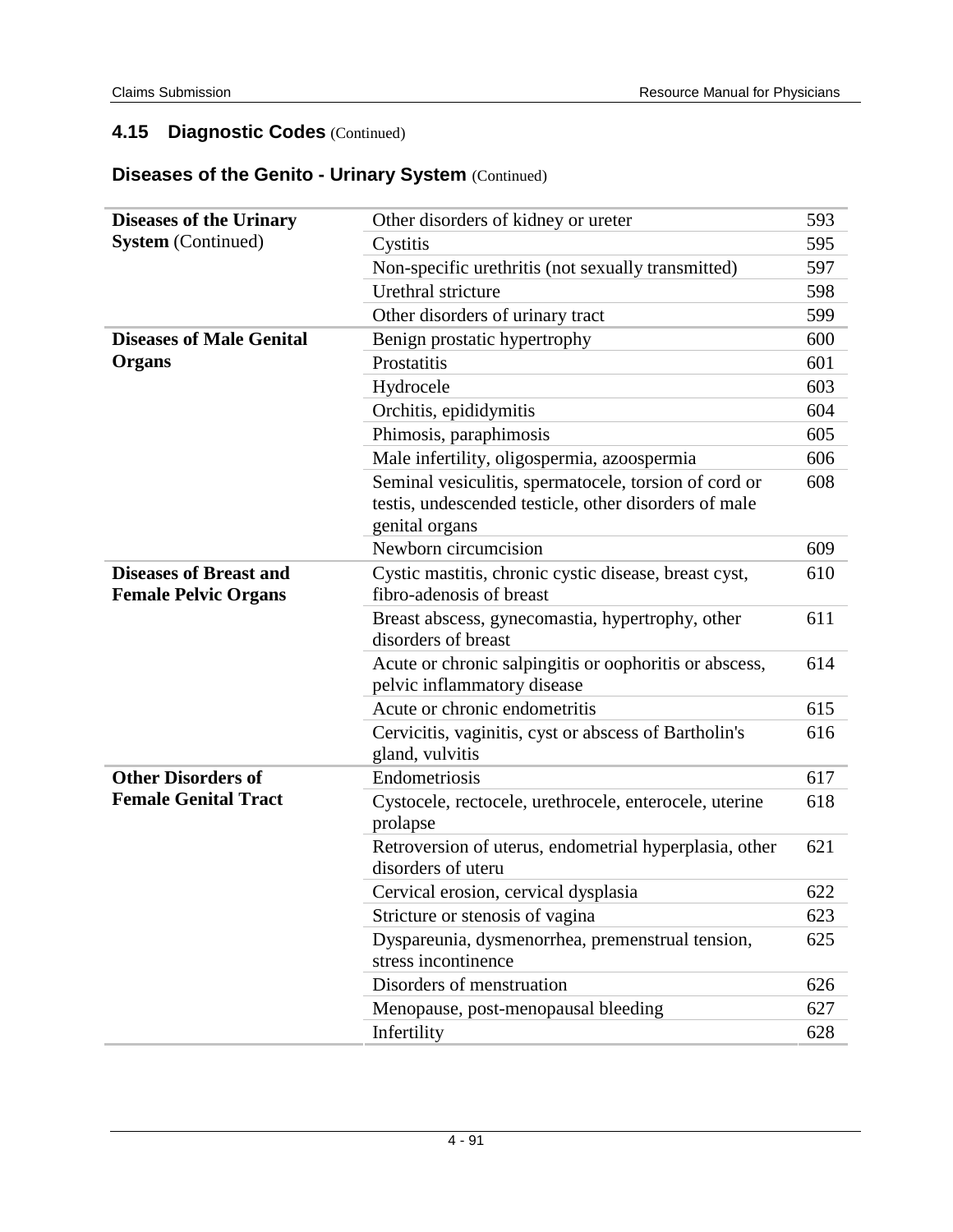## **Diseases of the Genito - Urinary System** (Continued)

| <b>Other Disorders of</b><br><b>Female Genital Tract</b><br>(Continued) | Other disorders of female genital organs<br>Chorioretinitis | 629<br>636 |
|-------------------------------------------------------------------------|-------------------------------------------------------------|------------|
| <b>Signs and Symptoms</b><br><b>Not Yet Diagnosed</b>                   | Renal colic, urinary retention, nocturia, masses            | 788        |

# **Complications of Pregnancy, Childbirth and the Puerperium**

| Missed abortion                                                                                 | 632 |
|-------------------------------------------------------------------------------------------------|-----|
| Ectopic pregnancy                                                                               | 633 |
| Incomplete abortion, complete abortion                                                          | 634 |
| Therapeutic abortion                                                                            | 635 |
| Threatened abortion, haemorrhage in early pregnancy                                             | 640 |
| Abruptio placentae, placenta praevia                                                            | 641 |
| Pre-eclampsia, eclampsia, toxaemia                                                              | 642 |
| Vomiting, hyperemesis gravidarum                                                                | 643 |
| False labour, threatened labour                                                                 | 644 |
| Prolonged pregnancy                                                                             | 645 |
| Other complications of pregnancy (e.g., vulvitis,<br>vaginitis, cervicitis, pyelitis, cystitis) | 646 |
| Normal delivery, uncomplicated pregnancy                                                        | 650 |
| Multiple pregnancy                                                                              | 651 |
| Unusual position of fetus, malpresentation                                                      | 652 |
| Cephalo-pelvic disproportion                                                                    | 653 |
| <b>Foetal distress</b>                                                                          | 656 |
| Premature rupture of membrane                                                                   | 658 |
| <b>Obstructed labour</b>                                                                        | 660 |
| Uterine inertia                                                                                 | 661 |
| Prolonged labour                                                                                | 662 |
| Perineal lacerations                                                                            | 664 |
| Post-Partum haemorrhage                                                                         | 666 |
| Retained placenta                                                                               | 667 |
| Delivery with other complications                                                               | 669 |
| Post-Partum thrombophlebitis                                                                    | 671 |
| Post-Partum mastitis or nipple infection                                                        | 675 |
| Post-Partum pulmonary                                                                           | 677 |
|                                                                                                 |     |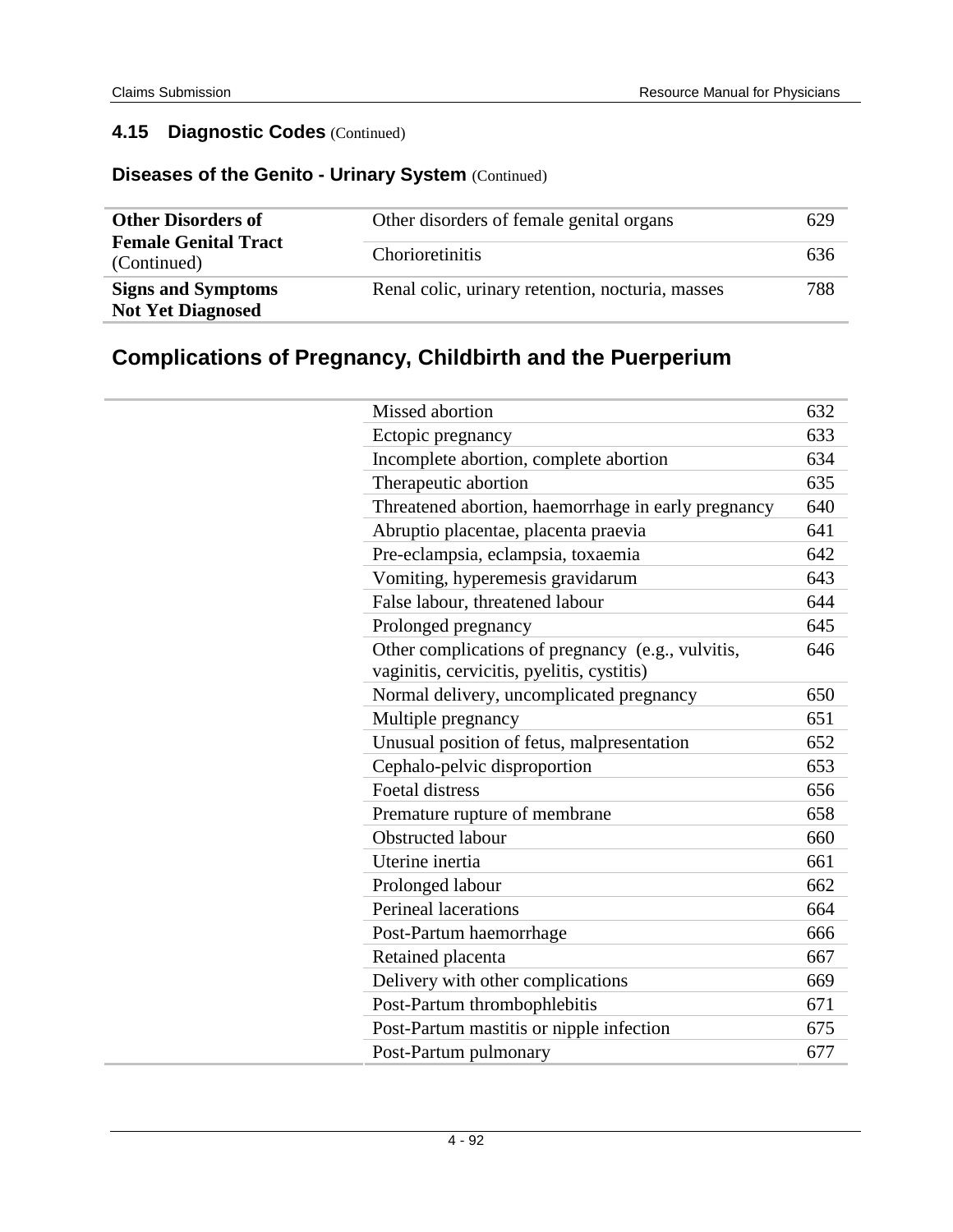### **Diseases of the Skin and Subcutaneous Tissue**

| <b>Infections</b>             | Boil, carbuncle, furunculosis                        | 680 |
|-------------------------------|------------------------------------------------------|-----|
|                               | Cellulitis, abscess                                  | 682 |
|                               | Acute lymphadenitis                                  | 683 |
|                               | Impetigo                                             | 684 |
|                               | Pilonidal cyst or abscess                            | 685 |
|                               | Pyoderma, pyogenic granuloma, other local infections | 686 |
| <b>Other Inflammatory</b>     | Seborrheic dermatitis                                | 690 |
| <b>Conditions</b>             | Eczema, atopic dermatitis, neurodermatitis           | 691 |
|                               | Contact dermatitis                                   | 692 |
|                               | Erythema multiforme, erythema nodosum, acne,         | 695 |
|                               | rosacea, lupus erythematosus, intertrigo             |     |
|                               | Psoriasis                                            | 696 |
|                               | Pruritus ani, other itchy conditions                 | 698 |
| <b>Other Diseases of Skin</b> | Corns, calluses                                      | 700 |
| and Subcutaneous Tissue       | Hyperkeratosis, scleroderma, keloid                  | 701 |
|                               | Ingrown nail, onychogryposis                         | 703 |
|                               | Alopecia                                             | 704 |
|                               | Acne, acne vulgaris, sebaceous cyst                  | 706 |
|                               | Debcubitus ulcer, bed sore                           | 707 |
|                               | Allergic urticaria                                   | 708 |
|                               | Other disorders of skin and subcutaneous tissue      | 709 |

# **Diseases of Muscoloskeletal System and Connective Tissue**

| Desseminated lupus erythematosus, generalized<br>scleroderma, dermatomyositis, polymostitis | 710 |
|---------------------------------------------------------------------------------------------|-----|
| Pyogenic arthritis                                                                          | 711 |
| Rheumatoid arthritis, Still's disease                                                       | 714 |
| Osteoarthritis                                                                              | 715 |
| Traumatic arthritis                                                                         | 716 |
| Joint derangement, recurrent dislocation, ankylosis,                                        | 718 |
| meniscus or cartilage tear, loose body in joint                                             |     |
| Ankylosing spondylitis                                                                      | 720 |
| Sero- negative Spondyloarthropathies                                                        | 721 |
| Intervertebral disc disorders                                                               | 722 |
| Lumbar strain, lumbago, coccydynia, sciatica                                                | 724 |
| Synovitis, tenosynovitis, bursitis, bunion, ganglion                                        | 727 |
| Dupuytren's contracture                                                                     | 728 |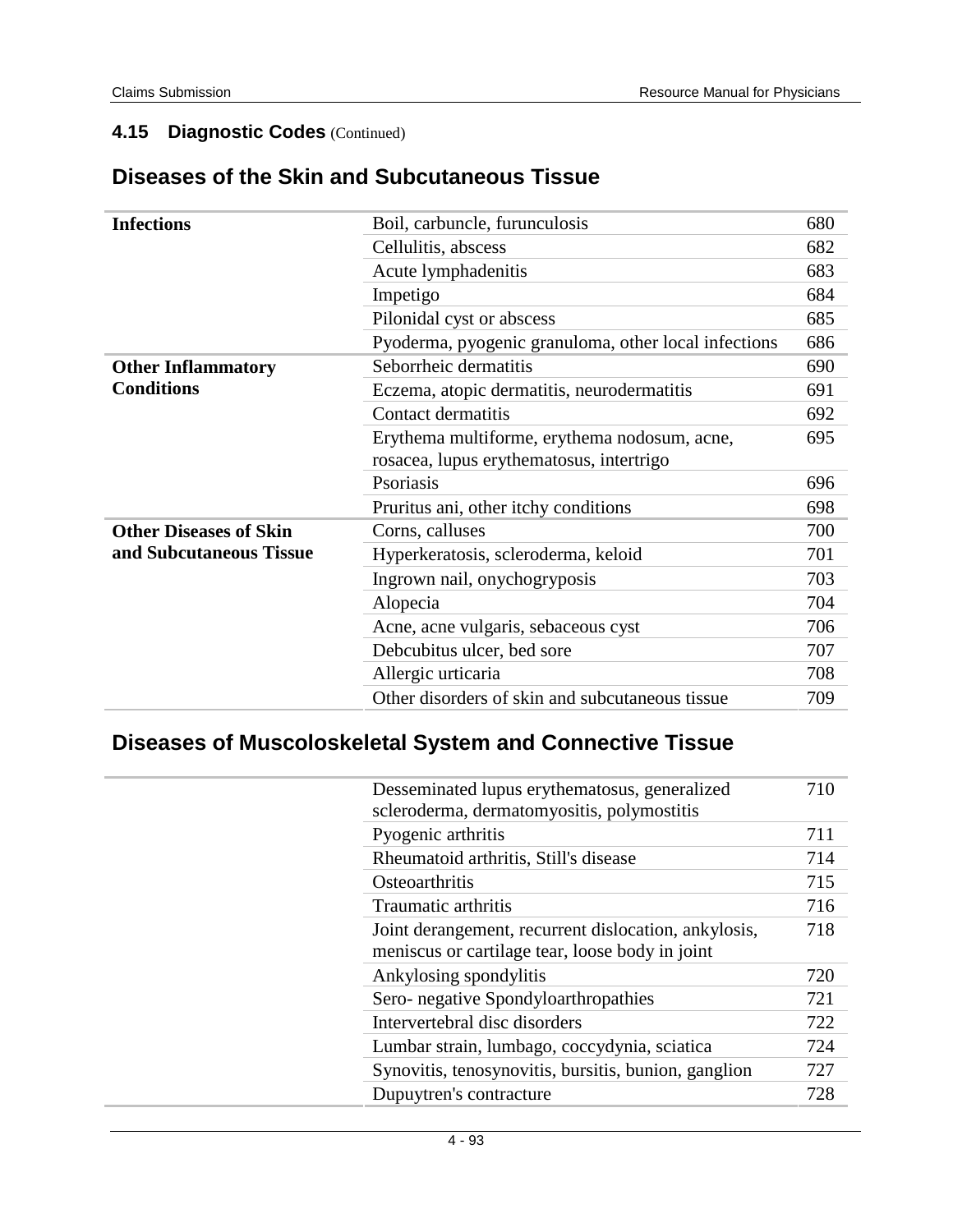## **Diseases of Muscoloskeletal System and Connective Tissue** (Continued)

|                           | Fibrositis, myositis, muscular rheumatism              | 729 |
|---------------------------|--------------------------------------------------------|-----|
|                           | Osteomyelitis                                          | 730 |
|                           | Osteitis deformans, Paget's disease of bone            | 731 |
|                           | Osteochondritis, Legg-Perthes disease, Osgood-         | 732 |
|                           | Schlatter disease, osteochondritis dissecans           |     |
|                           | Osteoporosis, spontaneous fracture, other disorders of | 733 |
|                           | bone and cartilage                                     |     |
|                           | Flat foot, pes planus                                  | 734 |
|                           | Hallux valgus, hallux varus, hammer toe                | 735 |
|                           | Scoliosis, kyphosis, lordosis                          | 737 |
|                           | Other diseases of musculoskeletal system and           | 739 |
|                           | connective tissue                                      |     |
| <b>Signs and Symptoms</b> | Leg cramps, leg pain, muscle pain, joint pain,         | 781 |
| <b>Not Yet Diagnosed</b>  | arthralgia, joint swelling, masses                     |     |

# **Congenital Anomalies**

| Spina bifida, with or without hydrocephalus,<br>meningocele, meningomyelocele                                          | 741 |
|------------------------------------------------------------------------------------------------------------------------|-----|
| Hydrocephalus                                                                                                          | 742 |
| Congenital anomalies of eye                                                                                            | 743 |
| Congenital anomalies of ear, face, and neck                                                                            | 744 |
| Transposition of great vessels, tetralogy of Fallot,<br>ventricular septal defect, atrial septal defect                | 745 |
| Other congenital anomalies of heart                                                                                    | 746 |
| Patent ductus arteriosus, coarctation of aorta,<br>pulmonary artery stenosis, other anomalies of<br>circulatory system | 747 |
| Congenital anomalies of nose and respiratory system                                                                    | 748 |
| Cleft palate, cleft lip                                                                                                | 749 |
| Other congenital anomalies of mouth esophagus,<br>stomach and pylorus                                                  | 750 |
| Digestive system                                                                                                       | 751 |
| Genital organs                                                                                                         | 752 |
| Urinary system                                                                                                         | 753 |
| Club foot                                                                                                              | 754 |
| Other congenital anomalies of limbs                                                                                    | 755 |
|                                                                                                                        |     |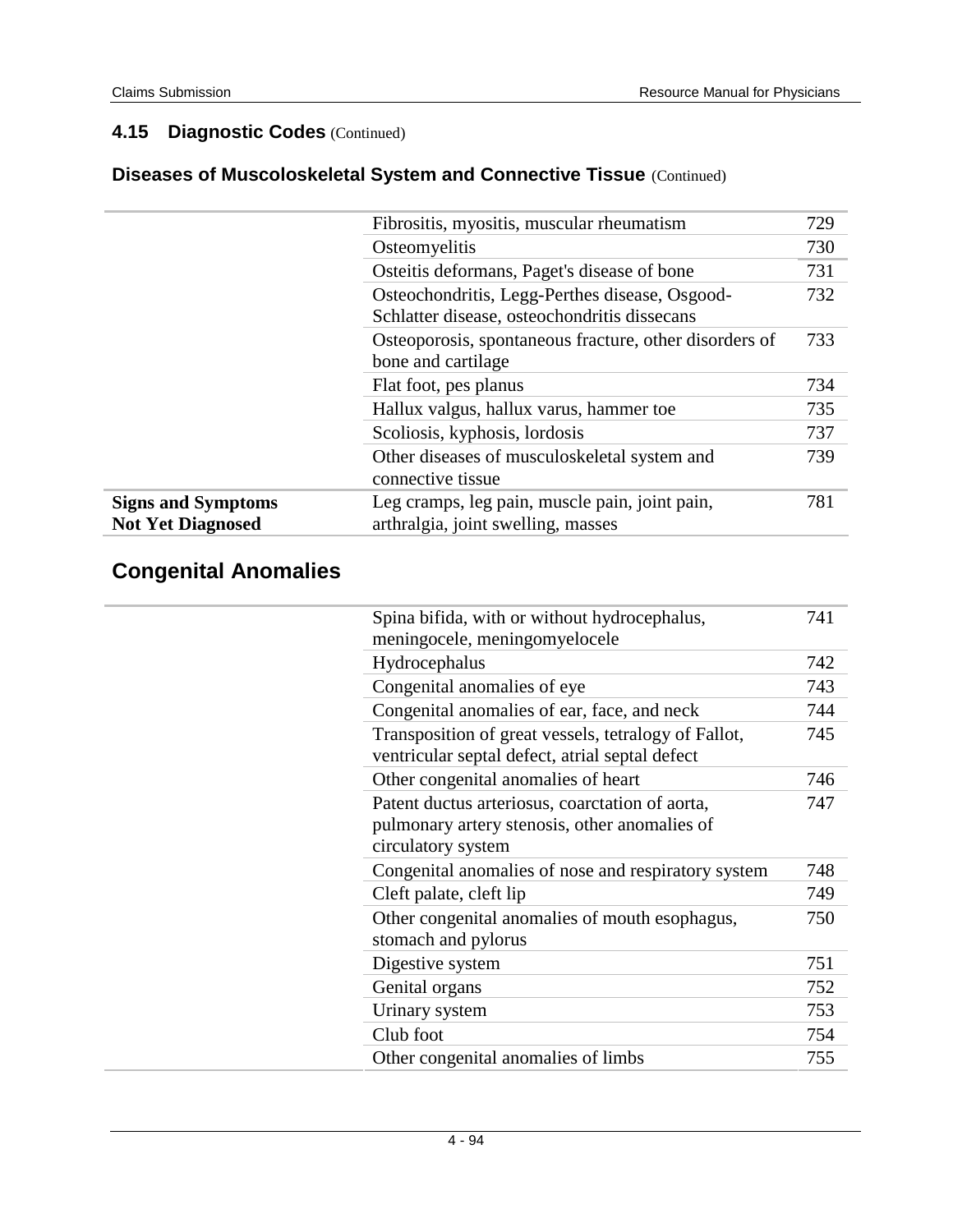**Congenital Anomalies** (Continued)

| Other musculoskeletal anomalies                       | 756 |
|-------------------------------------------------------|-----|
| Chromosomal anomalies (e.g., Down's syndrome, other   | 758 |
| autosomal anomalies, Klinefelter's syndrome, Turner's |     |
| syndrome, other anomalies of sex chromosomes)         |     |
| Other congenital anomalies                            | 759 |

# **Perinatal Morbidity and Mortality**

| Compression of umbilical cord, prolapsed cord              | 762 |
|------------------------------------------------------------|-----|
| Due to complications of labour or delivery                 | 763 |
| Prematurity, low-birthweight infant                        | 765 |
| Postmaturity, high-birthweight infant                      | 766 |
| Birth trauma                                               | 767 |
| Hyaline membrane disease, respiratory distress<br>syndrome | 769 |
| Hemolytic disease of newborn                               | 773 |
| Perinatal disorders of digestive system                    | 777 |
| Other conditions of fetus or newborn                       | 779 |

# **Symptoms, Signs and Ill-Defined Conditions**

| <b>Non-specific Abnormal</b> | Non-specific findings on examination of blood | 790 |
|------------------------------|-----------------------------------------------|-----|
| <b>Findings</b>              | Non-specific findings on examination of urine | 791 |
|                              | Chronic fatigue symdrome                      | 795 |
|                              | Other non-specific abnormal findings          | 796 |
|                              | Senility, senescence                          | 797 |
|                              | Sudden death, cause unknown                   | 798 |
|                              | Other ill-defined conditions                  | 799 |

## **Accidents, Poisonings and Violence**

| <b>Fractures and Fracture-</b> | Facial bones                                  | 802 |
|--------------------------------|-----------------------------------------------|-----|
| dislocations                   | Skull                                         | 803 |
|                                | Vertebral column - without spinal cord damage | 805 |
|                                | Vertebral column - with spinal cord damage    | 806 |
|                                | <b>Ribs</b>                                   | 807 |
|                                | Pelvis                                        | 808 |
|                                | Clavicle                                      | 810 |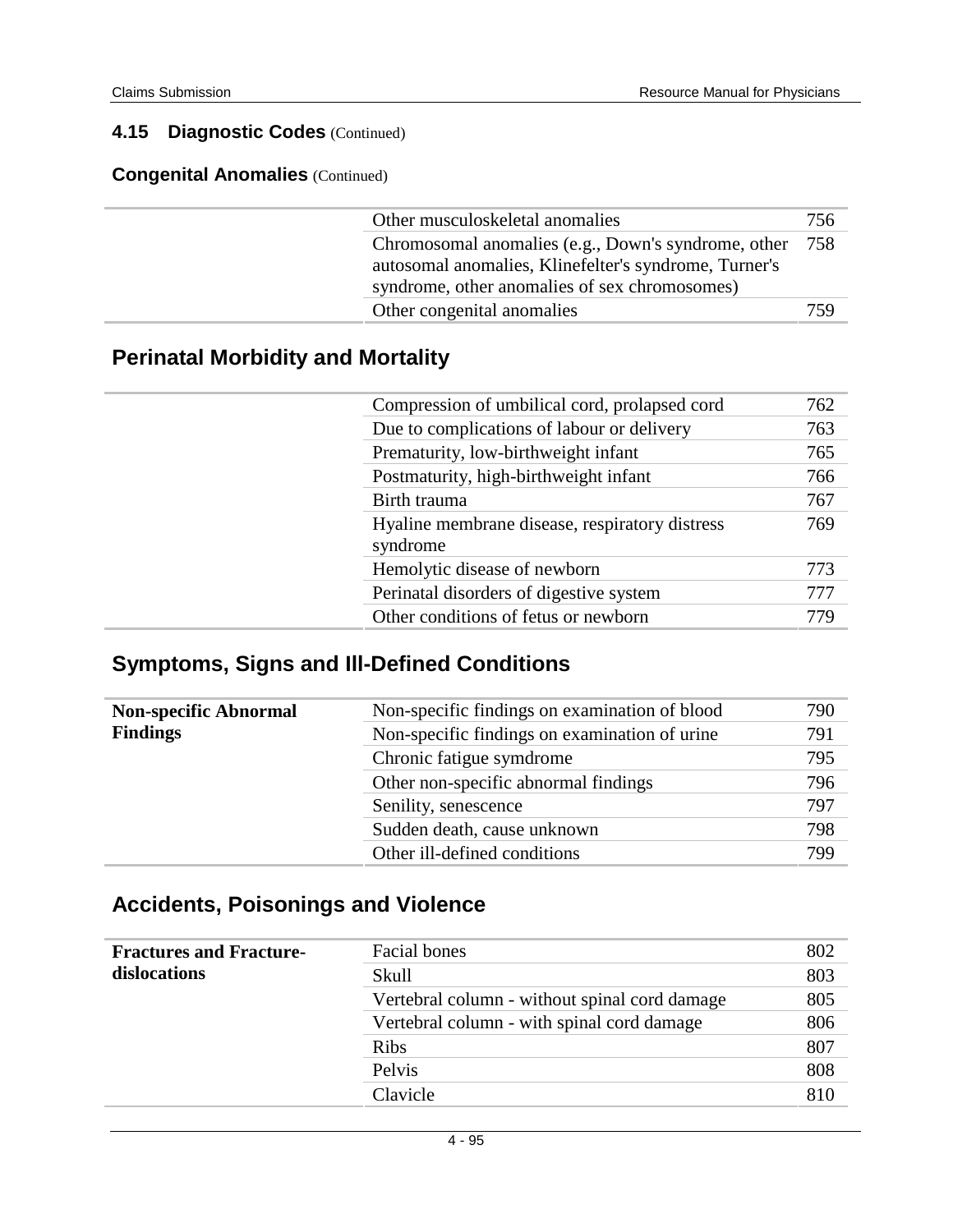### **Accidents, Poisonings and Violence** (Continued)

| <b>Fractures and Fracture-</b>    | Humerus                                                                                     | 812 |
|-----------------------------------|---------------------------------------------------------------------------------------------|-----|
| dislocations (Continued)          | Radius and/or ulna                                                                          | 813 |
|                                   | Carpal bones                                                                                | 814 |
|                                   | Metacarpals                                                                                 | 815 |
|                                   | Phalanges - foot or hand                                                                    | 816 |
|                                   | Femur                                                                                       | 821 |
|                                   | Tibia and/or fibula                                                                         | 823 |
|                                   | Ankle                                                                                       | 824 |
|                                   | Other fractures                                                                             | 829 |
| <b>Dislocations</b>               | Shoulder                                                                                    | 831 |
|                                   | Elbow                                                                                       | 832 |
|                                   | Finger                                                                                      | 834 |
|                                   | Other dislocations                                                                          | 839 |
| <b>Sprains, Strains and Other</b> | Shoulder, upper arm                                                                         | 840 |
| <b>Trauma</b>                     | Wrist, hand, fingers                                                                        | 842 |
|                                   | Knee, leg                                                                                   | 844 |
|                                   | Ankle, foot, toes                                                                           | 845 |
|                                   | Neck, low back, coccyx                                                                      | 847 |
|                                   | Other sprains and strains                                                                   | 848 |
|                                   | Concussion                                                                                  | 850 |
|                                   | Other head injuries                                                                         | 854 |
|                                   | Internal injuries to organ(s)                                                               | 869 |
|                                   | Lacerations, open wounds - except limbs                                                     | 879 |
|                                   | Lacerations, open wounds, traumatic amputations<br>upper $limb(s)$                          | 884 |
|                                   | Lacerations, open wounds, traumatic amputations -<br>lower $limb(s)$                        | 894 |
|                                   | Automated Visual Field (AVF) test                                                           | 918 |
|                                   | Abrasions, bruises, contusions and other superficial<br>injury including non-venomous bites | 919 |
|                                   | Foreign body in eye, or other tissues                                                       | 930 |
|                                   | Burns - thermal or chemical                                                                 | 949 |
|                                   | Other injuries or trauma                                                                    | 959 |
|                                   |                                                                                             |     |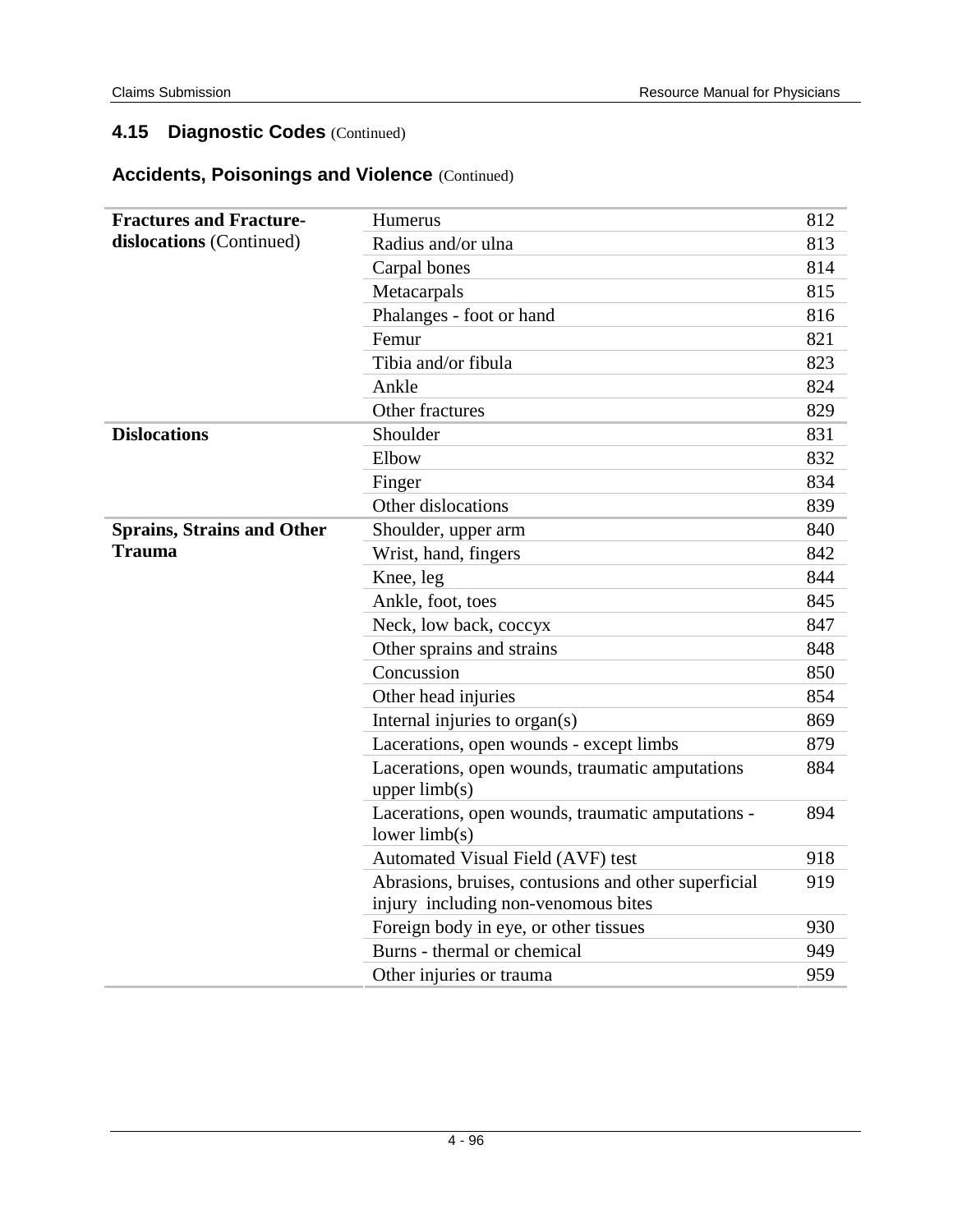### **Accidents, Poisonings and Violence** (Continued)

| <b>Adverse Effects</b> | Of drugs and medications - including allergy, overdose, 977<br>reactions                            |     |
|------------------------|-----------------------------------------------------------------------------------------------------|-----|
|                        | Of other chemicals (e.g., lead, pesticides, and<br>venomous bites)                                  | 989 |
|                        | Of physical factors (e.g., heat, cold, frostbite, pressure)                                         | 994 |
|                        | Of surgical and medical care (e.g., wound infection,<br>wound disruption, other iatrogenic disease) | 998 |

## **Supplementary Classifications**

| <b>Family Planning</b>            | Family planning, contraceptive advice, advice on<br>sterilization or abortion | 895 |
|-----------------------------------|-------------------------------------------------------------------------------|-----|
| <b>Immunization</b>               | Immunization - all types                                                      | 896 |
| <b>Social, Marital and Family</b> | Economic problems                                                             | 897 |
| <b>Problems</b>                   | <b>Marital difficulties</b>                                                   | 898 |
|                                   | Parent-child problems (e.g., child-abuse, battered child,<br>child neglect)   | 899 |
|                                   | Problems with aged parents or in-laws                                         | 900 |
|                                   | Family disruption, divorce                                                    | 901 |
|                                   | <b>Educational problems</b>                                                   | 902 |
|                                   | Illegitimacy                                                                  | 903 |
|                                   | Social maladjustment                                                          | 904 |
|                                   | Occupational problems, unemployment, difficulty at<br>work                    | 905 |
|                                   | Legal problems, litigation, imprisonment                                      | 906 |
|                                   | Other problems of social adjustment                                           | 909 |
| <b>Other</b>                      | Well baby care                                                                | 916 |
|                                   | Annual health examination adolescent/adult Well<br><b>Vision Care</b>         | 917 |

# **Chiropractor**

| <b>Cervical</b>           | Acute     | CO <sub>1</sub> |
|---------------------------|-----------|-----------------|
|                           | Chronic   | CO <sub>2</sub> |
|                           | Recurrent | CO <sub>3</sub> |
| Cervicothoracic, Thoracic | Acute     | CO <sub>4</sub> |
|                           | Chronic   | C <sub>05</sub> |
|                           | Recurrent | C <sub>06</sub> |
|                           |           |                 |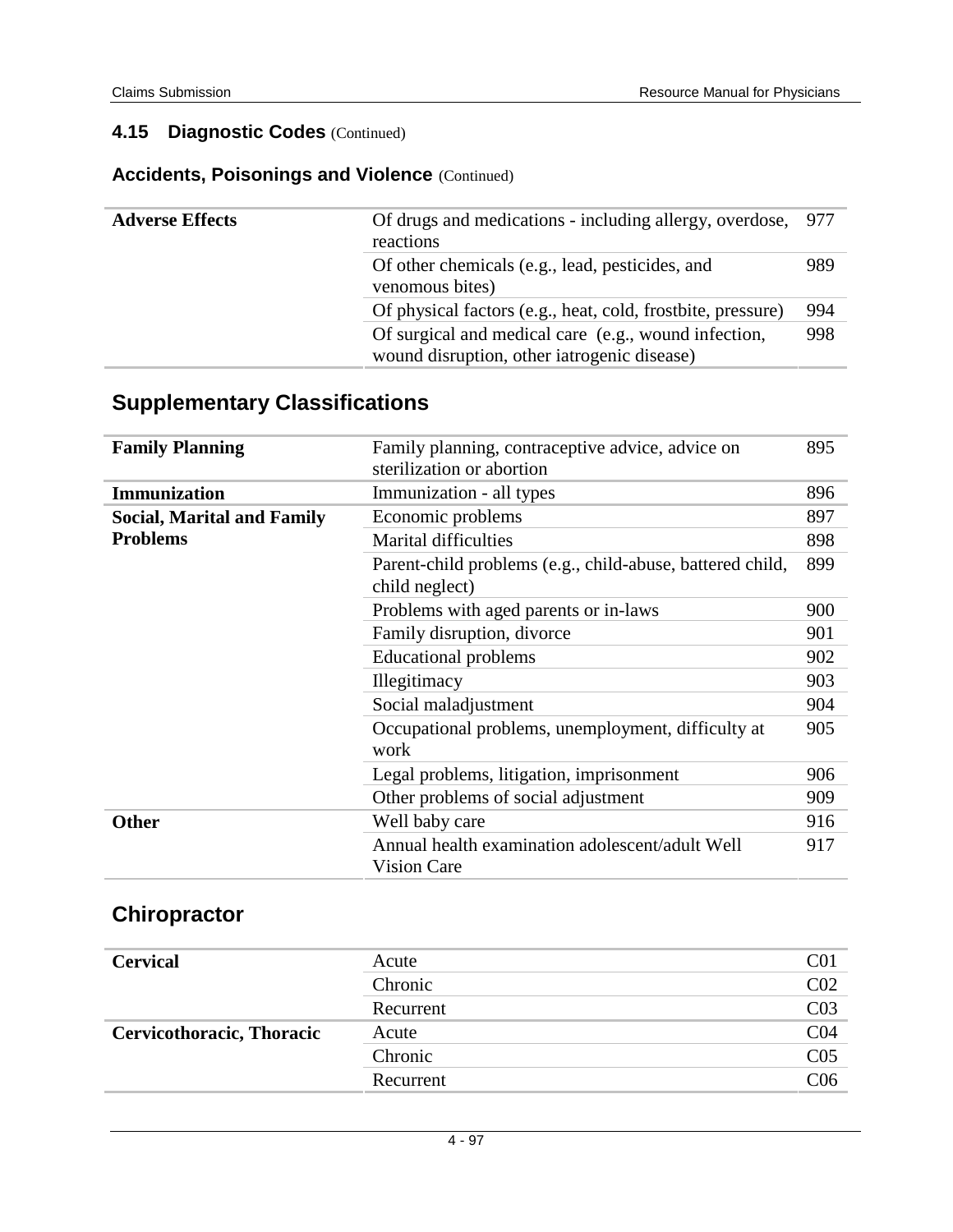### **Chiropractor** (Continued)

| Lumbar, Lumbosacral,               | Acute                                          | CO7             |
|------------------------------------|------------------------------------------------|-----------------|
| <b>Sacroiliac, Coccyx</b>          | Chronic                                        | C <sub>08</sub> |
|                                    | Recurrent                                      | C <sub>09</sub> |
| <b>Non-spinal Articulations</b>    | Acute                                          | C10             |
|                                    | Chronic                                        | C11             |
|                                    | Recurrent                                      | C12             |
| <b>Multiple Site Subluxations</b>  | Acute                                          | C13             |
|                                    | Chronic                                        | C14             |
|                                    | Recurrent                                      | C15             |
| <b>Spinal Curvature</b>            | Acquired or postural scoliosis                 | C20             |
|                                    | Acquired or postural kyphosis                  | C21             |
|                                    | Acquired or postural kyphoscoliosis            | C22             |
|                                    | Acquired or postural lordosis                  | C <sub>23</sub> |
|                                    | Congenital curvature                           | C <sub>24</sub> |
| <b>Sprains and Strain Injuries</b> | Cervical, cervicothoracic                      | C30             |
|                                    | Thoracic, lumbar, sacral, coccyx               | C <sub>31</sub> |
|                                    | Lumoscral, sacroiliac                          | C32             |
|                                    | Other site articulations                       | C <sub>33</sub> |
| <b>Neuritis and Neuralgia</b>      | Cervical, occipital                            | C40             |
|                                    | Thoracic, costal, intercostal                  | C <sub>41</sub> |
|                                    | Lumbar                                         | C42             |
|                                    | Pelvic, ileo-inguinal                          | C43             |
|                                    | Arm                                            | C <sub>44</sub> |
| <b>Sciatic</b>                     | Acute                                          | C <sub>45</sub> |
|                                    | Chronic                                        | C46             |
|                                    | Leg, other than sciatic                        | C47             |
|                                    | Discopathic or discogenic                      | C48             |
| <b>Radiculitis</b>                 | <b>Brachial</b>                                | C50             |
|                                    | Cervical                                       | C51             |
|                                    | Lumbar, lumbosacral                            | C52             |
|                                    | Throacic (with visceral)                       | C53             |
|                                    | Vertebrogenic or pressure                      | C54             |
| <b>General</b>                     | Headache                                       | C60             |
|                                    | Autonomic nerve dysfunction of organ systems   | C61             |
|                                    | Other conditions (condition must be specified) | C62             |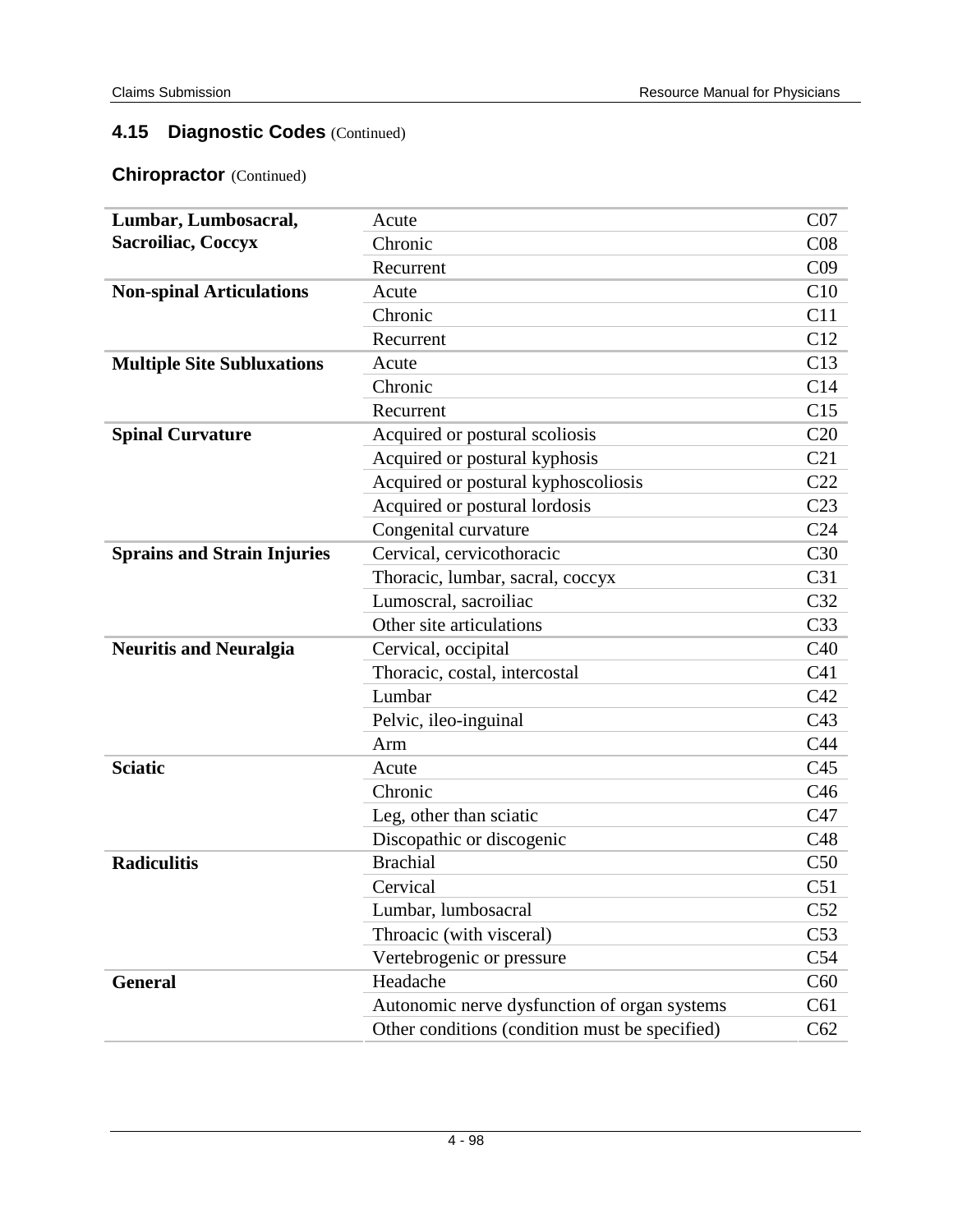# **Physiotherapy**

| <b>Operations on the</b>          | Osteotomy                                                                                 |      |
|-----------------------------------|-------------------------------------------------------------------------------------------|------|
| <b>Musculoskeletal System</b>     | <b>Excision Bunion</b>                                                                    |      |
|                                   | <b>Excision of Bone Partial</b>                                                           |      |
|                                   | Excision of Bone Complete (e.g., Patellectomy)                                            |      |
|                                   | Excision or Destruction of Intervertebral Disc Excision<br>of Semilunar Cartilage of Knee | 923  |
|                                   | Synovectomy                                                                               | 924  |
|                                   | <b>Spinal Fusion</b>                                                                      | 930  |
|                                   | Arthrodesis of Foot and Ankle                                                             | 931  |
|                                   | Arthrodesis of Other Joints                                                               | 932  |
|                                   | Arthroplasty of Foot and Toe                                                              | 933  |
|                                   | Arthroplasty of Knee and Ankle (e.g., Hauser Repair)                                      | 934  |
|                                   | <b>Total Hip Replacement</b>                                                              | 935  |
|                                   | Other Arthroplasty of Hip                                                                 | 936  |
|                                   | Incision of Muscle, Tendon, Fascia, and Bursa of Hand                                     | 940  |
|                                   | Division of Muscle, Tendon, and Fascia of Hand                                            | 941  |
|                                   | Suture of Muscle, Tendon, and Fascia of Hand                                              | 944  |
|                                   | Transplantation of Muscle and Tendon of Hand                                              | 945  |
| <b>Other Acceptable Diagnosis</b> | Gait Training or CrutchWalking Instruction (acceptable                                    | 072  |
|                                   | for a 1 visit treatment only)                                                             |      |
|                                   | Perceptual Motor Testing or Perceptual Motor                                              | 070  |
|                                   | Assessment of Dysfunction                                                                 |      |
|                                   | <b>Prenatal Care</b>                                                                      | 970  |
|                                   | <b>Post-Partum Observation</b>                                                            | 971  |
| <b>Common Diagnostic Codes</b>    |                                                                                           |      |
| <b>Arthritis</b>                  | Osteo-degenerative                                                                        | 7159 |
|                                   | Cervical                                                                                  | 7210 |
|                                   | Gouty                                                                                     | 7120 |
|                                   | Rheumatic                                                                                 | 7149 |
|                                   | Non-specified Acute                                                                       | 7169 |
|                                   | Non-specified Chronic                                                                     | 7150 |
| <b>Bells Palsy</b>                |                                                                                           | 3510 |
| <b>Bursitis</b>                   |                                                                                           | 7310 |
| <b>Calcaneal</b>                  | Spur                                                                                      | 7267 |
|                                   | Bone                                                                                      | 7269 |
| Calcium                           | <b>Bursa</b>                                                                              | 7278 |
|                                   | Joint                                                                                     | 7198 |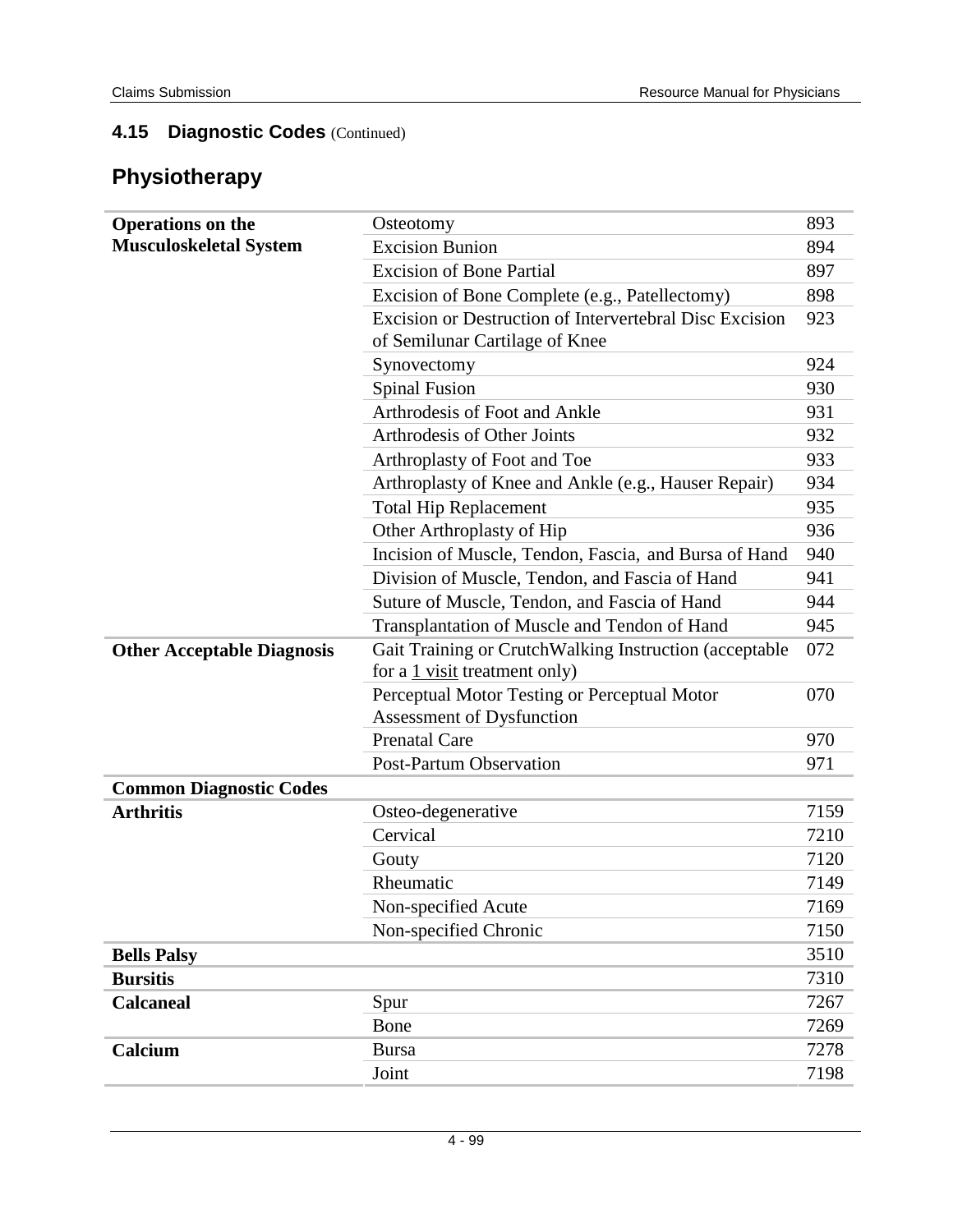### **Physiotherapy** (Continued)

| <b>Common Diagnostic Codes</b>   |                       |      |
|----------------------------------|-----------------------|------|
| (Continued)                      |                       |      |
| <b>Capsulitis</b>                |                       | 7260 |
| <b>Cervical Disc Disease</b>     |                       | 7224 |
| <b>Cervical Strain</b>           |                       | 8470 |
| <b>Chest Disease</b>             |                       | 5199 |
| Chondromalacia                   |                       | 7177 |
| <b>Compression Fracture -</b>    |                       | 7220 |
| <b>Cervical</b>                  |                       |      |
| <b>Contusion Knee</b>            |                       | 9241 |
| <b>Dislocated Shoulder</b>       |                       | 8310 |
| <b>Epicondylitis</b>             |                       | 7263 |
| <b>Fibrositis</b>                |                       | 7290 |
| <b>Frozen Shoulder</b>           |                       | 7260 |
| <b>Fracture</b>                  | Ankle (closed)        | 8248 |
|                                  | Humerus (unspecified) | 8122 |
|                                  | Leg                   | 8270 |
|                                  | Vertebra              | 8058 |
|                                  | Wrist                 | 8140 |
| Gout                             |                       | 2740 |
| <b>Hamstring - Tendon</b>        |                       | 8409 |
| Headache                         |                       | 7840 |
| <b>Injury</b>                    | Elbow                 | 9593 |
|                                  | Shoulder              | 9592 |
| <b>Kyphosis (acquired)</b>       |                       | 7371 |
| Lumbago                          |                       | 7242 |
| <b>Lumbar Disc Disease</b>       |                       | 7251 |
| (degenerative)                   |                       |      |
| <b>Lumbar Strain</b>             |                       | 8472 |
| Lymphedema                       |                       | 4579 |
| <b>Muscle Spasm</b>              |                       | 7288 |
| <b>Muscle Strain</b>             |                       | 8489 |
| <b>Myositis Plain and Trauma</b> |                       | 7291 |
| Neuralgia (unspecified)          |                       | 7292 |
| <b>Pagets Disease</b>            |                       | 7310 |